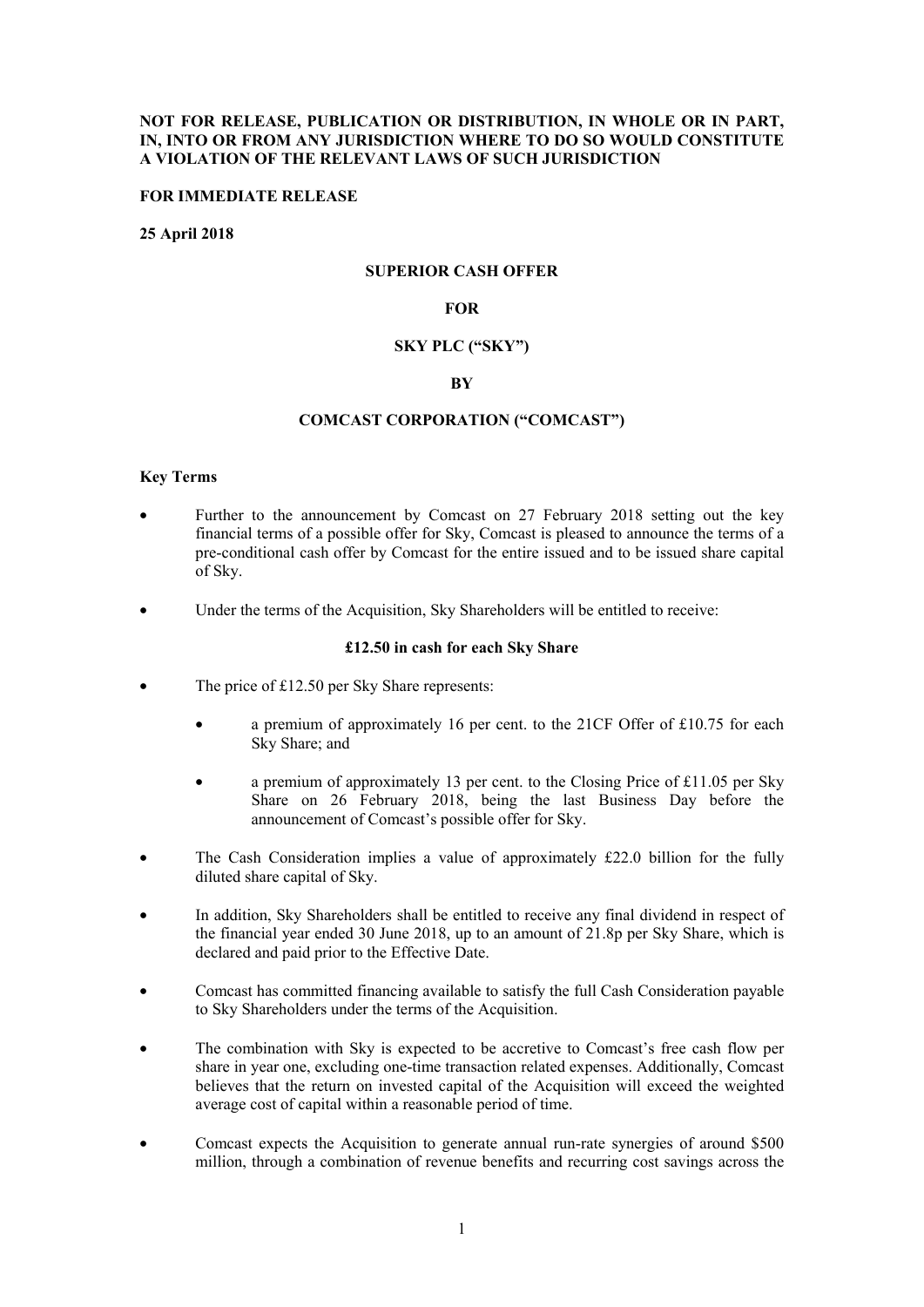Enlarged Group. These will be achieved through optimising Comcast's and Sky's complementary operations, with only limited impact on headcount expected.

• Comcast currently anticipates that the Acquisition will complete before the end of 2018.

## **Commitments regarding Sky and investment in the UK**

- Comcast is announcing its intention to enter into a number of voluntary legally binding commitments regarding Sky and investment in the UK, and is reaffirming the statements of intention given in its announcement on 27 February 2018.
- In particular, Comcast recognises the important role that Sky News plays in the media landscape in the UK and understands that the future success of Sky News will depend on continued investment. Comcast intends to establish the Sky News Board and intends to commit that for a period of 10 years, the annual expenditure in Sky News will be at least an amount equal to the level of expenditure incurred for the 2016/17 financial year. These commitments are intended to be given by way of binding post-offer undertakings (for the purpose of Rule 19.5 of the City Code) for the periods of time specified in their respective undertakings (with approximately five years being the maximum period permitted by the Panel for such undertakings) and binding undertakings enforceable by the Sky News Board (by way of deed poll) for the subsequent five years.
- For this 10 year period, Comcast is also intending to give binding undertakings enforceable by the Sky News Board (by way of deed poll) to maintain safeguards to protect Sky News' editorial independence.
- Comcast is also committed to protecting media plurality in the UK and is intending to give a binding post-offer undertaking not to acquire any majority interest in any newspapers in the UK for five years.
- Comcast is committed to the Osterley campus as Sky's UK headquarters, in support of Sky's continued position as a leader in content creation, arts and culture based in the UK. Comcast is intending to give a binding post-offer undertaking to maintain Sky's headquarters at the Osterley campus in the UK for five years.
- Comcast is also reaffirming its statements of intention given in its announcement on 27 February 2018 to maintain a strong presence in the UK for the combined business, including continued support for the creative industries in the UK, increased investment in UK film and TV production, continued investment in technology innovation in the UK and the continuation of Sky's programmes to support young people and communities in the UK.

## **Engagement with Sky Independent Committee**

- Comcast has engaged with the Sky Independent Committee in respect of the Acquisition, and has discussed its intention to give the post-offer undertakings and commitments in relation to Sky's existing business with the Sky Independent Committee.
- The Sky Independent Committee has confirmed to Comcast that it welcomes Comcast's intention to give these post-offer undertakings and commitments and believes these voluntary commitments should comprehensively address any potential public interest concerns. Sky intends to give equivalent post-offer undertakings which would be effective conditional upon the occurrence of the Effective Date.
- The Sky Independent Committee has confirmed to Comcast that the Sky Independent Committee is mindful of its fiduciary duties and has consistently sought to safeguard the interests of independent Sky Shareholders. In this regard, the Sky Independent Committee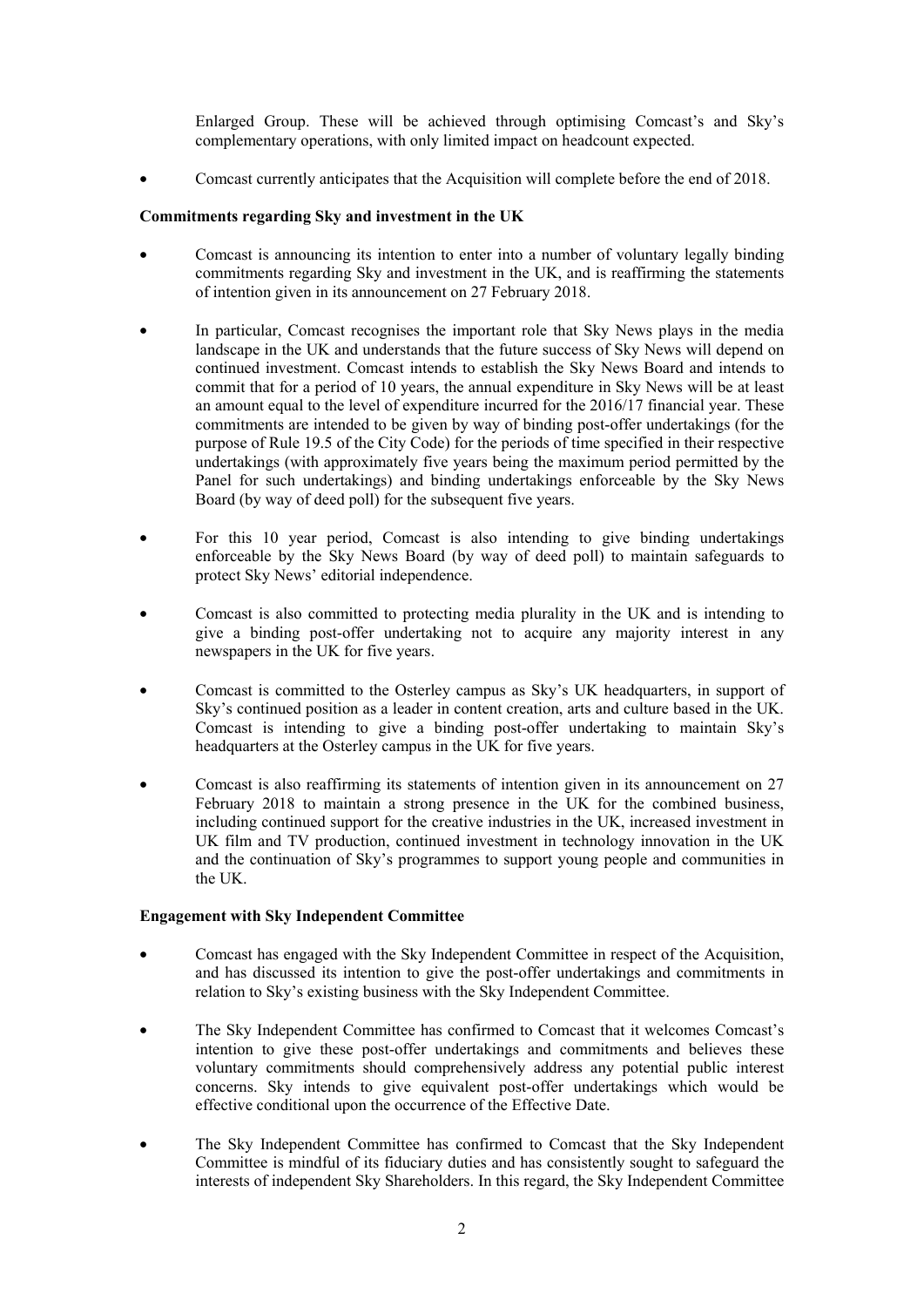has informed Comcast that, when it entered into the 21CF Co-operation Agreement on 15 December 2016, it secured certain protections from 21st Century Fox for the benefit of independent Sky Shareholders which provide that, unless the Sky Independent Committee agrees otherwise: (i) the 21CF Offer cannot close without the approval of at least a majority of independent Sky Shareholders; and (ii) 21st Century Fox is bound by certain standstill provisions.

• Comcast continues to engage with the Sky Independent Committee with a view to obtaining a future recommendation of the Acquisition.

Commenting on the Acquisition, Brian L. Roberts, Chairman and Chief Executive Officer of Comcast said:

*"We are delighted to be formalizing our offer for Sky today. We have long believed Sky is an outstanding company and a great fit with Comcast. Sky has a strong business, excellent customer loyalty, and a valued brand. It is led by a terrific management team who we look forward to working with to build and grow this business.* 

*Comcast's superior cash offer values each Sky share at £12.50 - a significant premium to the 21st Century Fox offer price. With its 23 million retail customers, leading positions in the UK, Italy, and Germany, and its history of strong financial performance, we see significant opportunities for growth by combining our businesses. Sky is a highly complementary business and will expand Comcast's international footprint in the UK and Continental Europe. Sky will be our platform for growth across Europe. The combined customer base of approximately 52 million will allow us to invest more in original and acquired programming and innovation as we strive to deliver a truly differentiated customer experience.* 

*We already have a strong presence in the UK, having invested over \$1 billion in film and TV productions in the UK over the past 3 years, and believe that it is, and will remain a great place to do business. We also understand the role that Sky plays in UK society and in its customers' lives and we are determined to be responsible and trusted owners of Sky. We understand and appreciate the value of news and are committed to protecting the important role that Sky News plays in providing a high-quality impartial news service.* 

*Evidencing this we are intending to voluntarily make a series of important binding commitments which will underpin our future investment in Sky and the UK. These include commitments to maintain long term investment in Sky News, preserve Sky News' editorial independence and maintain Osterley as Sky's UK Headquarters. We are also intending to make a further commitment not to acquire any majority interest in any newspapers in the UK for five years, to help ensure media plurality is sustained.* 

*Furthermore, we intend to support the creative industries in the UK; increase investment in UK film and TV production; support Sky's technology hub in Leeds and its Software Engineering Academy Scheme; and continue to provide opportunities for young people through Sky's local community programmes.* 

*In summary we will invest to grow and enhance Sky's business and be a strong steward of its valuable brand. Sky is a great British business - with us, that's the way it will always be.* 

*We believe that the combination of Comcast and Sky will strengthen our ability to compete in today's dynamic and increasingly global entertainment environment, generate attractive financial returns to Comcast shareholders and provide benefits to the customers and employees of both organisations. The acquisition will enhance our free cash flow per share in the first year, excluding one-time transaction related expenses, and we believe that within a reasonable period of time the return on invested capital of the acquisition will exceed the weighted average cost of capital. We are confident that we will be able to receive the necessary regulatory approvals.*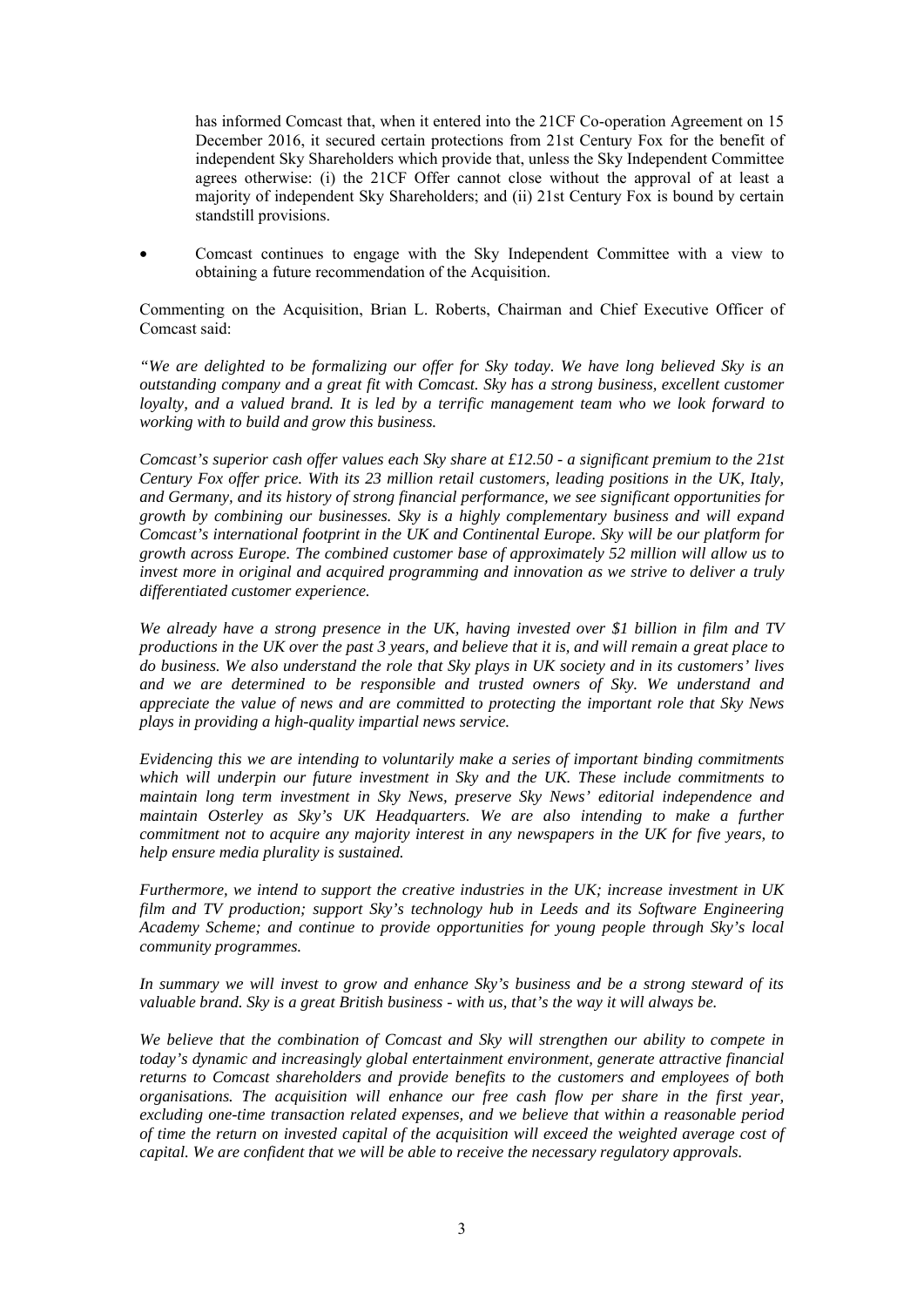*We very much hope that the independent committee of Sky directors will recommend our superior cash offer in due course, and look forward to securing regulatory clearances and progressing our offer."* 

It is intended that the Acquisition will be implemented by means of a takeover offer under the City Code and within the meaning of Part 28 of the Companies Act, further details of which are contained in the full text of this Announcement.

The Acquisition will be subject to the satisfaction (or waiver) of the Pre-Conditions set out in Appendix I, the Conditions and certain further terms set out in Appendix II and the full terms and conditions which will be set out in the Offer Document and the Form of Acceptance. The Pre-Conditions relate to the receipt of competition clearance in the EU, and, if either a European intervention notice or an intervention notice has been issued under Sections 67 or 42 of the Enterprise Act 2002 respectively, approval of the Secretary of State, and the Conditions include, among other things, Comcast securing valid acceptances of the Offer which, taken together with all other Sky Shares which Comcast (and/or its nominee(s)) has acquired or agreed to acquire (whether pursuant to the Offer or otherwise), carry in aggregate more than 50 per cent. of the voting rights then normally exercisable at a general meeting of Sky.

The Offer Document and Form of Acceptance will include full details of the Acquisition and the expected timetable, and will specify the actions to be taken by Sky Shareholders in connection with the Acquisition. It is expected that the Offer Document will be dispatched to Sky Shareholders no later than 28 days after the date on which the last of the Pre-Conditions to be satisfied (or waived) is so satisfied (or waived), unless extended by Comcast with the consent of the Panel.

**This summary should be read in conjunction with, and is subject to, the full text of this Announcement (including the Appendices). The Acquisition will be subject to the Pre-Conditions set out in Appendix I, the Conditions and certain further terms set out in Appendix II and to the full terms and conditions which will be set out in the Offer Document and the Form of Acceptance. Appendix III contains the terms of Comcast's proposals for the Sky Share Plans. Appendix IV contains the sources of information and bases of calculation of certain information contained in this Announcement and Appendix V contains definitions of certain terms used in this Announcement.** 

Your attention is drawn to the important information at the back of this Announcement.

## **Enquiries**

| <b>Comcast Corporation</b>                   |                        |
|----------------------------------------------|------------------------|
| D'Arcy Rudnay (Media)                        | Tel: +1 215 286 8582   |
| Jason Armstrong (Investors)                  | Tel: +1 215 286 7972   |
| <b>Robey Warshaw</b>                         |                        |
| Simon Robey / Simon Warshaw                  | Tel: +44 20 7317 3900  |
| Evercore                                     |                        |
| Roger Altman / Eduardo Mestre                | Tel: $+1$ 212 857 3100 |
| <b>BofA Merrill Lynch</b>                    |                        |
| Adrian Mee / Tim Waddell (Corporate Broking) | Tel: +44 20 7628 1000  |
| <b>Wells Fargo</b>                           |                        |
| Stephen Locke                                | Tel: $+1$ 704 410 4766 |
| <b>Tulchan Communications</b>                |                        |
| Andrew Grant / Tom Murray                    | Tel: +44 20 7353 4200  |
|                                              |                        |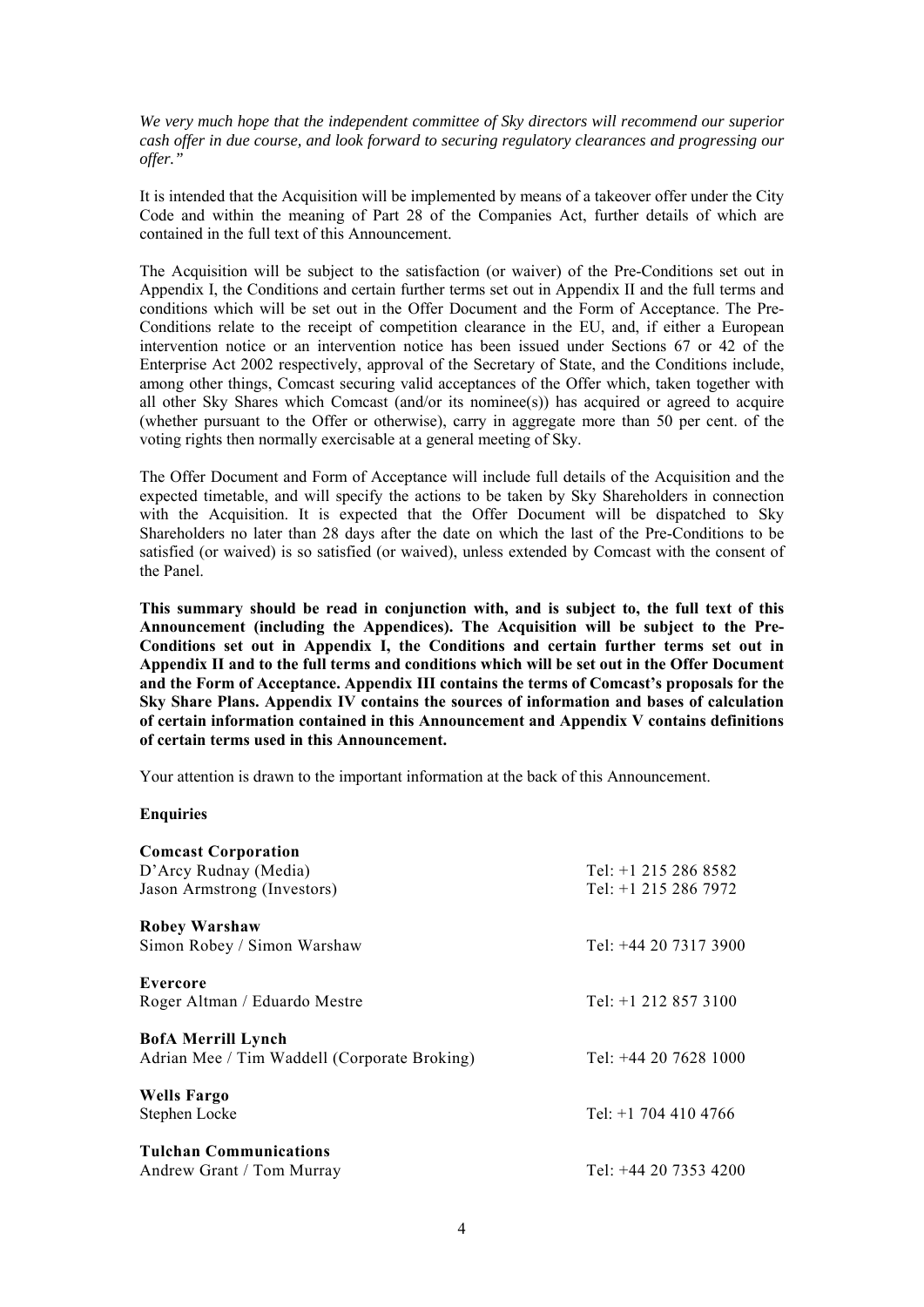Davis Polk & Wardwell LLP and Freshfields Bruckhaus Deringer LLP are retained as legal advisers to Comcast.

## **Important notices relating to financial advisers**

Robey Warshaw LLP ("**Robey Warshaw**"), which is authorised and regulated by the FCA in the United Kingdom, is acting exclusively as financial adviser to Comcast and no one else in connection with the matters referred to in this Announcement, and Robey Warshaw will not be responsible to anyone other than Comcast for providing the protections afforded to clients of Robey Warshaw or for providing advice in relation to the matters referred to in this Announcement, the contents of this Announcement or any other matter referred to herein.

Evercore Partners International LLP ("**Evercore**"), which is authorised and regulated in the United Kingdom by the FCA, is acting as financial adviser exclusively for Comcast and no one else in connection with the matters referred to in this Announcement and will not regard any other person as its client in relation to the matters referred to in this Announcement and will not be responsible to anyone other than Comcast for providing the protections afforded to clients of Evercore, nor for providing advice in relation to the matters referred to in this Announcement.

Merrill Lynch International ("**BofA Merrill Lynch**"), a subsidiary of Bank of America Corporation, which is authorised by the Prudential Regulation Authority and regulated by the FCA and the Prudential Regulation Authority in the United Kingdom, is acting exclusively as financial adviser for Comcast and will not be responsible to anyone other than Comcast for providing the protections afforded to its clients or for providing advice in relation to the matters set out in this Announcement.

Wells Fargo Securities, LLC, a subsidiary of Wells Fargo & Company, which is authorised by the Securities and Exchange Commission (SEC) and regulated by the Financial Industry Regulatory Authority and the SEC in the United States, is acting exclusively as co-financial adviser for Comcast and will not be responsible to anyone other than Comcast for providing the protections afforded to its clients or for providing advice in relation to the matters set out in this Announcement.

## **Further information**

This Announcement is for information purposes only and is not intended to, and does not, constitute or form part of any offer or invitation, or the solicitation of an offer to purchase, otherwise acquire, subscribe for, sell or otherwise dispose of, any securities or the solicitation of any vote or approval in any jurisdiction pursuant to the Acquisition or otherwise, nor shall there be any sale, issuance or transfer of securities of Sky in any jurisdiction in contravention of applicable law. The Acquisition (if implemented pursuant to an Offer) will be implemented solely pursuant to the terms of the Offer Document and the accompanying Form of Acceptance, which will contain the full terms and conditions of the Acquisition, including details of how to accept the Offer. Any decision in respect of, or other response to, the Acquisition should be made only on the basis of the information contained in the Offer Document and the Form of Acceptance. Sky Shareholders are advised to read the formal documentation in relation to the Acquisition carefully once it has been dispatched. Each Sky Shareholder is urged to consult his or her independent professional adviser regarding the tax consequences of the Acquisition.

This Announcement does not constitute a prospectus or prospectus equivalent document.

## **Information relating to Sky Shareholders**

Please be aware that addresses, electronic addresses and certain other information provided by Sky Shareholders, persons with information rights and other relevant persons for the receipt of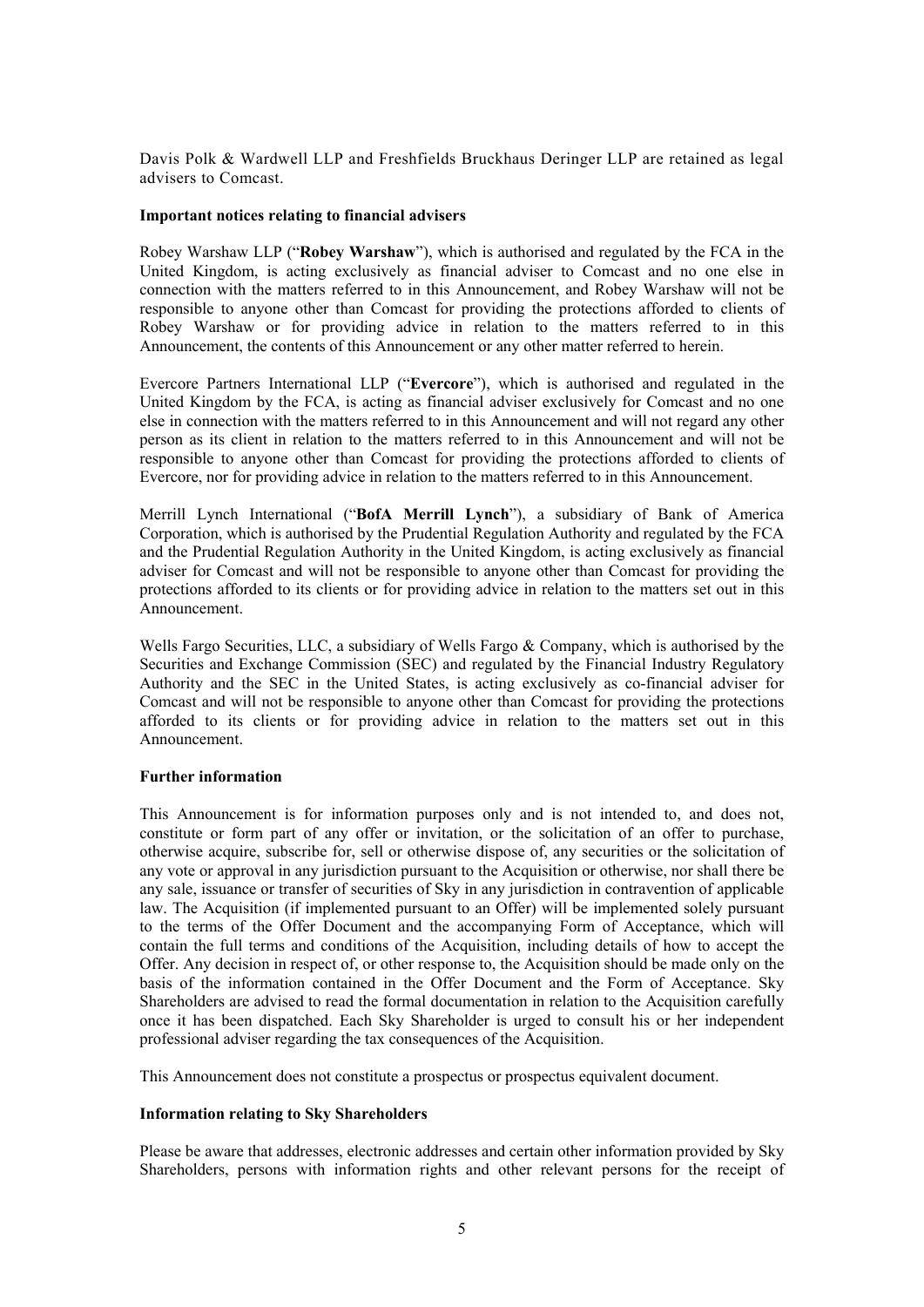communications from Sky may be provided to Comcast during the Offer Period as required under Section 4 of Appendix 4 of the City Code.

## **Important information for U.S. shareholders and Sky ADR Holders**

Sky is a public limited company incorporated in England. The Offer will be made to Sky Shareholders in the United States in compliance with the applicable U.S. tender offer rules under the U.S. Securities Exchange Act of 1934, as amended (the "**U.S. Exchange Act**"), including Regulation 14E thereunder taking into account no action relief granted by the U.S. Securities and Exchange Commission, and otherwise in accordance with the requirements of English law. Accordingly, the Offer will be subject to disclosure and other procedural requirements, including with respect to withdrawal rights, the offer timetable, settlement procedures and timing of payments that are different from those applicable under U.S. domestic tender offer law and practice. Sky's financial information, including any included in the offer documentation, will not have been prepared in accordance with U.S. GAAP, or derived therefrom, and may therefore differ from, and not be comparable with, financial information of U.S. companies.

Comcast and its affiliates or brokers (acting as agents for Comcast or its affiliates, as applicable) may from time to time, and other than pursuant to the Offer, directly or indirectly, purchase, or arrange to purchase outside the United States, shares in Sky or any securities that are convertible into, exchangeable for or exercisable for such shares before or during the period in which the Offer remains open for acceptance, to the extent permitted by, and in compliance with, exemptive relief granted by the U.S. Securities and Exchange Commission from Rule 14e-5 under the U.S. Exchange Act and in compliance with the City Code. These purchases may occur either in the open market at prevailing prices or in private transactions at negotiated prices. Information about any such purchases or arrangements to purchase that is made public in accordance with English law and practice will be available to all investors (including in the United States) via the Regulatory News Service on www.londonstockexchange.com.

The Offer, if consummated, may have consequences under U.S. federal income tax and applicable U.S. state and local, as well as non-U.S., tax laws for Sky Shareholders and Sky ADR Holders. Each Sky Shareholder and Sky ADR Holder is urged to consult his or her independent professional adviser regarding the tax consequences of the Offer.

It may not be possible for Sky Shareholders or Sky ADR Holders in the United States to effect service of process within the United States upon Sky (a company incorporated in England), or its officers or directors, some or all of which may reside outside the United States, or to enforce against any of them judgments of the United States courts predicated upon the civil liability provisions of the federal securities laws of the United States or other U.S. law. It may not be possible to bring an action against Sky, or its officers or directors, in a non-U.S. court for violations of U.S. law, including the U.S. securities laws. There is also substantial doubt as to enforceability in the United Kingdom in original actions, or in actions for the enforcement of judgments of U.S. courts, based on civil liability provisions of U.S. federal securities laws.

## **Overseas jurisdictions**

The release, publication or distribution of this Announcement in jurisdictions other than the United Kingdom may be restricted by law and therefore any persons who are subject to the laws of any jurisdiction other than the United Kingdom should inform themselves about, and observe, any applicable requirements. In particular, the ability of persons who are not resident in the United Kingdom to accept the Offer, or to execute and deliver the Form of Acceptance, may be affected by the laws of the relevant jurisdictions in which they are located. Sky Shareholders who are in any doubt regarding such matters should consult an appropriate independent adviser in the relevant jurisdiction without delay. Any failure to comply with such restrictions may constitute a violation of the securities laws of any such jurisdiction.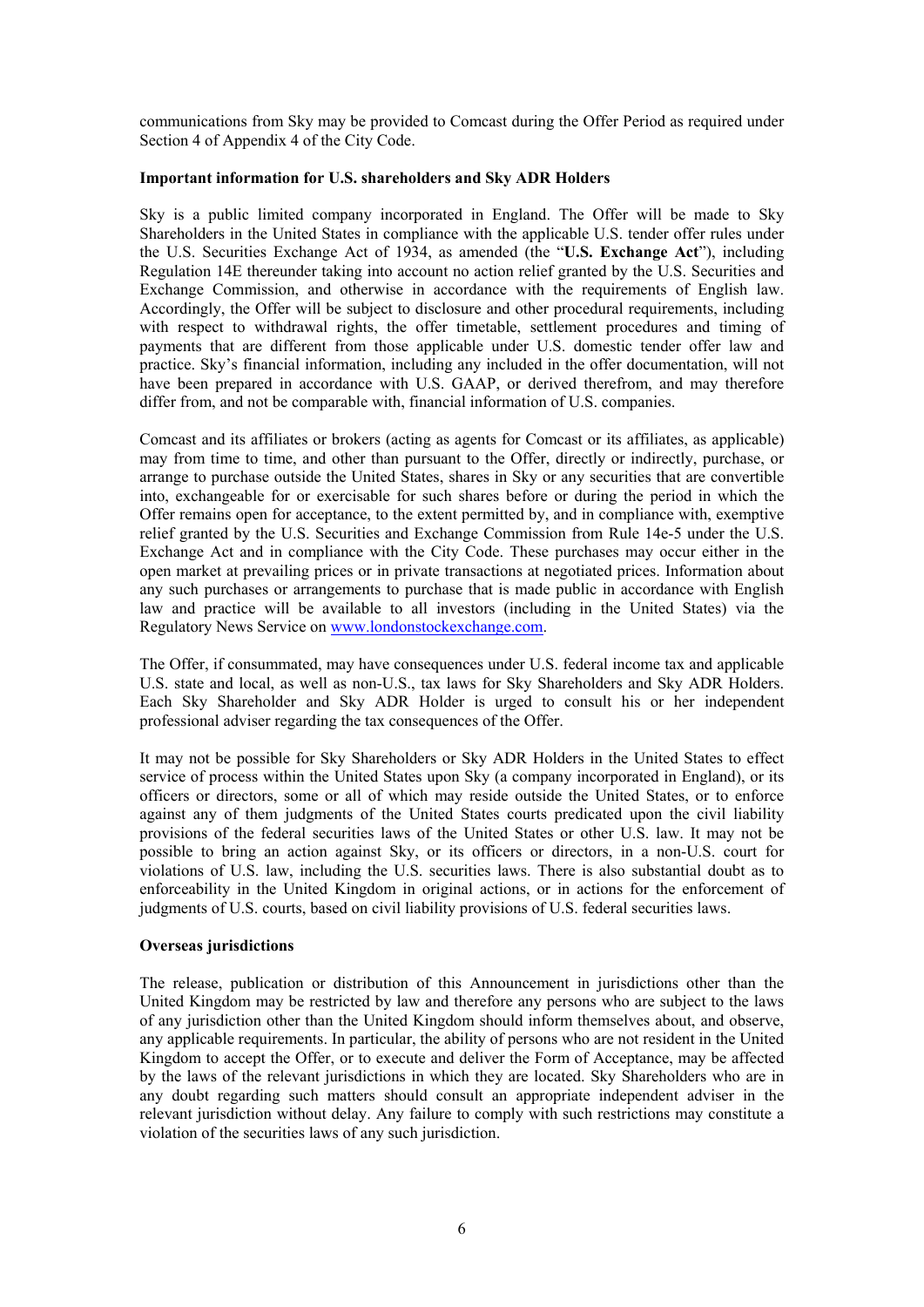This Announcement has been prepared for the purpose of complying with English law and the City Code and the information disclosed may not be the same as that which would have been disclosed if this Announcement had been prepared in accordance with the laws of jurisdictions outside of England.

Unless otherwise determined by Comcast or required by the City Code, and permitted by applicable law and regulation, the Offer will not be made available, directly or indirectly, in, into or from a Restricted Jurisdiction where to do so would violate the laws of that jurisdiction and no person may accept the Offer by any use, means, instrumentality (including, but not limited to, facsimile, e-mail or other electronic transmission, telex or telephone) of interstate or foreign commerce of, or of any facility of a national, state or other securities exchange of any Restricted Jurisdiction or any other jurisdiction where to do so would constitute a violation of the laws of that jurisdiction and the Offer may not be capable of acceptance by any such use, means, instrumentality or facilities. Accordingly, copies of this Announcement and any formal documentation relating to the Acquisition are not being, and must not be, directly or indirectly, mailed or otherwise forwarded, distributed or sent in or into or from any Restricted Jurisdiction or any other jurisdiction where to do so would constitute a violation of the laws of that jurisdiction and persons receiving such documents (including custodians, nominees and trustees) must not mail or otherwise forward, distribute or send them in or into or from any Restricted Jurisdiction or any other jurisdiction where to do so would constitute a violation of the laws of that jurisdiction.

Further details in relation to Sky Shareholders in overseas jurisdictions will be contained in the Offer Document.

## **Cautionary note regarding forward-looking statements**

This Announcement (including information incorporated by reference in this Announcement), oral statements made regarding the Acquisition, and other information published by Comcast contain statements which are, or may be deemed to be, "forward-looking statements". Forward-looking statements are prospective in nature and are not based on historical facts, but rather on current expectations and projections of the management of Comcast about future events, and are therefore subject to risks and uncertainties which could cause actual results to differ materially from the future results expressed or implied by the forward-looking statements. The forward-looking statements contained in this Announcement include statements relating to the expected effects or synergies of the Acquisition on Comcast and Sky, the expected timing and scope of the Acquisition and other statements other than historical facts. Often, but not always, forwardlooking statements can be identified by the use of forward-looking words such as "plans", "expects" or "does not expect", "is expected", "is subject to", "budget", "scheduled", "estimates", "forecasts", "intends", "anticipates" or "does not anticipate", or "believes", or variations of such words and phrases or statements that certain actions, events or results "may", "could", "should", "would", "might" or "will" be taken, occur or be achieved. Although Comcast believes that the expectations reflected in such forward-looking statements are reasonable, Comcast can give no assurance that such expectations will prove to be correct. By their nature, forward-looking statements involve risk and uncertainty because they relate to events and depend on circumstances that will occur in the future. There are a number of factors that could cause actual results and developments to differ materially from those expressed or implied by such forward-looking statements. In addition to the information regarding these risks, uncertainties, assumptions and other factors set forth in the public filings made by Sky and the public filings with the U.S. Securities and Exchange Commission made by Comcast, important risk factors that may cause such a difference include, but are not limited to, (i) the completion of the Acquisition on anticipated terms and timing, (ii) the ability of Sky and Comcast to integrate the businesses successfully and to achieve anticipated synergies or benefits, (iii) the risk that disruptions from the Acquisition will harm Sky's or Comcast's businesses, (iv) legislative, regulatory and economic developments and (v) unpredictability and severity of catastrophic events, including, but not limited to, acts of terrorism or outbreak of war or hostilities. While the list of factors presented here is considered representative, no such list should be considered to be a complete statement of all potential risks and uncertainties. Unlisted factors may present significant additional obstacles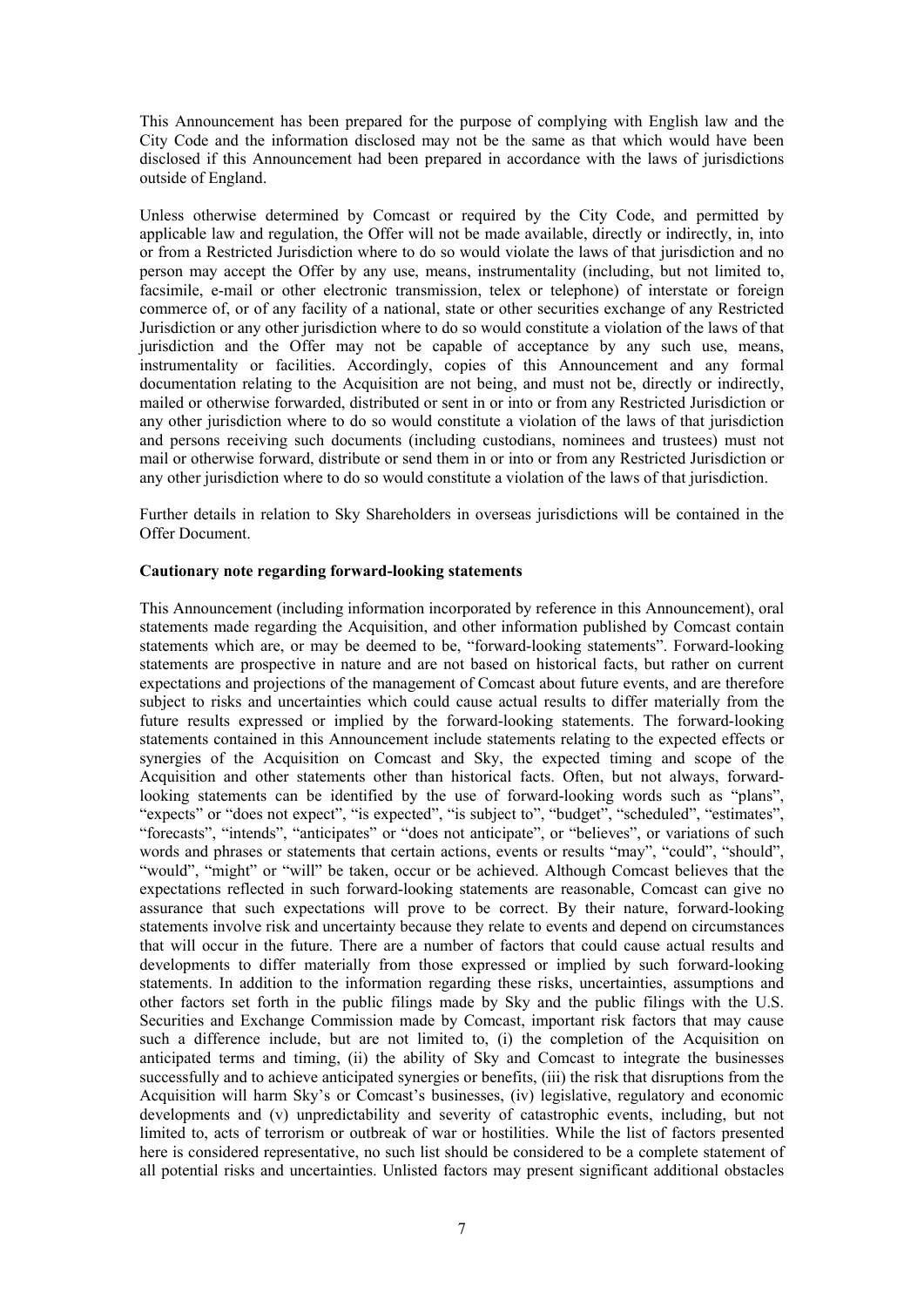to the realisation of forward-looking statements. Such forward-looking statements should therefore be construed in the light of such factors.

Neither Comcast nor any of its associates or directors, officers or advisers, provides any representation, assurance or guarantee that the occurrence of the events expressed or implied in any forward-looking statements in this Announcement will actually occur. You are cautioned not to place undue reliance on these forward-looking statements. Other than in accordance with its legal or regulatory obligations, Comcast is under no obligation, and Comcast expressly disclaims any intention or obligation to update or revise any forward-looking statements, whether as a result of new information, future events or otherwise.

#### **No profit forecast or estimates**

No statement in this Announcement is intended as a profit forecast or profit estimate for any period. No statement in this Announcement should be interpreted to mean that cash flow from operations, free cash flow, earnings or earnings per share for Comcast or Sky, as appropriate, for the current or future financial years would necessarily match or exceed the historical published cash flow from operations, free cash flow, earnings or earnings per share for Comcast or Sky, as appropriate.

#### **Dealing and Opening Position Disclosure Requirements of the City Code**

Under Rule 8.3(a) of the City Code, any person who is interested in one per cent. or more of any class of relevant securities of an offeree company or of any securities exchange offeror (being any offeror other than an offeror in respect of which it has been announced that its offer is, or is likely to be, solely in cash) must make an Opening Position Disclosure following the commencement of the Offer Period and, if later, following the announcement in which any securities exchange offeror is first identified.

An Opening Position Disclosure must contain details of the person's interests and short positions in, and rights to subscribe for, any relevant securities of each of (i) the offeree company and (ii) any securities exchange offeror(s). An Opening Position Disclosure by a person to whom Rule 8.3(a) applies must be made by no later than 3.30 p.m. (London time) on the 10th business day following the commencement of the Offer Period and, if appropriate, by no later than 3.30 p.m. (London time) on the 10th business day following the announcement in which any securities exchange offeror is first identified. Relevant persons who deal in the relevant securities of the offeree company or of a securities exchange offeror prior to midnight on the day before the deadline for making an Opening Position Disclosure must instead make a dealing disclosure.

Under Rule 8.3(b) of the City Code, any person who is, or becomes, interested in one per cent. or more of any class of relevant securities of the offeree company or of any securities exchange offeror must make a dealing disclosure if the person deals in any relevant securities of the offeree company or of any securities exchange offeror. A dealing disclosure must contain details of the dealing concerned and of the person's interests and short positions in, and rights to subscribe for, any relevant securities of each of (i) the offeree company and (ii) any securities exchange offeror, save to the extent that these details have previously been disclosed under Rule 8. A dealing disclosure by a person to whom Rule 8.3(b) applies must be made by no later than 3.30 p.m. (London time) on the business day following the date of the relevant dealing.

If two or more persons act together pursuant to an agreement or understanding, whether formal or informal, to acquire or control an interest in relevant securities of an offeree company or a securities exchange offeror, they will be deemed to be a single person for the purpose of Rule 8.3.

Opening Position Disclosures must also be made by the offeree company and by any offeror and dealing disclosures must also be made by the offeree company, by any offeror and by any persons acting in concert with any of them (see Rules 8.1, 8.2 and 8.4).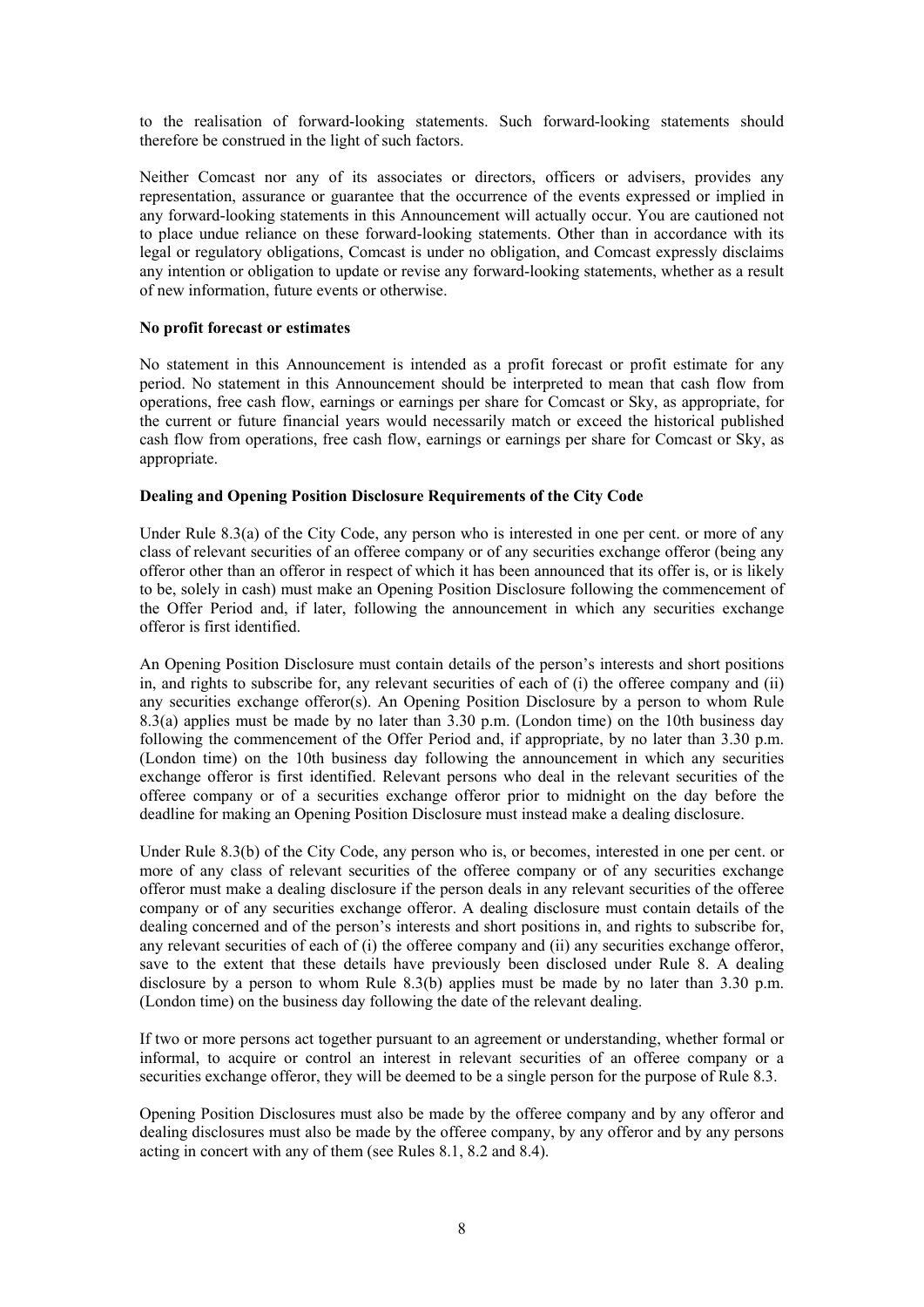Details of the offeree and offeror companies in respect of whose relevant securities Opening Position Disclosures and dealing disclosures must be made can be found in the Disclosure Table on the Panel's website at www.thetakeoverpanel.org.uk, including details of the number of relevant securities in issue, when the Offer Period commenced and when any offeror was first identified. If you are in any doubt as to whether you are required to make an Opening Position Disclosure or a dealing disclosure, you should contact the Panel's Market Surveillance Unit on +44 (0) 20 7638 0129.

For the purposes of this section (*Disclosure requirements of the City Code*) and the following section (*Publication on Website*) of this Announcement, "business day" means a day on which the London Stock Exchange is open for the transaction of business.

## **Publication on Website**

This Announcement and the documents required to be published pursuant to Rule 26 of the City Code will be available free of charge, subject to certain restrictions in relation to persons resident in Restricted Jurisdictions, on Comcast's website at www.cmcsa.com/proposal-for-sky by no later than 12.00 noon (London time) on the business day following this Announcement. Neither the content of any website referred to in this Announcement nor the content of any website accessible from hyperlinks is incorporated into, or forms part of, this Announcement.

Sky Shareholders may request a hard copy of this Announcement by contacting Equiniti Limited on 0371 384 2091. Sky Shareholders may also request that all future documents, announcements and information to be sent to them in relation to the Acquisition should be in hard copy form. A hard copy of such documents, announcements (including this Announcement) and information will not be sent unless so requested.

## **Rounding**

Certain figures included in this Announcement have been subjected to rounding adjustments. Accordingly, figures shown for the same category presented in different tables may vary slightly and figures shown as totals in certain tables may not be an arithmetic aggregation of the figures that precede them.

## **Time**

All times shown in this Announcement are London times, unless otherwise stated.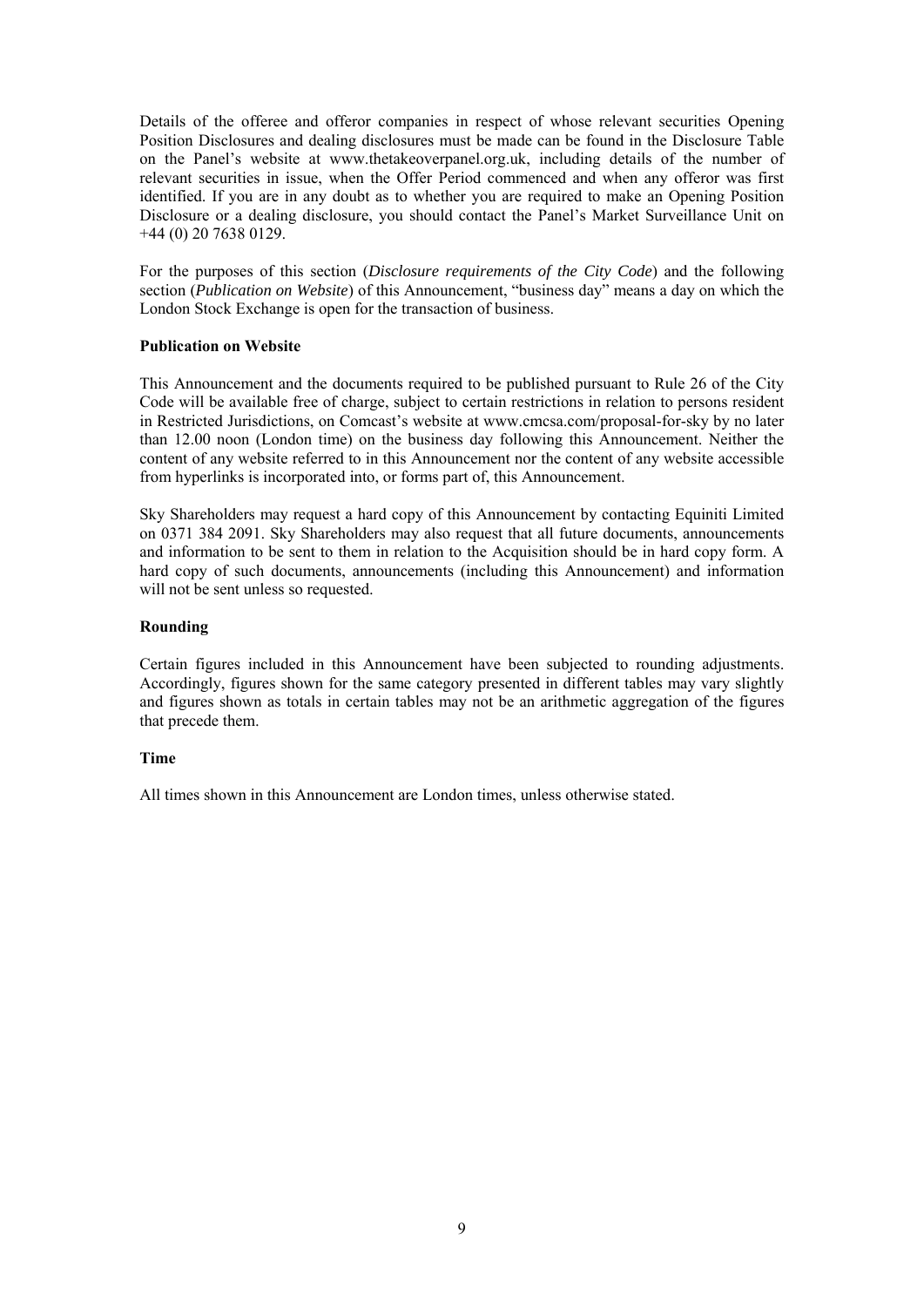## **NOT FOR RELEASE, PUBLICATION OR DISTRIBUTION, IN WHOLE OR IN PART, IN, INTO OR FROM ANY JURISDICTION WHERE TO DO SO WOULD CONSTITUTE A VIOLATION OF THE RELEVANT LAWS OF SUCH JURISDICTION**

## **FOR IMMEDIATE RELEASE**

#### **25 April 2018**

## **SUPERIOR CASH OFFER**

#### **FOR**

## **SKY PLC ("SKY")**

#### **BY**

## **COMCAST CORPORATION ("COMCAST")**

#### **1. Introduction**

Further to the announcement by Comcast on 27 February 2018 setting out the key financial terms of a possible offer for Sky, Comcast is pleased to announce the terms of a pre-conditional cash offer by Comcast for the entire issued and to be issued share capital of Sky.

It is intended that the Acquisition will be implemented by means of a takeover offer within the meaning of Part 28 of the Companies Act.

#### **2. The Acquisition**

Under the terms of the Acquisition, which will be subject to satisfaction (or waiver) of the Pre-Conditions set out in Appendix I, the Conditions and certain further terms set out in Appendix II and to the full terms and conditions which will be set out in the Offer Document and accompanying Form of Acceptance, Sky Shareholders will be entitled to receive:

#### **£12.50 in cash for each Sky Share**

The price of £12.50 per Sky Share represents:

- a premium of approximately 16 per cent. to the 21CF Offer of £10.75 for each Sky Share; and
- a premium of approximately 13 per cent. to the Closing Price of £11.05 per Sky Share on 26 February 2018, being the last Business Day before the announcement of Comcast's possible offer for Sky.

The Cash Consideration implies a value of approximately £22.0 billion for the fully diluted share capital of Sky.

In addition, Sky Shareholders shall be entitled to receive any final dividend in respect of the financial year ended 30 June 2018, up to an amount of 21.8p per Sky Share, which is declared and paid prior to the Effective Date (the "**Final Dividend**"). Comcast reserves the right to reduce the price of £12.50 per Sky Share by: (i) some or all of any amount of any Final Dividend which is in excess of 21.8p; and (ii) some or all of the amount of any other dividend (or other distribution or return of capital) which is announced, declared,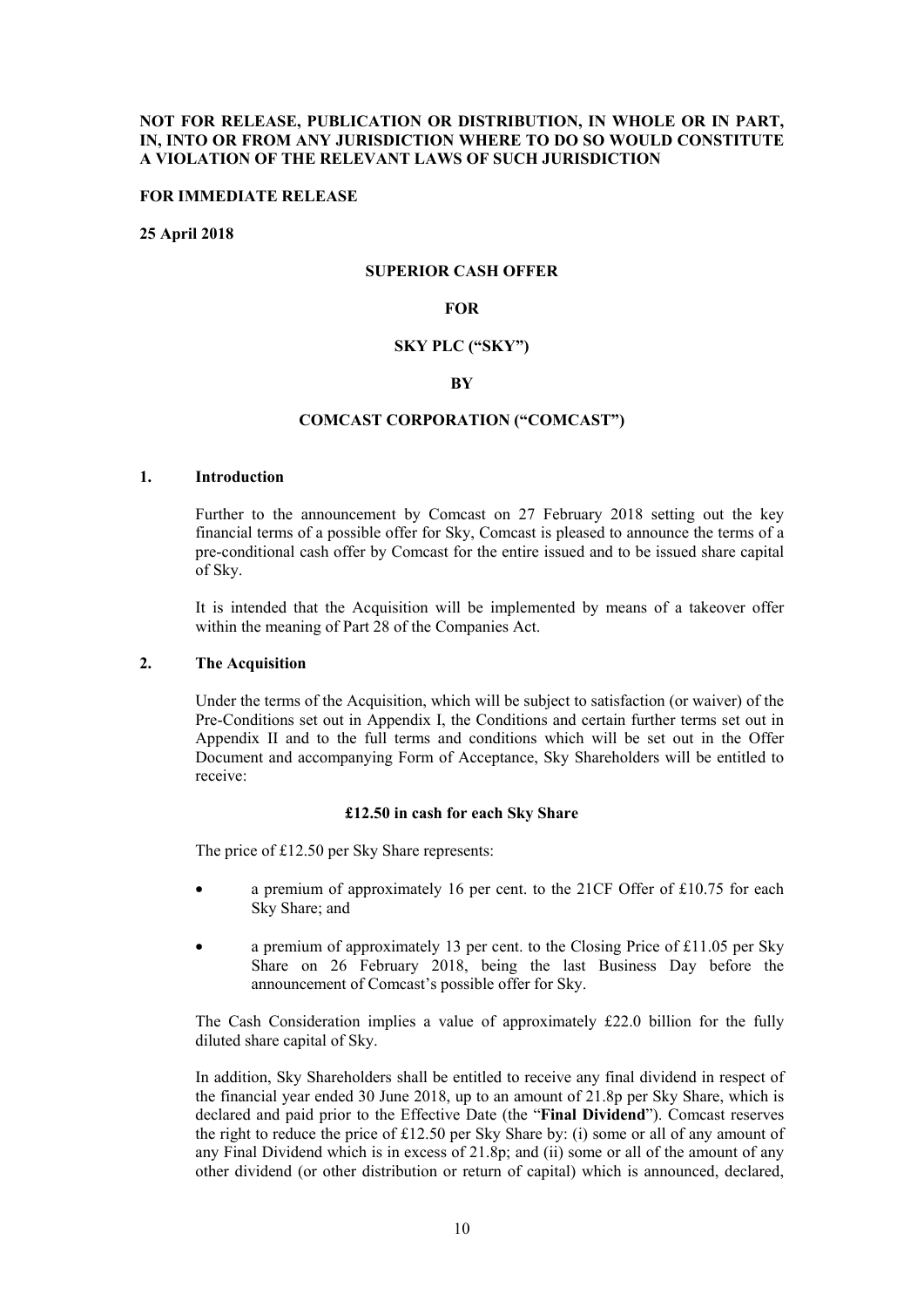paid or becomes payable by Sky to Sky Shareholders on or after the date of this Announcement and prior to the date on which Comcast is entered into the register of members of Sky following the Effective Date.

The Sky Shares will be acquired pursuant to the Acquisition fully paid and free from all liens, equities, charges, encumbrances, options, rights of pre-emption and any other third party rights and interests of any nature and together with all rights now or hereafter attaching or accruing thereto including voting rights and the right to receive and retain in full all dividends and other distributions (if any) declared, made or paid on or after the Effective Date.

The Offer will extend to any Sky Shares which are issued or unconditionally allotted (including to satisfy the exercise of options granted under the Sky Share Plans) whilst the Offer remains open for acceptance (or prior to such earlier time and/or date as Comcast may, subject to the City Code, determine).

Comcast currently anticipates that the Acquisition will complete before the end of 2018.

# **3. Engagement with Sky Independent Committee**

Comcast has engaged with the Sky Independent Committee in respect of the Acquisition. Comcast is pleased with the positive nature of the discussions to date and in particular the discussion of the post-offer undertakings and other commitments Comcast is voluntarily intending to give in relation to Sky's existing business, including Sky News (further details of which are set out in paragraph 5 below). The Sky Independent Committee has informed Comcast that they believe that these post-offer undertakings and commitments should comprehensively address any potential public interest concerns. The Sky Independent Committee intends that Sky will give equivalent post-offer undertakings, which would be effective conditional upon completion of the Acquisition.

The Sky Independent Committee has confirmed to Comcast that the Sky Independent Committee is mindful of its fiduciary duties and has consistently sought to safeguard the interests of independent Sky Shareholders. In this regard, the Sky Independent Committee has informed Comcast that, when it entered into the 21CF Co-operation Agreement on 15 December 2016, it secured certain protections from 21st Century Fox for the benefit of independent Sky Shareholders which provide that, unless the Sky Independent Committee agrees otherwise: (i) the 21CF Offer cannot close without the approval of at least a majority of independent Sky Shareholders; and (ii) 21st Century Fox is bound by certain standstill provisions.

The Sky Independent Committee has consented to the inclusion of the above paragraphs in this Announcement. Comcast continues to engage with the Sky Independent Committee with a view to obtaining a future recommendation of the Acquisition.

## **4. Background to and reasons for the Acquisition**

## **A) Background to the Acquisition**

Founded in 1963 as a small community antenna television operation, Comcast NBCUniversal is a leading global media and technology company with 2017 revenues of approximately \$85 billion. Throughout its long history, Comcast's success has been due in large part to its ability to innovate and compete successfully in industries distinguished by a rapid pace of change. In the 1970s, Comcast was one of hundreds of cable operators in the U.S. By driving growth through a combination of organic investment and strategic acquisitions, today, Comcast is one of the largest and most successful media and technology companies in the world.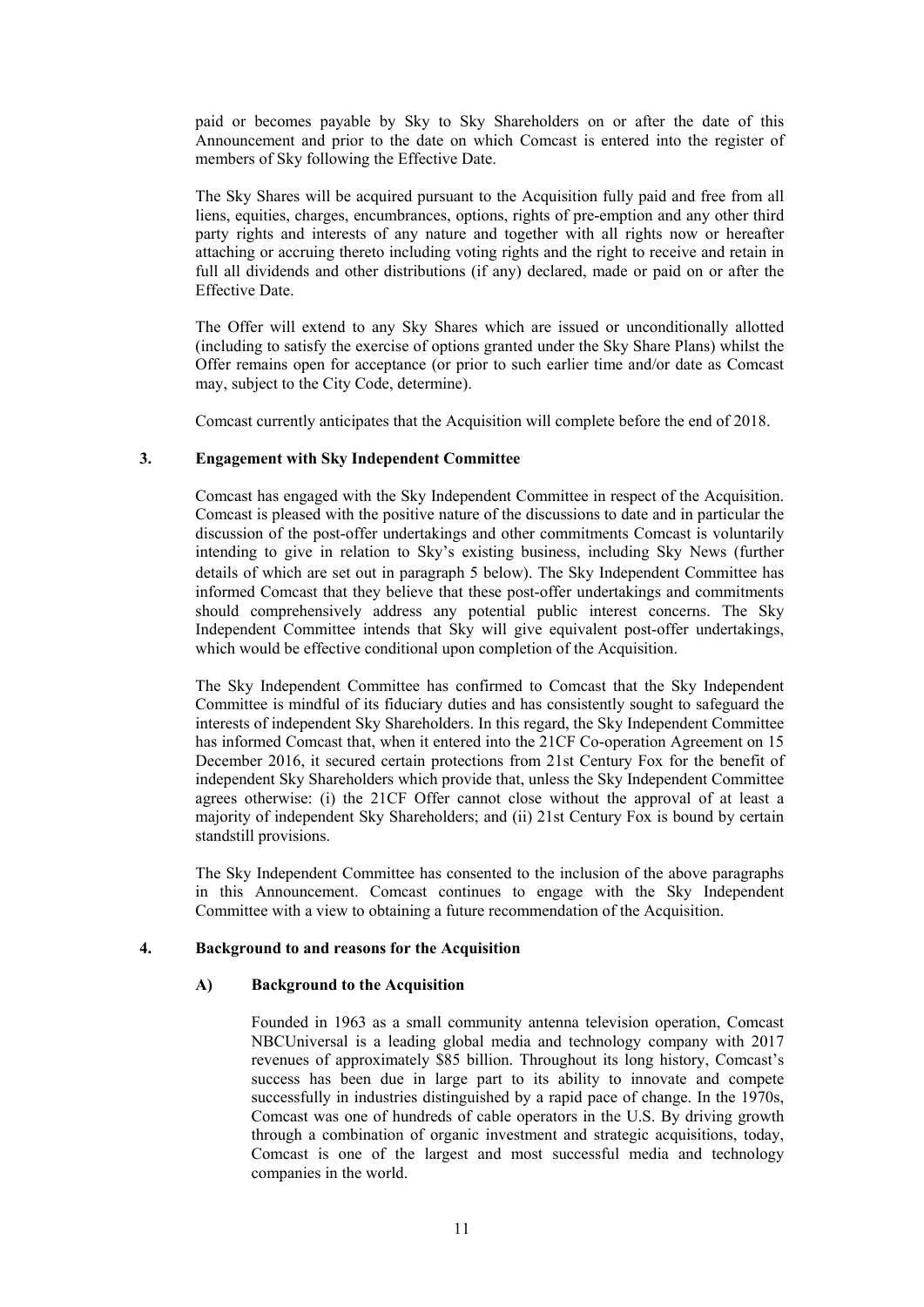Core to the Comcast vision and its long-term success has been the willingness to embrace change and grow its business through bold investments. Comcast has a proud history of making substantial organic investments to drive product innovation and growth. Since acquiring NBCUniversal in 2011, Comcast has invested over \$65 billion in the business. These investments have helped grow NBCUniversal's portfolio, ranging from film and TV production to acquiring new sports rights to building out Universal Parks, including the award-winning Wizarding World of Harry Potter attractions. Comcast has also invested in the development in the cable business of a high speed internet service that delivers gigabit per second speeds to residential customers in over 80 per cent. of our markets. Strategic acquisitions have also been core to the Comcast strategy of growth. In 2001/02, a point in time when scale was becoming increasingly important in the U.S. cable industry, Comcast more than doubled in size by acquiring AT&T Broadband in a landmark \$72 billion acquisition. In December 2009, when some industry participants were separating content from distribution, Comcast recognised the potential opportunity inherent in the combination of cable distribution and world-class content. It therefore made the decision to acquire control of the NBCUniversal media business, with NBCUniversal's Adjusted EBITDA's growing from \$3 billion to \$8 billion since the date the acquisition was announced.

Sky's integrated content, distribution and technology platform is a business Comcast knows well from its own cable and entertainment assets. Over recent years as the pace of change accelerated in the entertainment industry, Comcast has followed closely Sky's impressive transition from an innovative start-up satellite TV provider to a leading European, multi-platform, premium-branded entertainment business that offers premier content to 23 million retail customers. Comcast believes that, in many ways, Comcast and Sky have been on parallel journeys. Today, both companies have business models that seek to create shareholder value through: (i) technological innovation; and (ii) the monetisation of premium content through wholesale distribution and direct-to-consumer sales. With dynamic entrepreneurial cultures at their respective cores, both companies have innovated and grown from their start-up roots into entertainment industry leaders.

Both companies also compete in a rapidly changing and highly competitive industry where: (i) consumers have more entertainment choices than ever; and (ii) an increasing number of players are investing in premium content and have a direct relationship with a large number of end customers. Comcast believes the acquisition of Sky will deliver meaningful benefits for the combined business and its customers.

#### **B) Reasons for the Acquisition**

#### *Stronger content businesses*

The acquisition of Sky will help support the ability of a combined Comcast/Sky to invest more in original and acquired programming and amortise the costs across a larger customer base through direct relationships with approximately 52 million customers.

Sky has a strong record of acquiring attractive content for distribution in Europe and has begun to invest more in original content. Comcast Cable spends almost \$13 billion annually to acquire content for distribution in the United States, and through its portfolio of studios, including Universal Pictures, Focus Features, Dreamworks Animation, Illumination Entertainment and Carnival Films, Comcast is a major creator of original content, producing successful films like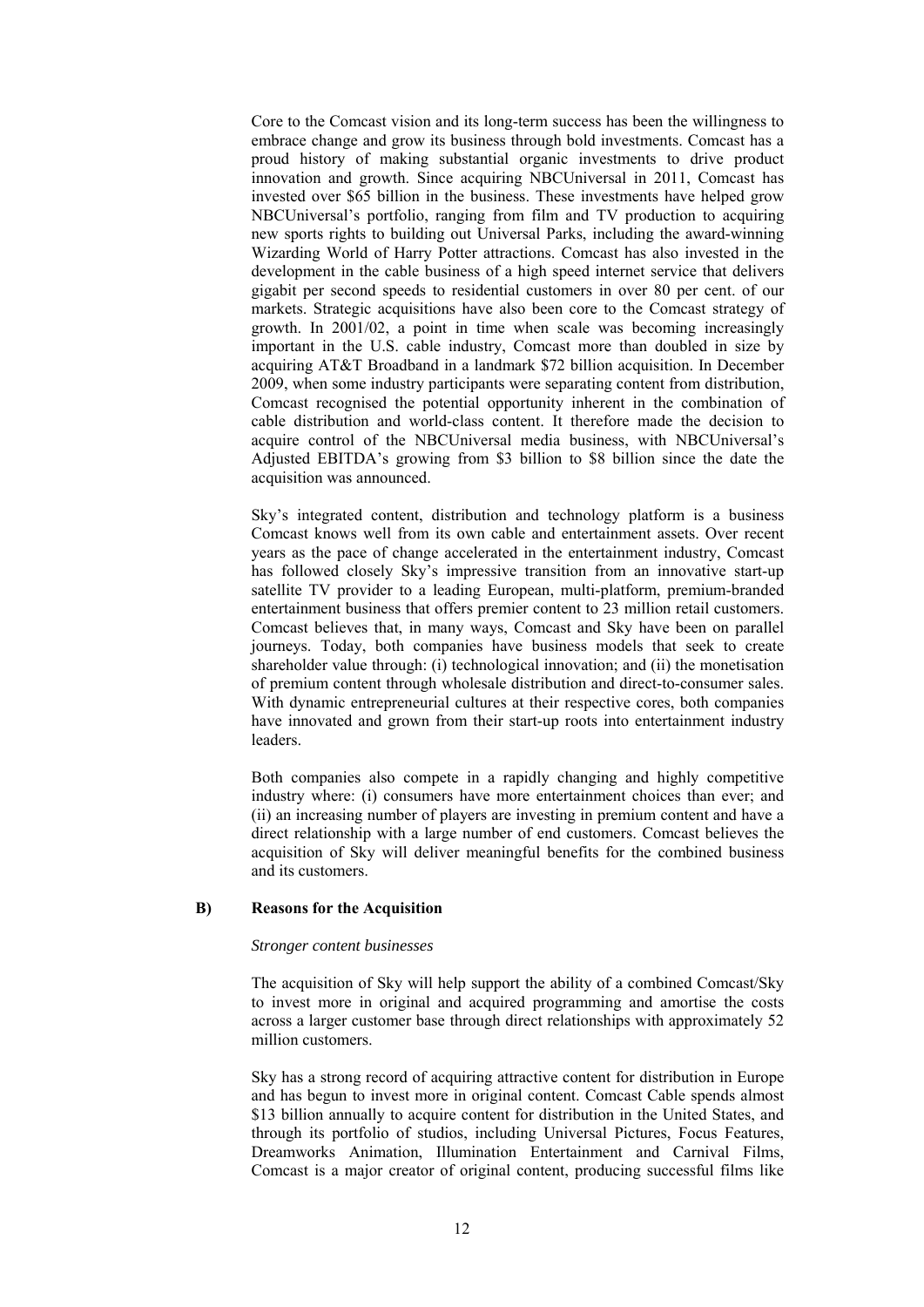*Darkest Hour*, *Jurassic World* and *Minions* and popular television series like *Downton Abbey*. Sky offers popular sports such as the Premier League and Bundesliga, and Comcast offers, among others, the NFL and the Premier League. Sky News delivers high quality news with journalistic integrity, much like NBC News, MSNBC and CNBC.

The acquisition of Sky will enable Comcast to combine the complementary content production capacity and programming spend of the two companies to create a business equipped to compete more effectively in the rapidly changing and intensely competitive entertainment landscape.

#### *Increased ability to innovate*

Direct relationships with approximately 52 million customers will also give a combined Comcast/Sky the increased ability to invest in innovation to the benefit of consumers and to seek more attractive financial returns on those investments. Innovation is at the core of both companies' cultures with products like Sky Q from Sky and the highly regarded X1 platform from Comcast. Both companies strive to deliver a differentiated product experience in areas that include video guides and voice control as well as wireless gateways and Wi-Fi technology. Comcast believes the ability to combine areas of common investment and deliver new products and features to a much larger customer base will drive accelerated innovation for consumers and attractive financial returns.

#### *Benefits of increased European presence*

The acquisition of Sky will significantly expand Comcast's international footprint in the UK and Continental Europe in businesses that are highly complementary. Sky has leading positions in the UK, Germany and Italy and offers the opportunity to grow through digital direct-to-consumer offerings in other European countries. The acquisition of Sky would expand Comcast's international footprint from 9 per cent. of global 2017 revenues to approximately 25 per cent. (on a pro forma basis) and give Comcast a platform to grow its businesses in new markets.

#### *Attractive financial returns and consumer benefits*

Comcast believes that combined, Comcast and Sky would be well positioned to drive growth to provide attractive returns to Comcast shareholders and to benefit the employees and customers of both organisations.

Comcast expects the Acquisition to generate annual run-rate synergies of around \$500 million. Of these, Comcast expects to realise approximately \$300 million in currently identified recurring pre-tax cost savings. Preliminary integration work carried out to date has confirmed that there is likely to be overlap between the two businesses with the potential to generate cost savings for the Enlarged Group through corporate and administrative efficiencies, however, it expects there to be only limited impact on headcount. In addition to the elimination of certain duplicative corporate costs, examples of other areas of potential savings include optimisation of NBCUniversal and Sky's office locations and production efficiencies with respect to live coverage of sports and associated programing. Comcast believes it will need to incur approximately \$225 million in cumulative one-time pre-tax costs to achieve these savings. The balance of around \$200 million represents currently identified pre-tax recurring revenue benefits. These additional revenue benefits are expected to be achieved principally from better realisation of the value of Sky content by NBCUniversal's sales platform, the availability of Sky's platforms from which to derive even greater "Symphony"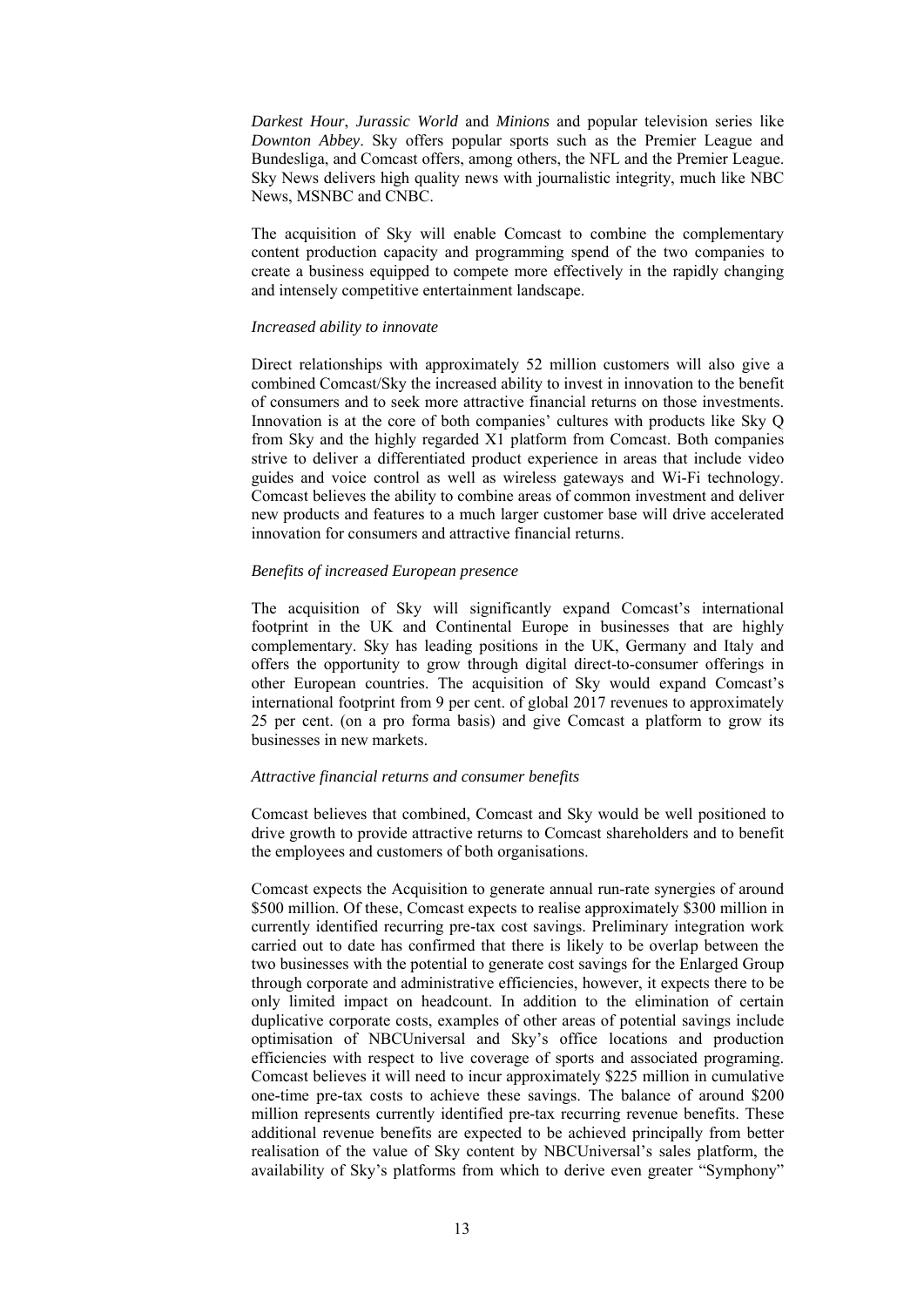benefits from NBCUniversal content and increased advertising sales by building on NBCUniversal's global advertising sales client base and expertise.

The combination with Sky is expected to be accretive to Comcast's free cash flow per share in year one, excluding one-time transaction-related expenses. Additionally, Comcast believes that the return on invested capital of the Acquisition will exceed the weighted average cost of capital within a reasonable period of time.

## **5. Intention to enter into post-offer commitments in relation to Sky and the UK**

Comcast is strongly committed to the UK and investing and growing the Sky business for the benefit of its customers, employees, and consumers.

To emphasise the value and importance Comcast attaches to Sky, and Sky News in particular, Comcast voluntarily intends to put in place a series of commitments that would guarantee the long-term future of Sky News and its ongoing editorial independence, as well as support the growth of Sky in the UK.

Firstly, Comcast intends to commit that the annual expenditure in Sky News for the next 10 years will be at least an amount equal to the level of Sky News expenditure for the period from 1 July 2016 to 30 June 2017. Comcast also intends to ensure that Sky News will operate as an impartial provider of news free from interference in its editorial decisions for that period. To do so, Comcast intends to commit to set up an editorial board of Sky News no later than three months after the Effective Date which will remain in place for 10 years following the Effective Date. Comcast also intends to commit not to acquire any majority interest in any UK newspaper for five years from the Effective Date.

Secondly, Comcast intends to commit to maintain the Sky Group UK headquarters in Osterley in support of Sky's continued position as a leader in content creation, arts and culture based in the UK, during the period of five years from the Effective Date.

As set out in paragraphs A) and B) below, Comcast intends that these legally binding commitments will be entered into through two separate mechanisms:

- Post-Offer Undertakings (for the purposes of Rule 19.5 of the City Code) as defined below; and
- a deed poll in favour of the Sky News Board (and, if appropriate in due course, other regulatory bodies).

Sky also intends to give the same Post-Offer Undertakings given by Comcast, conditional upon the occurrence of the Effective Date.

In addition, Comcast intends to increase investment in UK content creation and continue to support technology innovation, local communities and young people in the UK, as set out in paragraph C) below.

## **A) Intention to enter into commitments with respect to Sky News, Sky's UK Headquarters and UK Newspaper Ownership**

Comcast included six specific statements of intent in its Rule 2.4 announcement released on 27 February 2018, demonstrating its commitment to growth in the UK. In particular, Comcast confirmed its intention to maintain Sky News' strong track record for high-quality impartial news and adherence to broadcasting standards.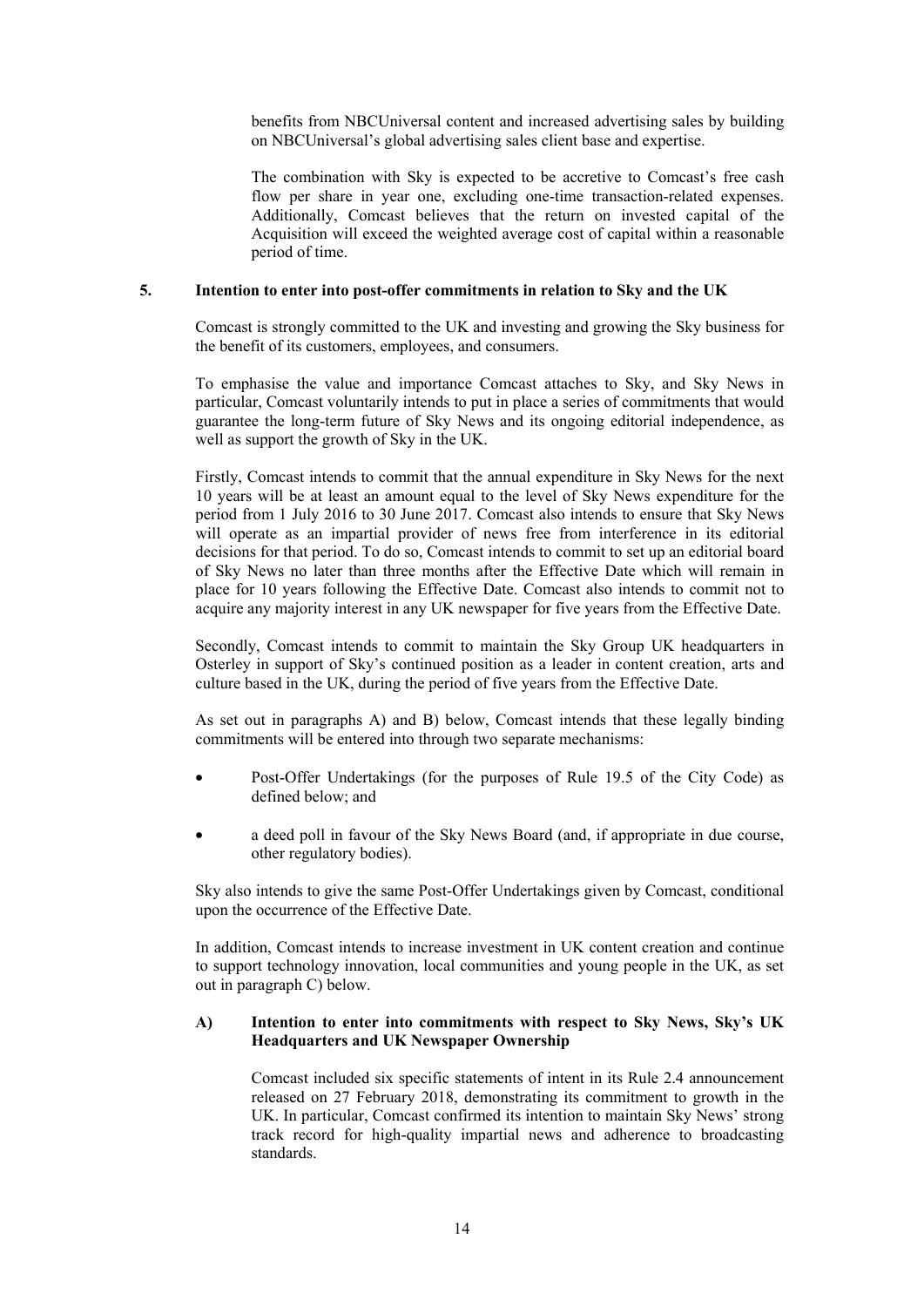In support of these statements, Comcast intends to commit to the following:

- (a) a member of the Sky Group shall have ownership of, or the right to use, all assets and rights (including licences) necessary to carry on a Skybranded news service and the annual expenditure on the Sky-branded news service will be at least an amount equal to the level of expenditure incurred during the period from 1 July 2016 to 30 June 2017, increased annually for inflation for a period of five years from 1 July 2018;
- (b) maintain the Sky Group's UK headquarters in Osterley for a period of five years from the Effective Date;
- (c) not acquire any majority interest in any daily, Sunday or local UK newspaper for a period of five years from the Effective Date; and
- (d) establish an editorial board (the "**Sky News Board**"), no later than three months after the Effective Date. This is to ensure that there is an appropriate beneficiary in place to monitor compliance with the terms of the Sky News Binding Commitment (defined in paragraph B) below).

Comcast intends (subject to the consent of the Panel) as soon as practicable, and in any event by no later than the date of the Offer Document, to make post-offer undertakings in respect of paragraphs  $(a) - (d)$  above in accordance with Rule 19.5 of the City Code in all material respects in the terms set out above ("**Post-Offer Undertakings**"). Sky also intends to give the same Post-Offer Undertakings given by Comcast, conditional upon the occurrence of the Effective Date. Comcast and Sky will need to comply with the terms of the Post-Offer Undertakings, for the periods of time specified in their respective undertakings (with approximately five years being the maximum period permitted by the Panel for such undertakings) and complete any courses of action committed to by the dates specified in their respective undertakings.

## **B) Intention to enter into commitments by way of deed poll to the Sky News Board and other appropriate regulatory bodies**

Upon the Effective Date, Comcast intends to enter into (and to procure that upon the Effective Date Sky enters into) a legally binding deed poll (the "**Sky News Binding Commitments**") in favour of the Sky News Board, which will:

- (a) provide for the continued establishment of the Sky News Board for a period of 10 years following the Effective Date;
- (b) provide the Sky News Board with oversight of the Sky News operations in relation to ensuring the editorial independence of Sky News for a period of 10 years following the Effective Date; and
- (c) provide the same investment commitment to Sky News as is set out in paragraph A(a) above for a further period of five years following the expiry of the post-offer undertaking intended to be given under paragraph A(a) above.

The Sky News Binding Commitments will constitute legally binding commitments on Comcast and Sky which will be enforceable by the Sky News Board. They will not constitute "post-offer undertakings" for the purposes of Rule 19.5 of the City Code and would therefore not be enforceable by the Panel as post-offer undertakings.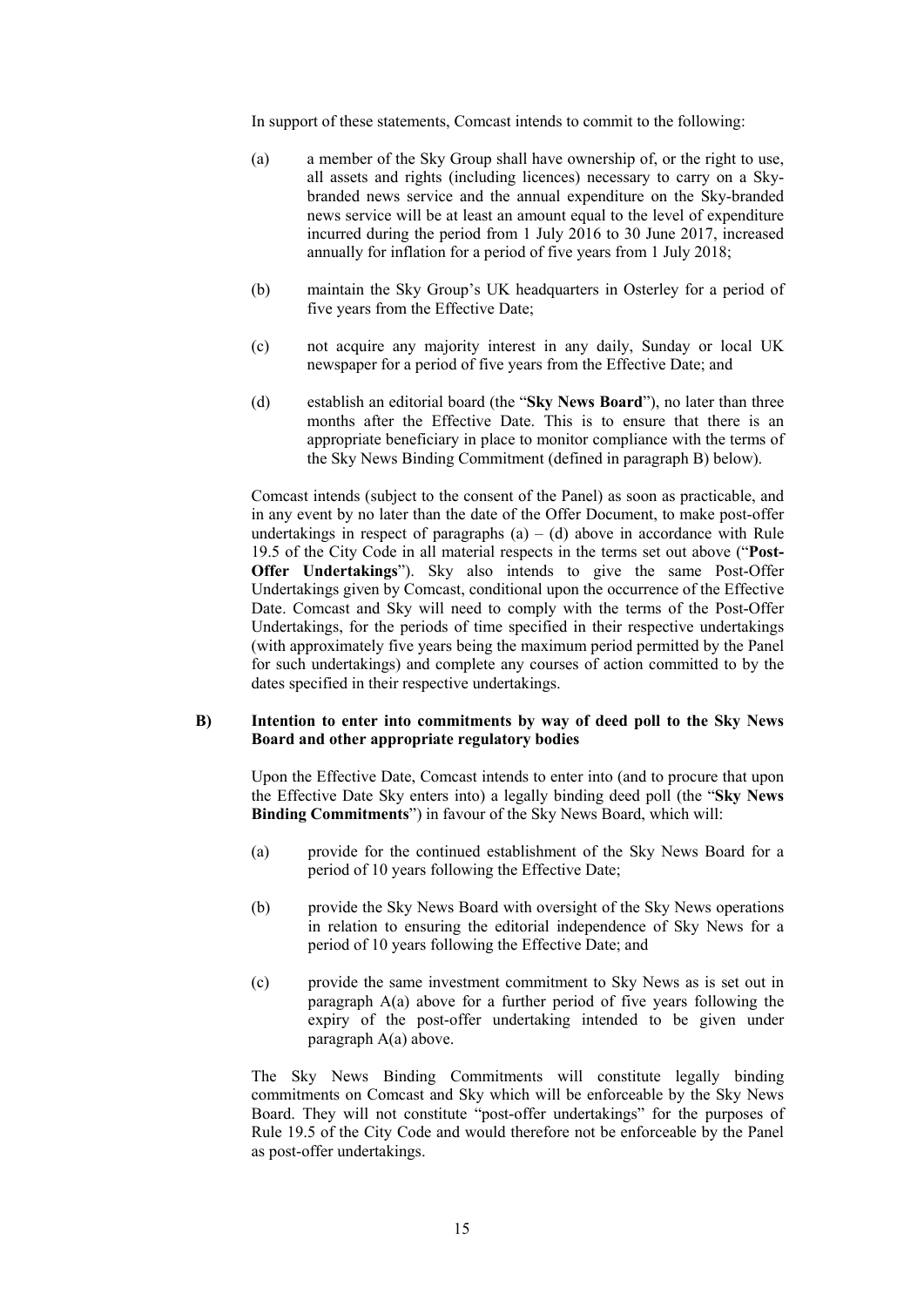Comcast also confirms its willingness to provide for a relevant regulator to be a beneficiary of the Sky News Binding Commitments in the same way as the Sky News Board, if this is considered to be appropriate.

#### **C) Intentions in relation to Sky's role in supporting creative industries, innovation, young people and local communities in the UK**

Comcast reaffirms the following specific statements of intent with regard to Sky's business in the UK:

#### *Supporting the creative industries in the UK*

Comcast intends to continue to support Sky as a leader in content creation, arts, culture, and entertainment. Comcast intends to increase Sky's investment in UK TV and film production. Comcast currently invests in UK TV and film production, including in Carnival Films, the makers of *Downton Abbey* and *The Last Kingdom*. Comcast is a global media and technology company, bringing entertainment and communications experiences to millions of people. Comcast has a proven track record of investing in the creative sector, including through Universal Pictures, Illumination Entertainment and DreamWorks Animation. As a producer, NBCUniversal has invested over \$1 billion in film and TV productions in the UK over the past three years in a wide variety of content.

#### *Supporting innovation in the UK*

Comcast intends to continue to support Sky's technology hub in Leeds and its Software Engineering Academy scheme. In the U.S., Comcast and NBCUniversal have been innovators in creating and delivering award-winning content and technologies to consumers. The combined company will create compelling opportunities for growth and innovation.

## *Supporting young people in the UK*

Comcast intends to continue to maintain Sky's Software Engineering Academy scheme, which offers technology apprenticeships and graduate opportunities to young people across the north of England. Comcast intends to continue investment in employees' professional development across the UK. Comcast was founded as a start-up 55 years ago and that entrepreneurial spirit is still at the heart of everything we do. Comcast believes that to thrive as a company, we must invest in our people, giving them opportunities to flourish. Comcast provides many opportunities for employees to showcase their creativity and talents, including: programmes for all employees to share original ideas; opportunities for employees to partner, explore, and develop projects not core to their responsibilities; leadership and development programmes for employees of all levels; and internships and apprentice programmes for hundreds of young people annually.

#### *Supporting communities in the UK*

Comcast intends to continue to Sky's local community programmes to inspire more people to get involved in sports. Comcast intends to support Sky's Bigger Picture Programme to create new opportunities for young people to develop themselves, including Sky Sports Scholarships, which support promising young athletes. Comcast knows the power of sports and how it brings communities together, as well as the importance of corporate social responsibility programmes to building the communities where Comcast's employees and customers live and work.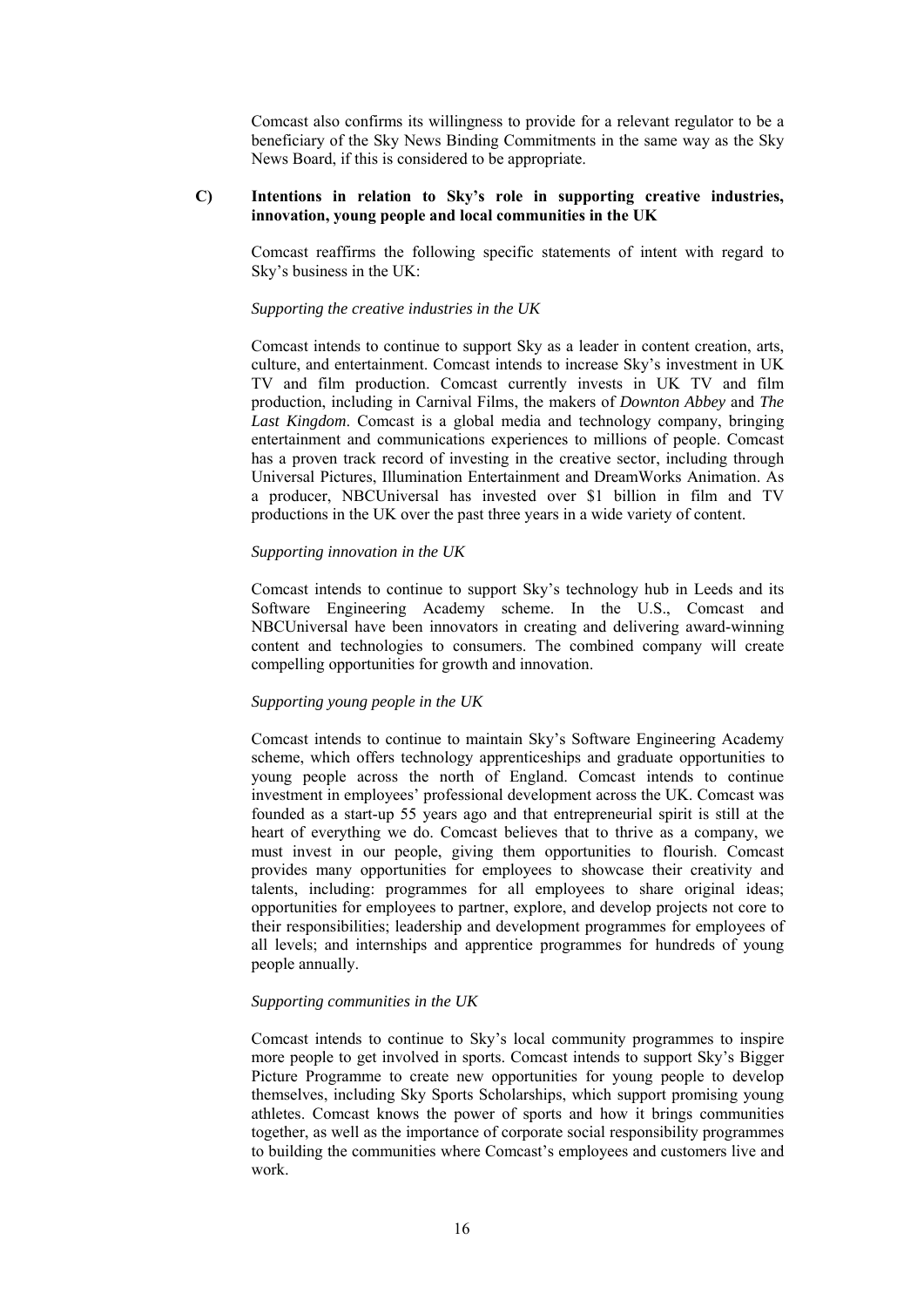The above statements of intent in relation to Sky are not "post-offer undertakings" for the purposes of Rule 19.5 of the City Code.

#### **6. Directors, management, employees, research and development, locations**

#### *Employees and management*

Comcast attaches great importance to the skills and experience of the existing managers and employees of Sky and believes that they will benefit from greater opportunities as a result of being part of the Enlarged Group.

Comcast recognises, however, that in order to achieve the expected benefits of the Acquisition, some operational and administrative restructuring will be required across both Comcast and Sky following completion of the Acquisition. Preliminary integration work carried out to date has confirmed that there is likely to be overlap between the two businesses and that there is the potential to generate cost savings for the Enlarged Group through corporate and administrative efficiencies, however, it expects there to be limited impact on headcount. In particular, in the event of a delisting of the Sky Shares and reregistration of Sky as a private limited company (as further described in paragraph 14 below), a number of corporate and support functions, including certain functions related to Sky's status as a public listed company, will potentially require reduced headcount.

Comcast does not expect this integration review to have a material impact on the continued employment of the employees and management of Sky or the Enlarged Group or on the balance of skills and functions.

Comcast would approach any integration in an open and transparent manner with the aim of maintaining operational momentum and retaining and motivating the best talent across the Enlarged Group. The finalisation and implementation of any restructuring, integration and workforce reductions will be subject to detailed and comprehensive planning, and to appropriate engagement with stakeholders, including affected employees and any appropriate employee representative bodies in accordance with the legal obligations of the Enlarged Group. Comcast would commence this engagement process long enough before any final decision is taken to implement any job reductions so as to ensure that relevant legal obligations are complied with.

## *Existing rights and pensions*

Comcast confirms that, upon and following completion of the Acquisition, the existing contractual and statutory employment rights, including in relation to pensions, of all of Sky's management and employees will be safeguarded, in accordance with applicable law. Comcast does not intend to make any material change to the conditions of employment of the employees of the Sky Group.

Sky's defined benefit pension schemes will remain closed to the admission of new members and to future accrual, and will continue to be funded in accordance with existing arrangements. The accrued benefits for existing members of Sky's defined benefit pension schemes will not be affected.

#### *Incentivisation arrangements*

Comcast has not entered into, and has not had discussion of proposals to enter into, any form of incentivisation arrangements with members of Sky's management, however it intends to put in place such arrangements for certain members of Sky's management team following completion of the Acquisition in consultation with Sky's executive management.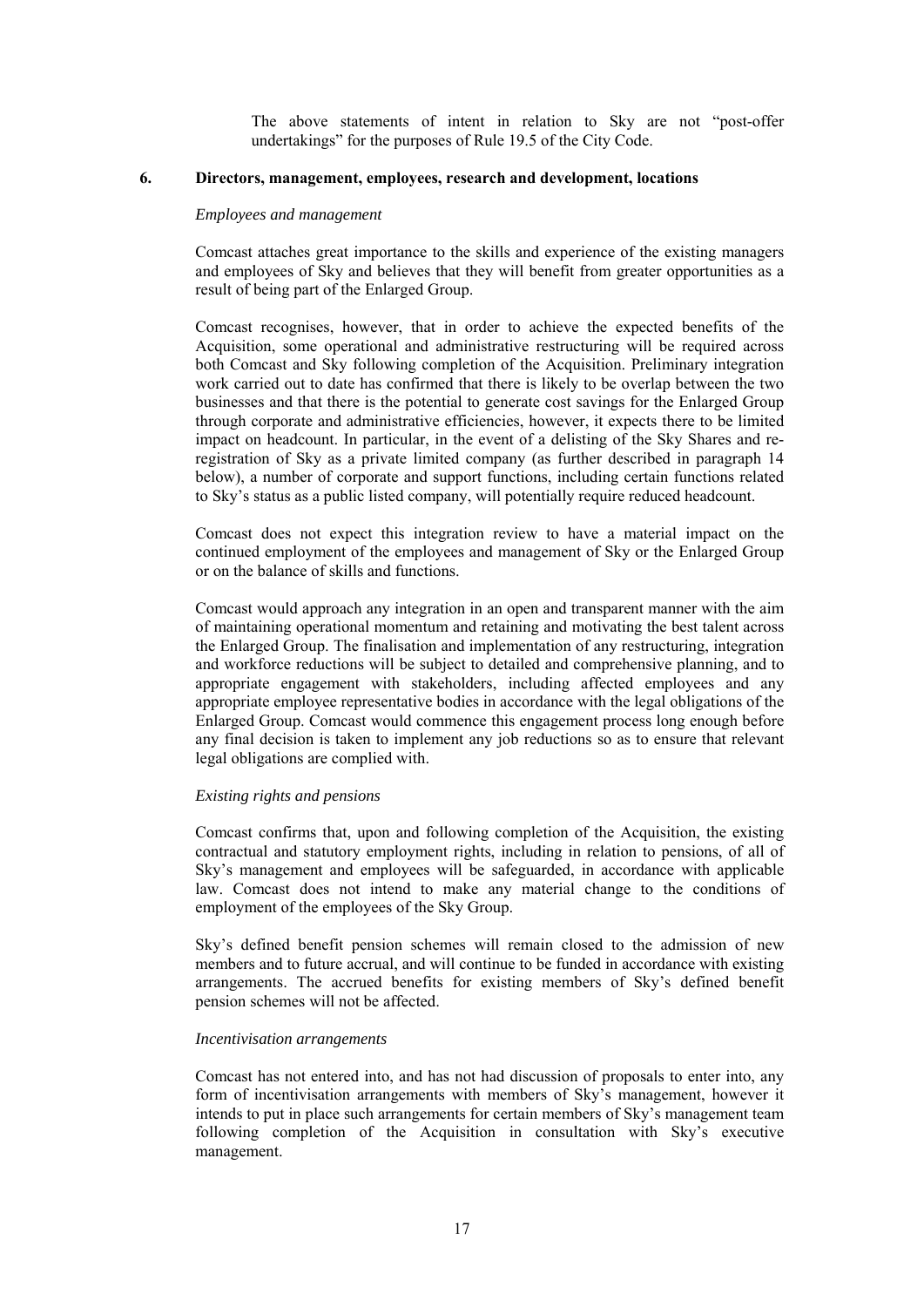Comcast intends to provide incentive arrangements for Sky employees consistent with its applicable compensation schemes and having regard to Sky's current incentive arrangements and its desire to attract and retain talent at Sky.

## *Locations, headquarters and research and development*

Comcast does not currently anticipate any material change in the locations of Sky's or Comcast's business. As stated in paragraph 5 above, Comcast intends to maintain Sky's UK headquarters and intends to maintain headquarters' functions at the Osterley campus. In addition, Comcast intends to maintain Sky's Milan and Munich offices as national headquarters. The majority of the senior management of the Enlarged Group will remain based in Philadelphia and London.

No other changes are envisaged by Comcast with respect to the redeployment of Sky's fixed asset base, or the research and development functions of Sky.

#### *Trading facilities*

Sky is currently listed on the London Stock Exchange. In the event that Comcast reaches the requisite acceptance threshold referred to in paragraph 14 below, Comcast intends to seek the cancellation of the trading of Sky Shares on the London Stock Exchange and delisting of Sky from the Official List.

No statements in this paragraph 6 are "post-offer undertakings" for the purposes of Rule 19.5 of the City Code.

# **7. Information on Comcast**

#### *About Comcast NBCUniversal*

Fifty-five years ago, Comcast was built on a foundation of respect, integrity, and trust, and those core values remain part of the company and its 164,000 employees' culture today. Comcast is a global media and technology company with two primary businesses: Comcast Cable and NBCUniversal.

- **Comcast Cable** is a provider of video, high-speed internet, landline and mobile phone and home security and automation services to residential customers under the XFINITY brand in the United States, and also provides these and other services to business customers in the United States. Comcast has 29 million customer relationships in the United States (39 states and Washington, D.C.).
- **NBCUniversa**l is a media and entertainment business with a portfolio of news and entertainment broadcast and cable television networks and brands (including NBC, Telemundo, NBC News, CNBC, MSNBC, NBC Sports, USA Network, E!, Bravo, and Syfy), motion picture studios (Universal Pictures, Focus Features, Illumination Entertainment, DreamWorks Animation), television production operations (Universal Cable Productions, Telemundo Studios, Universal Television), two leading television stations groups, renowned theme parks (in the U.S, Japan, and a park in development in China), and a number of Internet-based businesses.

Comcast's Class A Common Stock is registered on the NASDAQ Global Select Market under symbol CMCSA and its market capitalisation was approximately \$183.8 billion as at 26 February 2018, being the last Business Day before the announcement of Comcast's possible offer for Sky. For the year ended 31 December 2017, Comcast reported revenue of \$84.5 billion and net income of \$22.7 billion.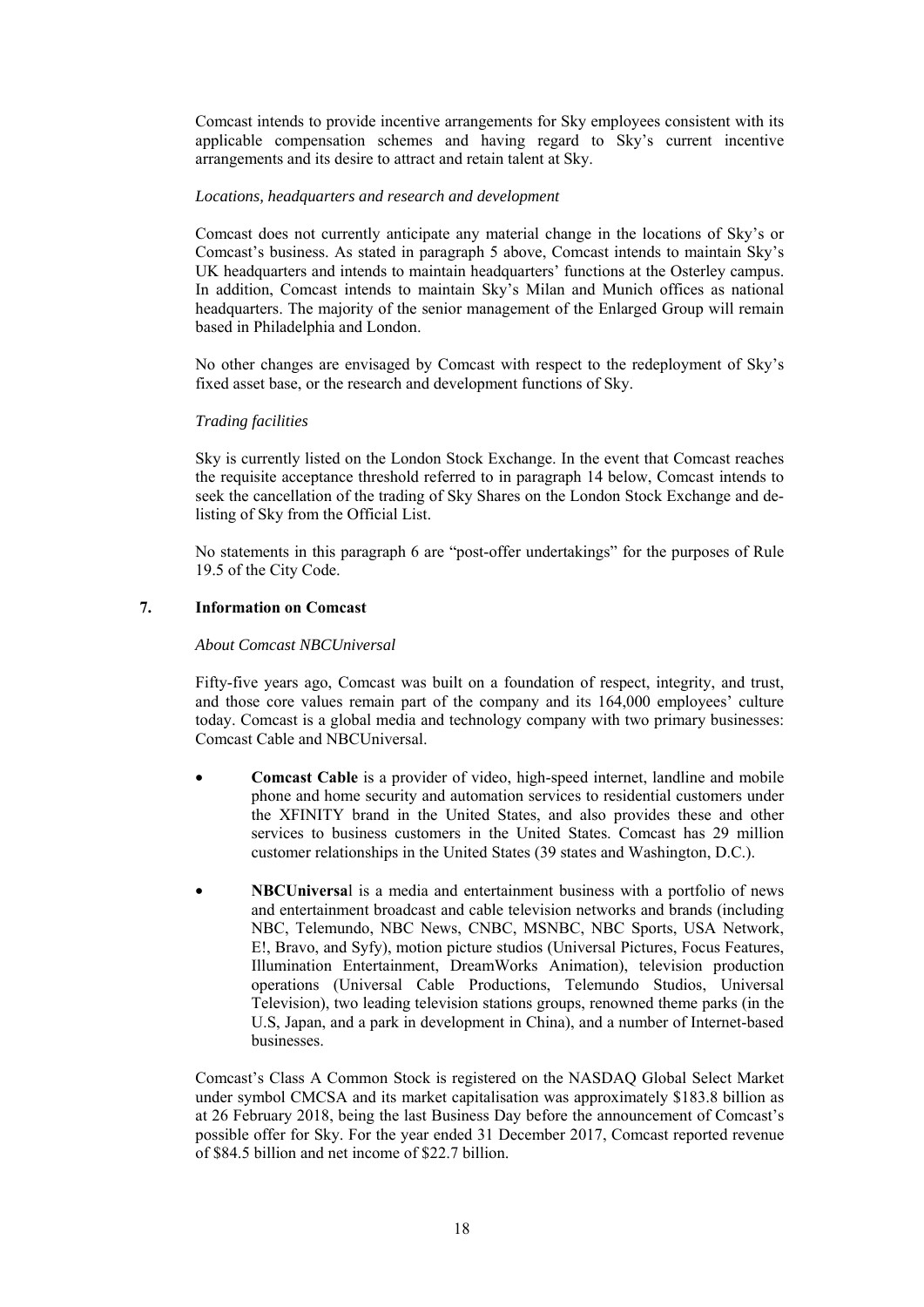## *Comcast NBCUniversal: A Record of Success*

Comcast knows how to integrate and grow content and distribution companies and has a proven track record of being a strong steward of acquired companies, as evidenced by the growth and success of NBCUniversal. Comcast is proud of its record of success, which includes:

- Since the NBCUniversal acquisition, NBCUniversal has been the fastest growing major media company in the U.S. The NBC broadcast network has gone from last to first in the U.S. rankings and it has finished first for four consecutive years.
- In 2017, Telemundo ranked as the #1 Spanish-language television network in weekday primetime and among the top five broadcast networks in the U.S., regardless of language.
- Universal Pictures continues to break box office records with hit films like *Minions, Despicable Me 3, Jurassic World,* and *Fate of the Furious.*
- Comcast NBCUniversal has made historic investments in major sports rights in the U.S., including the Olympic Games (through 2032), World Cup (Telemundo has the Spanish language U.S. media rights in 2018 and 2022), Premier League football, NASCAR, and the NFL and NHL on NBC.

## *NBCUniversal in the UK*

Owned by Comcast Corporation, NBCUniversal is a leading media and entertainment business with more than 1,300 employees in the UK.

As a producer, NBCUniversal has invested more than \$1 billion in film and TV productions in the UK over the past three years in a wide variety of content. This includes films such as *Jurassic World: Fallen Kingdom* and *Jason Bourne* as well as TV programmes such as *Downton Abbey*, *The Last Kingdom* and *Made In Chelsea*. In addition to big budget feature films, NBCUniversal has also produced in the UK critically acclaimed and award-winning films such as *The Theory of Everything*, *The Danish Girl,*  and, most recently, *Darkest Hour*. NBCUniversal's UK based production businesses include Working Title Films, Focus Features, Carnival Films, and Monkey Kingdom.

Across NBCUniversal's range of entertainment and business news TV channels, NBCUniversal has Ofcom and other broadcasting licenses, covering linear TV channels with a variety of country-specific feeds broadcasting into different countries.

NBCUniversal also has multiple On-Demand services in the UK for the distribution of on-demand audio-visual services across a variety of outlets and platforms. These services include hayu, E!, Universal Channel, and Syfy. hayu is a standalone all-reality subscription OTT service, launched in the UK, Ireland, and Australia in 2016 which has now been rolled out in the Nordics.

## **8. Information on Sky**

Sky is a leading entertainment and communications company in Europe. Sky serves approximately 23 million retail customers across seven countries: UK, Ireland, Germany, Austria, Italy, Spain and Switzerland.

The majority of the Sky Group's revenue is derived from retailing pay television services both in the home and on the move. In the UK and Ireland, the Sky Group also offers customers broadband and telephony products, including internet via DSL, fibre and WiFi,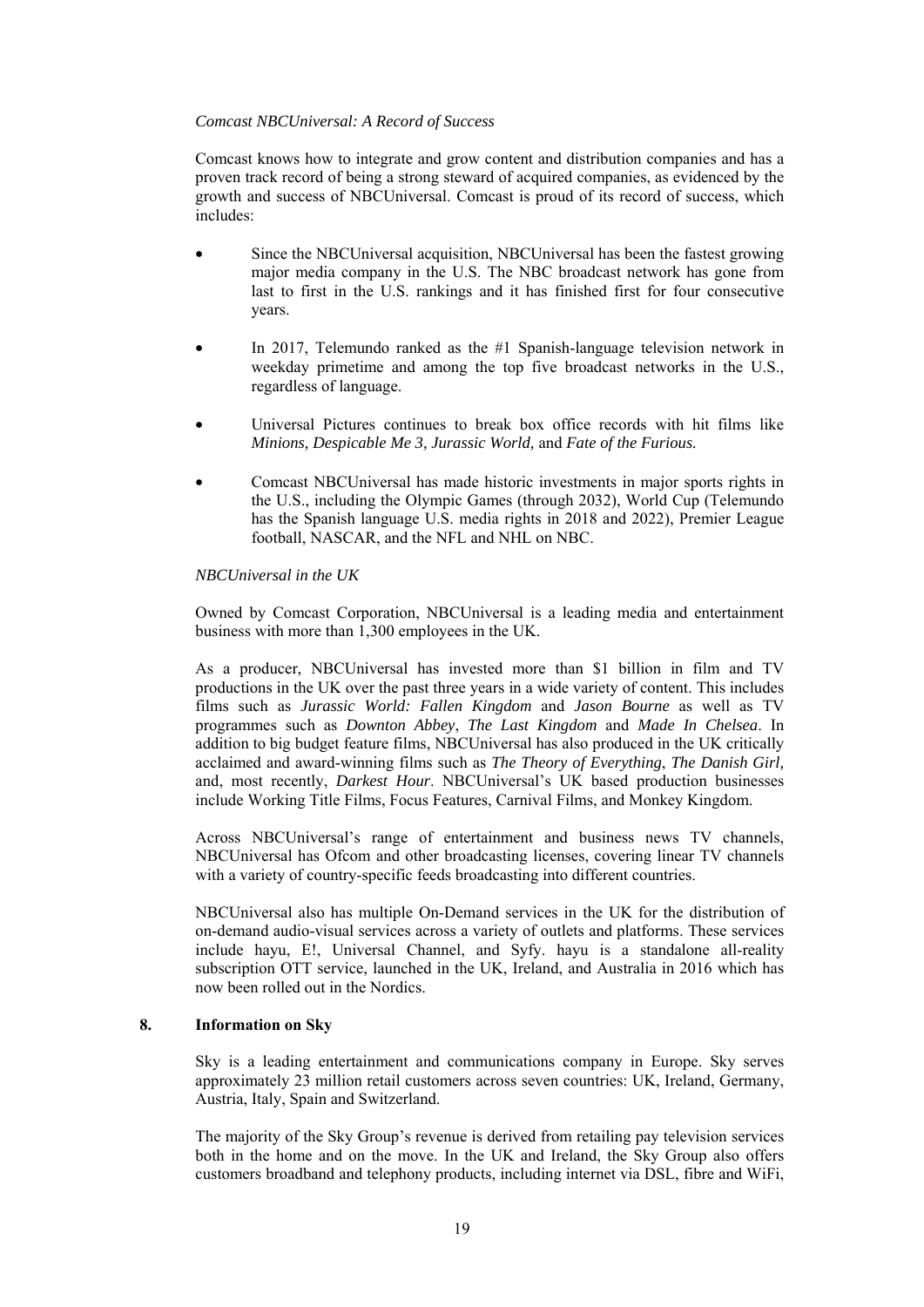and has recently established a mobile offering. The Sky Group retails TV services to commercial customers and operates adjacent businesses which include wholesaling Sky channels to other providers and selling advertising on the Sky Group's own and partner channels. The Sky Group also sells both Sky Group originated television programmes and third party television programmes internationally through 'Sky Vision'.

The ordinary shares of Sky are listed on the London Stock Exchange under the symbol SKY. For the financial year ended 30 June 2017, Sky reported adjusted revenue of £12.9 billion, adjusted operating profit of £1,468 million and adjusted profit after tax of £1,048 million.

## **9. Pre-Conditions and Conditions**

The receipt of competition clearance in the EU, and, if either a European intervention notice or an intervention notice has been issued under Sections 67 or 42 of the Enterprise Act 2002 respectively, approval of the Secretary of State, are Pre-Conditions to the Acquisition. Posting of the Offer Document will not take place until such time as the Pre-Conditions are satisfied or waived.

The Pre-Conditions are set out in Appendix I to this Announcement. If any Pre-Condition is waived by Comcast, the relevant clearance will remain as a Condition to the Acquisition and will need to be satisfied (or waived) before the Acquisition becomes unconditional in all respects. Such Conditions are substantially in the form set out in paragraphs 2, 3, 5 and 6 (inclusive) of Part 1 of Appendix II to this Announcement. The waiver of any Pre-Condition by Comcast shall be made at Comcast's discretion.

It is expected that the Offer Document will be dispatched to Sky Shareholders no later than 28 days after the date on which the last of the Pre-Conditions to be satisfied (or waived) is so satisfied (or waived), unless extended by Comcast with the consent of the Panel.

In addition to the Pre-Conditions, the Acquisition is conditional on, among other things, Comcast securing valid acceptances of the Offer in respect of Sky Shares which, taken together with all other Sky Shares which Comcast (and/or its nominee(s)) has acquired or agreed to acquire (whether pursuant to the Offer or otherwise), carry more than 50 per cent. of the voting rights then normally exercisable at a general meeting of Sky. This acceptance condition is not waivable by Comcast.

The Acquisition is also conditional on the receipt of various other antitrust and foreign investment approvals, other regulatory consents and waivers or non-exercise of any termination rights, pre-emption rights, rights of first refusal or similar rights in a number of jurisdictions, including (where required), Ireland, Austria, Germany, Italy and Jersey. The relevant Conditions are contained in paragraphs 7 to 13 (inclusive) of Part 1 of Appendix II. Comcast has begun the processes to satisfy such Conditions. The Condition contained in paragraph 11 of Part 1 of Appendix II is not waivable by Comcast.

# **10. Financing of the Acquisition**

In connection with the financing of the Cash Consideration payable to Sky Shareholders pursuant to the Acquisition, Comcast has entered into the following credit agreements arranged by Merrill Lynch, Pierce, Fenner & Smith Incorporated and Wells Fargo Securities, LLC: (i) an unsecured bridge credit agreement in an aggregate principal amount of up to £16,000,000,000 and (ii) an unsecured term loan credit agreement in an aggregate principal amount of up to £7,000,000,000.

Under the terms of each credit agreement, Comcast has agreed that it will not amend, treat as satisfied or waive any term or condition without the consent of the lenders (such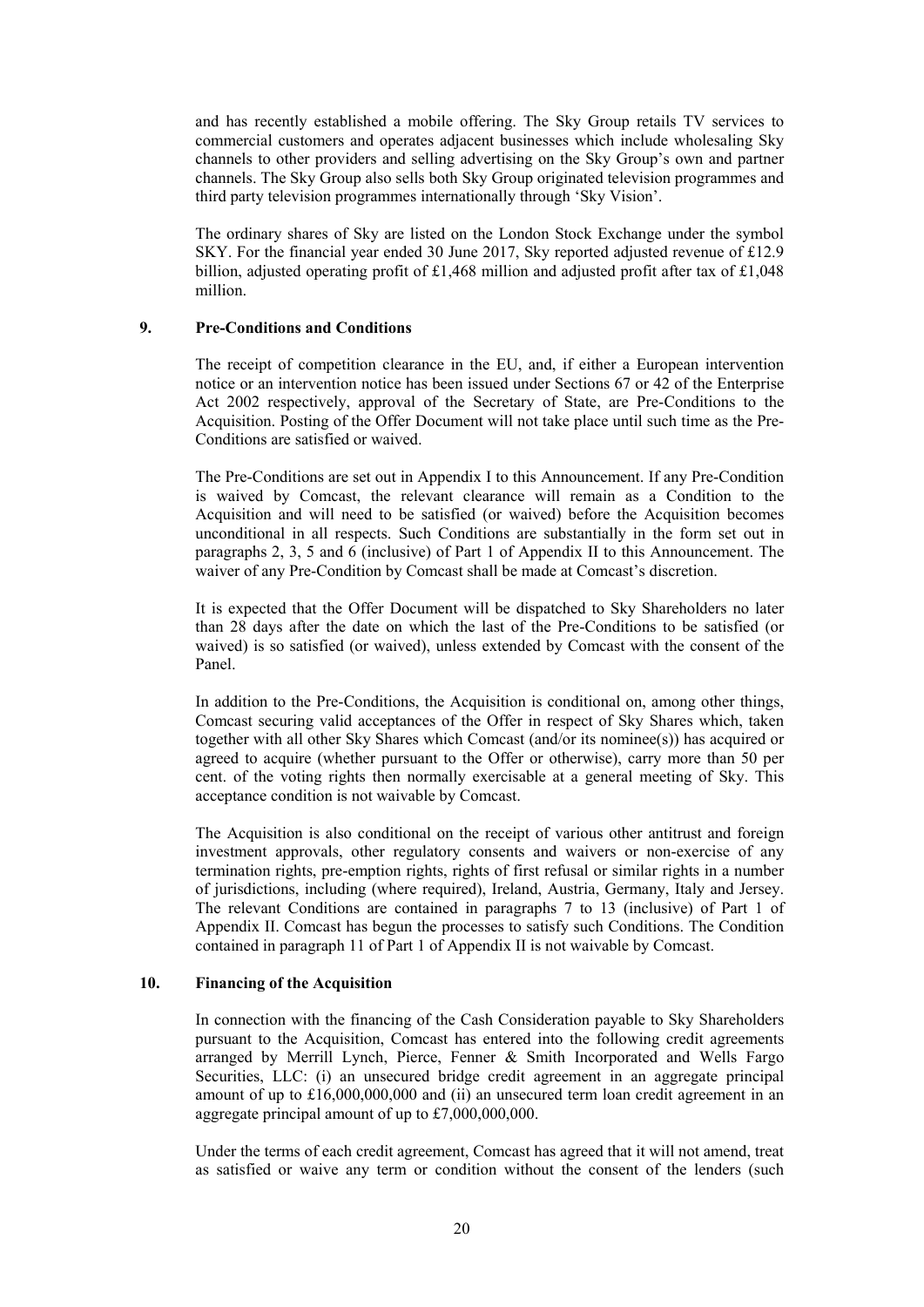consent not to be unreasonably withheld, conditioned or delayed) if to do so would be materially prejudicial to the interests of the lenders under the relevant credit agreement, save as required pursuant to the City Code, the Panel, any other competent regulatory body or by a court of competent jurisdiction.

It is currently envisaged that the commitments under the bridge credit agreement will be replaced, in whole or in part, by senior unsecured notes issued by Comcast or one of its subsidiaries in a public offering or private placement.

Robey Warshaw, financial adviser to Comcast, is satisfied that sufficient resources are available to satisfy the full Cash Consideration payable to Sky Shareholders under the terms of the Acquisition.

Further information on the financing of the Acquisition will be set out in the Offer Document.

## **11. Offer-related arrangements**

Sky and Comcast entered into the Confidentiality Agreement dated 6 March 2018 pursuant to which each of Sky and Comcast has undertaken, among other things, to keep certain information confidential and not to disclose it to third parties (other than to permitted persons) unless required by law or regulation. These confidentiality obligations will remain in force for a period of two years from the date of the Confidentiality Agreement with the exception of information concerning the existence and contents of the discussions between the parties about the Acquisition, which will remain in force for as long as such information remains confidential.

## **12. Disclosure of interests in Sky Shares**

As at the close of business on 24 April 2018, being the last Business Day prior to the date of this Announcement, none of Comcast nor any of its directors, nor, so far as the directors of Comcast are aware, any person acting, or deemed to be acting, in concert (within the meaning of the City Code) with Comcast, had:

- (a) any interest in, or right to subscribe for, any relevant securities of Sky;
- (b) any short position in (whether conditional or absolute and whether in the money or otherwise), including any short position under a derivative, any agreement to sell or any delivery obligation or right to require another person to purchase or take delivery of, relevant securities of Sky;
- (c) procured an irrevocable commitment or letter of intent to accept the terms of the Acquisition in respect of relevant securities of Sky; or
- (d) borrowed or lent any such securities (including, for these purposes, any financial collateral arrangements of the kind referred to in Note 4 on Rule 2.6 of the City Code).

Furthermore, no dealing arrangement (of the kind referred to in Note 11 of the definition of "acting in concert" in the City Code) exists between Comcast (or any person acting in concert with it) and Sky in relation to Sky Shares. For these purposes, a dealing arrangement includes any indemnity or option arrangement, any agreement or understanding, formal or informal, of whatever nature, relating to Sky Shares which may be an inducement to deal or refrain from dealing in such securities.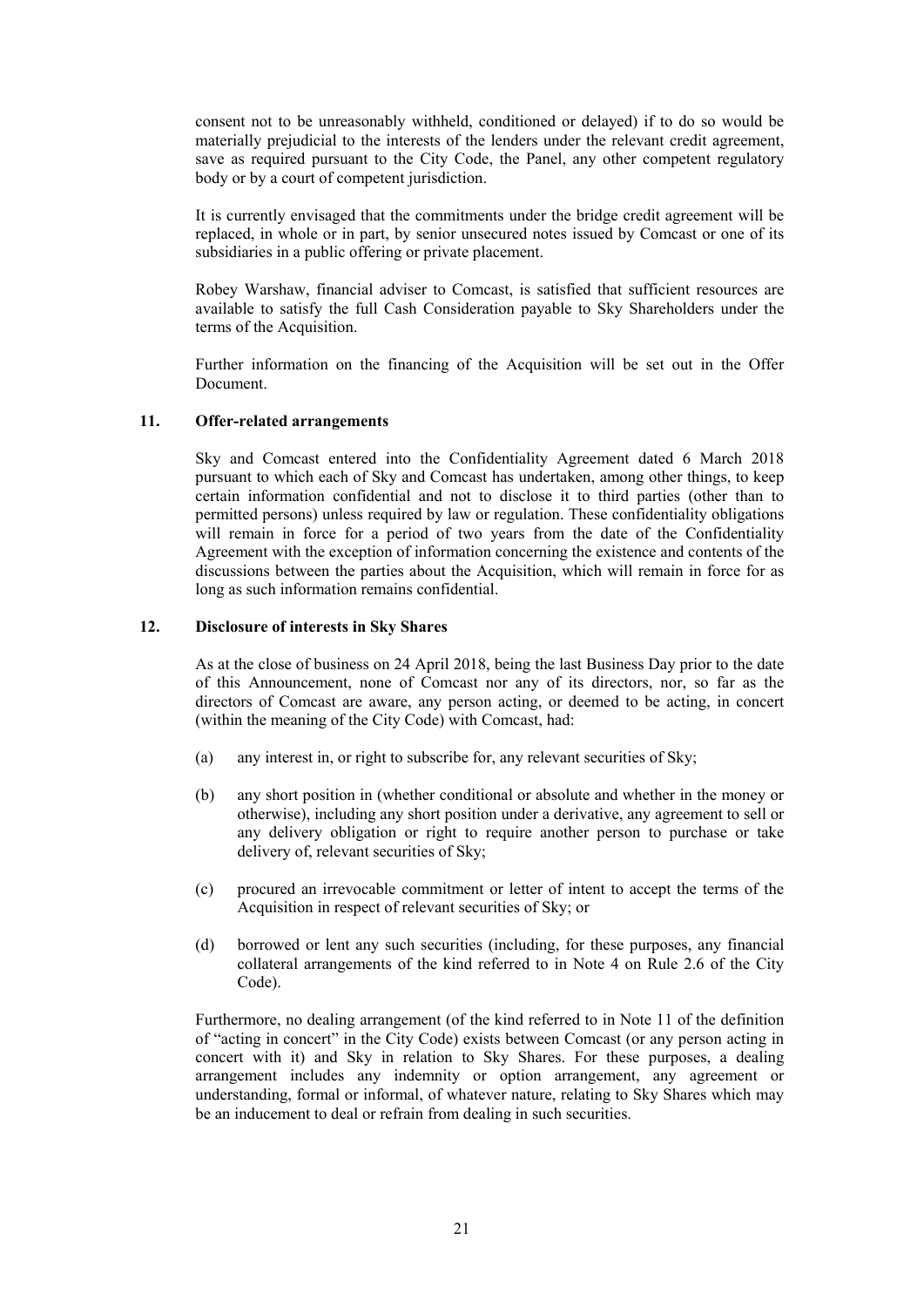## **13. Structure of the Acquisition**

It is intended that the Acquisition will be implemented by way of a takeover offer under Part 28 of the Companies Act and under the City Code. Comcast's current intention is for a wholly-owned subsidiary of Comcast to acquire the Sky Shares pursuant to the Acquisition.

The Sky Shares shall be acquired by Comcast (or its nominee, a wholly-owned subsidiary of Comcast) under the Acquisition fully paid and free from all liens, equities, charges, encumbrances, options, rights of pre-emption and any other third party rights and interests of any nature and together with all rights now or hereafter attaching or accruing to them, including voting rights and the right to receive and retain in full all dividends and other distributions (if any) declared, made or paid on or after the Effective Date.

The Offer Document and Form of Acceptance will include full details of the Acquisition and the expected timetable, and will specify the actions to be taken by Sky Shareholders in connection with the Acquisition. It is expected that the Offer Document will be dispatched to Sky Shareholders within 28 days after the date on which the last of the Pre-Conditions to be satisfied (or waived) is so satisfied (or waived), unless extended by Comcast with the consent of the Panel.

Sky Shareholders are urged to read the Offer Document and the accompanying Form of Acceptance when they are sent to them because they will contain important information. An indicative timetable setting out the expected dates for implementation of the Acquisition will be included in the Offer Document.

# **14. Compulsory acquisition, de-listing and re-registration**

If Comcast receives acceptances under the Offer in respect of, and/or otherwise acquires, both 90 per cent. or more in nominal value of the Sky Shares to which the Offer relates and 90 per cent. or more of the voting rights carried by those shares, and assuming that all of the other Conditions of the Acquisition have been satisfied or waived (if capable of being waived), Comcast intends to exercise its rights in accordance with Sections 974 to 991 of the Companies Act to acquire compulsorily the remaining Sky Shares on the same terms as the Acquisition.

Following the Acquisition becoming or being declared unconditional in all respects, if Comcast receives acceptances under the Offer in respect of, and/or otherwise acquires or agrees to acquire 75 per cent. or more of the voting rights carried by the Sky Shares or the appropriate special resolutions are otherwise passed, and subject to any applicable requirements of the UK Listing Authority, it is intended that Comcast will procure that Sky makes applications to cancel the listing of Sky Shares on the UK Listing Authority's Official List, to cancel trading in Sky Shares on the London Stock Exchange's main market for listed securities and to re-register Sky as a private limited company.

Delisting of the Sky Shares and the re-registration of Sky as a private limited company would significantly reduce the liquidity and marketability of any Sky Shares in respect of which the Offer has not been accepted at that time. Any remaining Sky Shareholders would become minority shareholders in a majority controlled private limited company and may therefore be unable to sell their Sky Shares. There can be no certainty that Sky would pay any further dividends or other distributions or that such minority Sky Shareholders would again be offered an opportunity to sell their Sky Shares on terms which are equivalent to or no less advantageous than those under the Offer.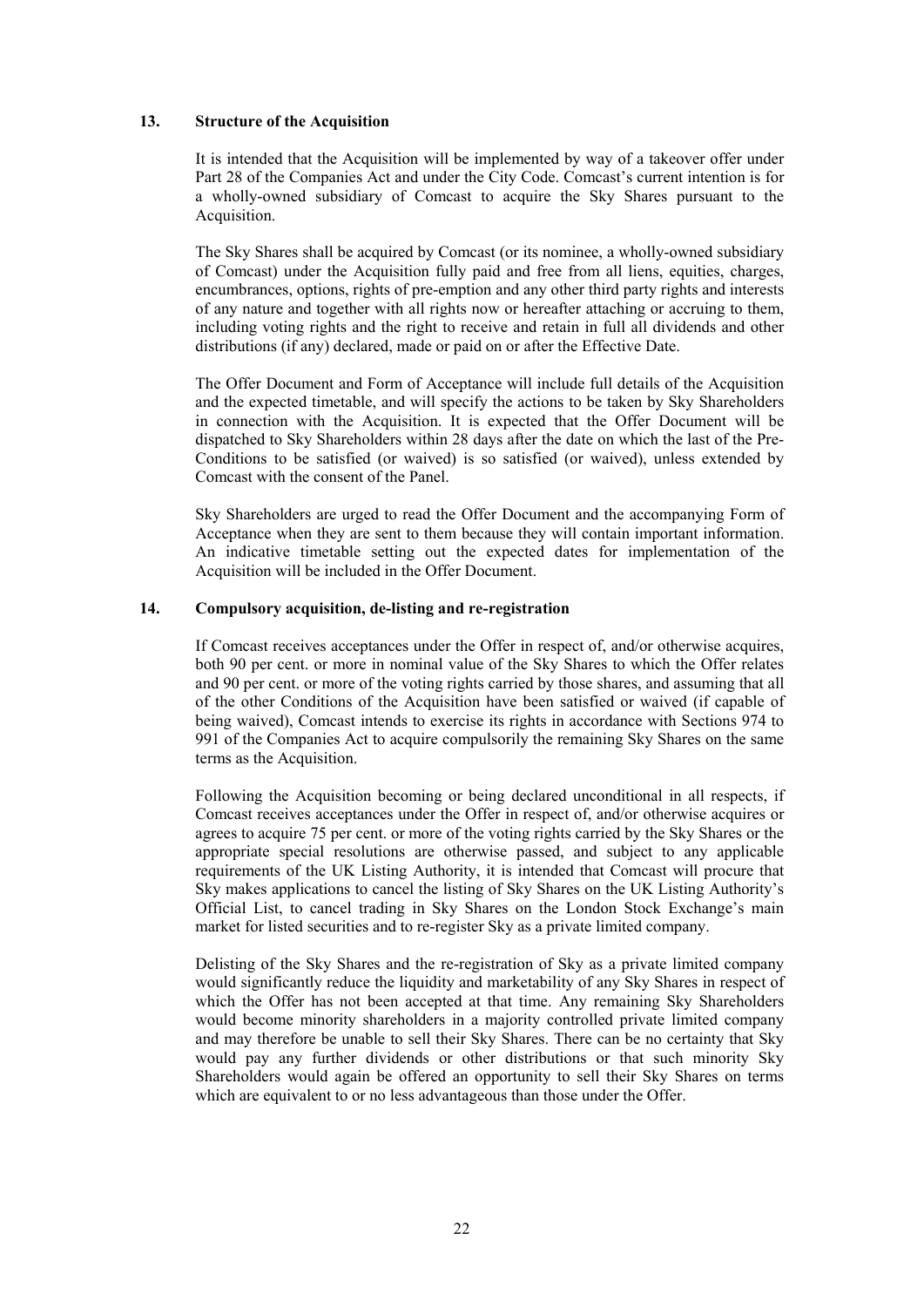## **15. Sky Share Plans**

Subject to applicable confidentiality, legal and regulatory requirements, Comcast intends to request from Sky such details in relation to the Sky Share Plans as Comcast may reasonably require in order to make appropriate proposals to the participants in the Sky Share Plans, as provided for in Rule 15 of the City Code, including the proposals as set out in Appendix III.

Participants in any of the Sky Share Plans will be contacted in due course regarding the proposals to be made to them and their rights under those plans.

## **16. Sky ADRs**

Comcast is offering to purchase all Sky Shares, including those underlying and represented by Sky ADRs. Details of participation by Sky ADR Holders in the Acquisition will be set out in the Offer Document.

## **17. Overseas Shareholders**

The availability of the Offer, and the distribution of this Announcement to persons not resident in the United Kingdom may be affected by the laws of the relevant jurisdictions in which such persons are resident. Such persons should inform themselves about, and observe, any applicable legal and regulatory requirements of their jurisdiction.

Further details in relation to Overseas Shareholders will be contained in the Offer Document. Sky Shareholders who are in any doubt about such matters should consult an appropriate independent professional adviser in the relevant jurisdiction without delay.

## **18. Documents on website**

Copies of the following documents will by no later than 12.00 p.m. on 26 April 2018 be published on Comcast's website (www.cmcsa.com/proposal-for-sky):

- (a) this Announcement;
- (b) the Confidentiality Agreement referred to in paragraph 11 above; and
- (c) Comcast's financing arrangements in connection with the Acquisition as referred to in paragraph 10 above.

## **19. General**

In deciding whether or not to accept the Offer in respect of their Sky Shares, Sky Shareholders should rely on the information contained, and follow the procedures described, in the Offer Document and the Form of Acceptance.

Each of Comcast's financial advisers has given and not withdrawn its consent to the publication of this Announcement with the inclusion herein of the references to its name in the form and context in which it appears.

## **Enquiries**

| <b>Comcast Corporation</b>  |                        |
|-----------------------------|------------------------|
| D'Arcy Rudnay (Media)       | Tel: $+1$ 215 286 8582 |
| Jason Armstrong (Investors) | Tel: $+1$ 215 286 7972 |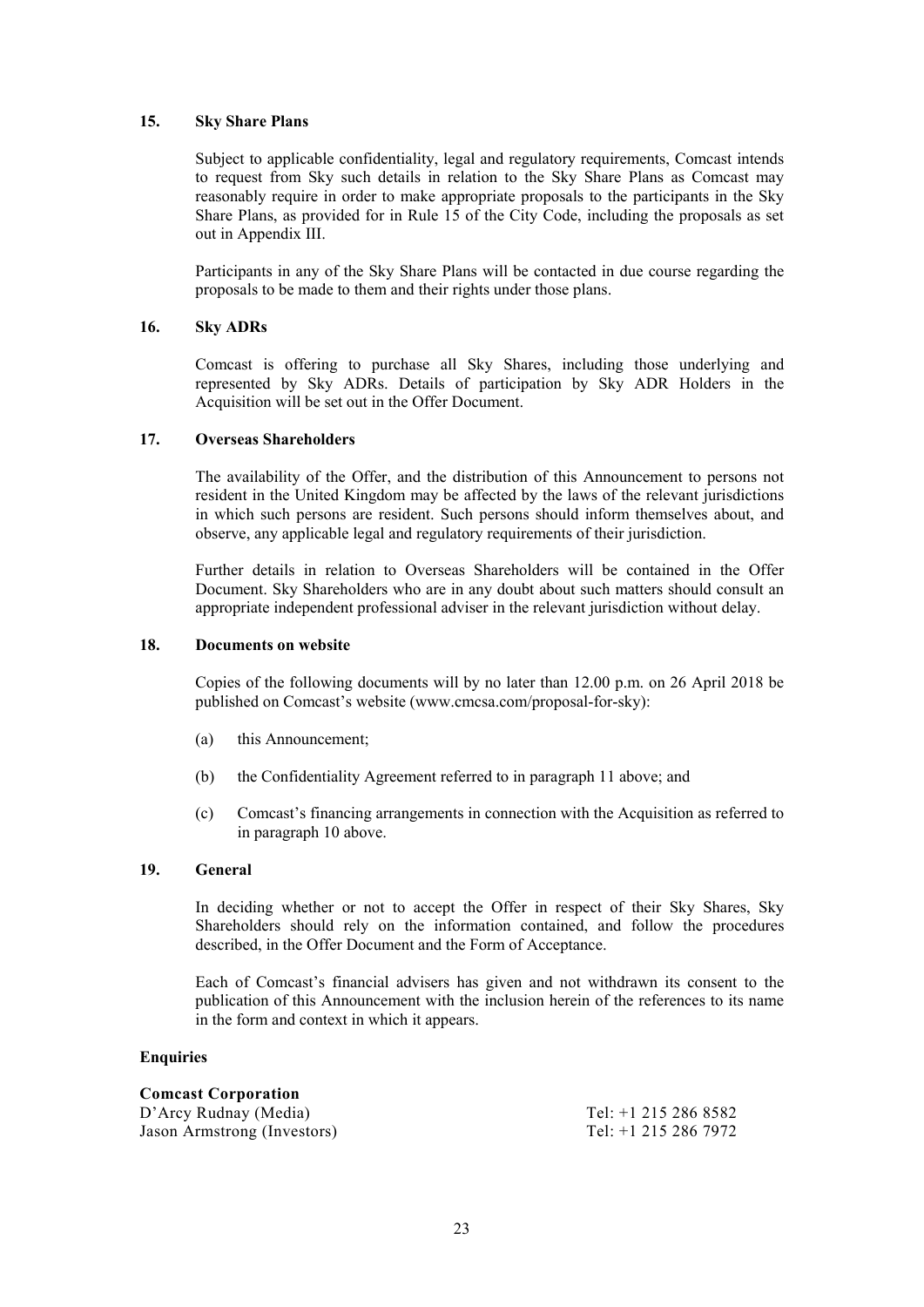| <b>Robey Warshaw</b><br>Simon Robey / Simon Warshaw                       | Tel: +44 20 7317 3900   |
|---------------------------------------------------------------------------|-------------------------|
| Evercore<br>Roger Altman / Eduardo Mestre                                 | Tel: $+1$ 212 857 3100  |
| <b>BofA Merrill Lynch</b><br>Adrian Mee / Tim Waddell (Corporate Broking) | Tel: $+44$ 20 7628 1000 |
| <b>Wells Fargo</b><br>Stephen Locke                                       | Tel: $+1$ 704 410 4766  |
| <b>Tulchan Communications</b><br>Andrew Grant / Tom Murray                | Tel: +44 20 7353 4200   |

Davis Polk & Wardwell LLP and Freshfields Bruckhaus Deringer LLP are retained as legal advisers to Comcast.

## **Important notices relating to financial advisers**

Robey Warshaw LLP ("**Robey Warshaw**"), which is authorised and regulated by the FCA in the United Kingdom, is acting exclusively as financial adviser to Comcast and no one else in connection with the matters referred to in this Announcement, and Robey Warshaw will not be responsible to anyone other than Comcast for providing the protections afforded to clients of Robey Warshaw or for providing advice in relation to the matters referred to in this Announcement, the contents of this Announcement or any other matter referred to herein.

Evercore Partners International LLP ("**Evercore**"), which is authorised and regulated in the United Kingdom by the FCA, is acting as financial adviser exclusively for Comcast and no one else in connection with the matters referred to in this Announcement and will not regard any other person as its client in relation to the matters referred to in this Announcement and will not be responsible to anyone other than Comcast for providing the protections afforded to clients of Evercore, nor for providing advice in relation to the matters referred to in this Announcement.

Merrill Lynch International ("**BofA Merrill Lynch**"), a subsidiary of Bank of America Corporation, which is authorised by the Prudential Regulation Authority and regulated by the FCA and the Prudential Regulation Authority in the United Kingdom, is acting exclusively as financial adviser for Comcast and will not be responsible to anyone other than Comcast for providing the protections afforded to its clients or for providing advice in relation to the matters set out in this Announcement.

Wells Fargo Securities, LLC, a subsidiary of Wells Fargo & Company, which is authorised by the Securities and Exchange Commission (SEC) and regulated by the Financial Industry Regulatory Authority and the SEC in the United States, is acting exclusively as co-financial adviser for Comcast and will not be responsible to anyone other than Comcast for providing the protections afforded to its clients or for providing advice in relation to the matters set out in this Announcement.

#### **Further information**

This Announcement is for information purposes only and is not intended to, and does not, constitute or form part of any offer or invitation, or the solicitation of an offer to purchase, otherwise acquire, subscribe for, sell or otherwise dispose of, any securities or the solicitation of any vote or approval in any jurisdiction pursuant to the Acquisition or otherwise, nor shall there be any sale, issuance or transfer of securities of Sky in any jurisdiction in contravention of applicable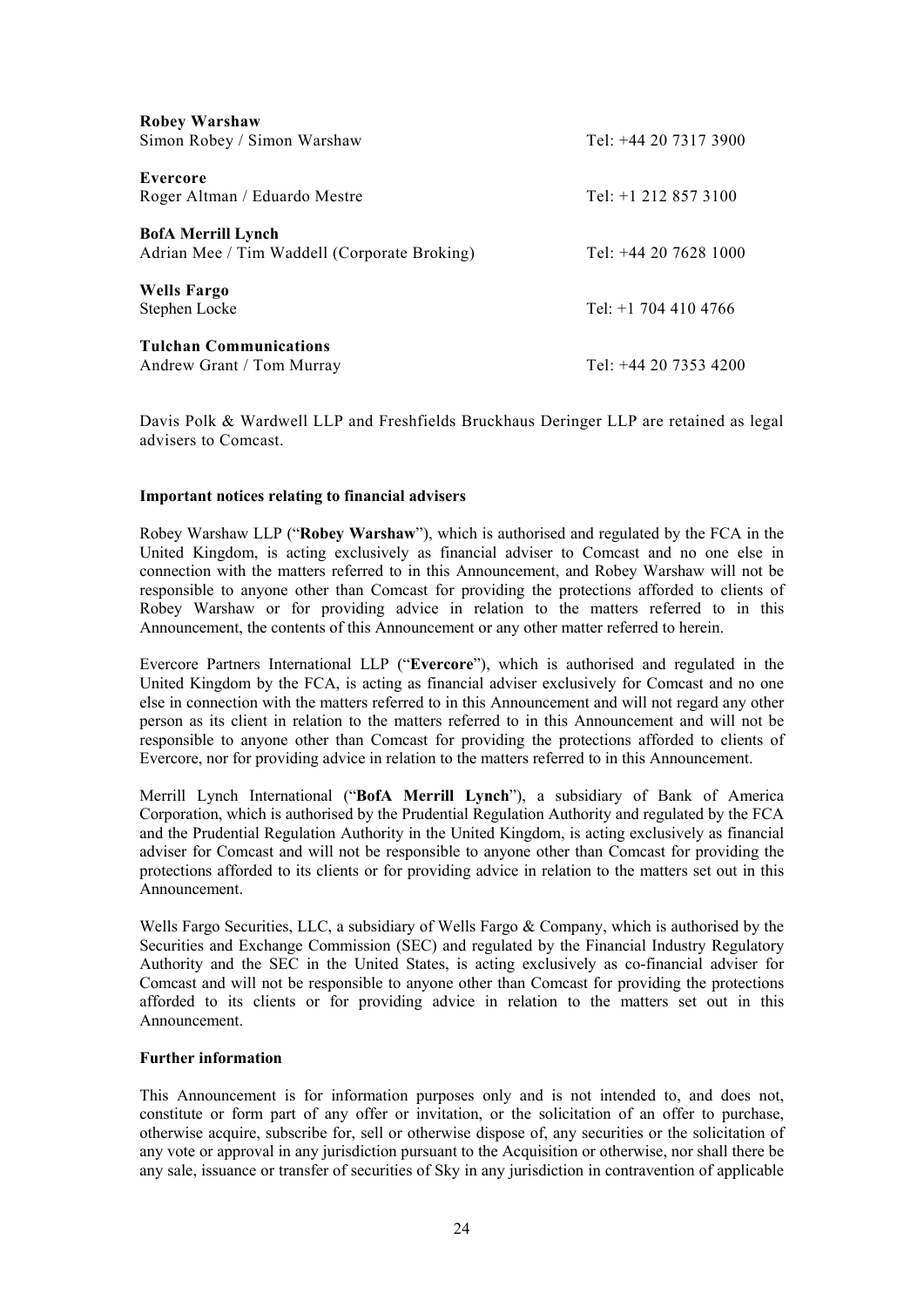law. The Acquisition (if implemented pursuant to an Offer) will be implemented solely pursuant to the terms of the Offer Document and the accompanying Form of Acceptance, which will contain the full terms and conditions of the Acquisition, including details of how to accept the Offer. Any decision in respect of, or other response to, the Acquisition should be made only on the basis of the information contained in the Offer Document and the Form of Acceptance. Sky Shareholders are advised to read the formal documentation in relation to the Acquisition carefully once it has been dispatched. Each Sky Shareholder is urged to consult his or her independent professional adviser regarding the tax consequences of the Acquisition.

This Announcement does not constitute a prospectus or prospectus equivalent document.

## **Information relating to Sky Shareholders**

Please be aware that addresses, electronic addresses and certain other information provided by Sky Shareholders, persons with information rights and other relevant persons for the receipt of communications from Sky may be provided to Comcast during the Offer Period as required under Section 4 of Appendix 4 of the City Code.

## **Important information for U.S. shareholders and Sky ADR Holders**

Sky is a public limited company incorporated in England. The Offer will be made to Sky Shareholders in the United States in compliance with the applicable U.S. tender offer rules under the U.S. Securities Exchange Act of 1934, as amended (the "**U.S. Exchange Act**"), including Regulation 14E thereunder taking into account no action relief granted by the U.S. Securities and Exchange Commission, and otherwise in accordance with the requirements of English law. Accordingly, the Offer will be subject to disclosure and other procedural requirements, including with respect to withdrawal rights, the offer timetable, settlement procedures and timing of payments that are different from those applicable under U.S. domestic tender offer law and practice. Sky's financial information, including any included in the offer documentation, will not have been prepared in accordance with U.S. GAAP, or derived therefrom, and may therefore differ from, and not be comparable with, financial information of U.S. companies.

Comcast and its affiliates or brokers (acting as agents for Comcast or its affiliates, as applicable) may from time to time, and other than pursuant to the Offer, directly or indirectly, purchase, or arrange to purchase outside the United States, shares in Sky or any securities that are convertible into, exchangeable for or exercisable for such shares before or during the period in which the Offer remains open for acceptance, to the extent permitted by, and in compliance with, exemptive relief granted by the U.S. Securities and Exchange Commission from Rule 14e-5 under the U.S. Exchange Act and in compliance with the City Code. These purchases may occur either in the open market at prevailing prices or in private transactions at negotiated prices. Information about any such purchases or arrangements to purchase that is made public in accordance with English law and practice will be available to all investors (including in the United States) via the Regulatory News Service on www.londonstockexchange.com.

The Offer, if consummated, may have consequences under U.S. federal income tax and applicable U.S. state and local, as well as non-U.S., tax laws for Sky Shareholders and Sky ADR Holders. Each Sky Shareholder and Sky ADR Holder is urged to consult his or her independent professional adviser regarding the tax consequences of the Offer.

It may not be possible for Sky Shareholders or Sky ADR Holders in the United States to effect service of process within the United States upon Sky (a company incorporated in England), or its officers or directors, some or all of which may reside outside the United States, or to enforce against any of them judgments of the United States courts predicated upon the civil liability provisions of the federal securities laws of the United States or other U.S. law. It may not be possible to bring an action against Sky, or its officers or directors, in a non-U.S. court for violations of U.S. law, including the U.S. securities laws. There is also substantial doubt as to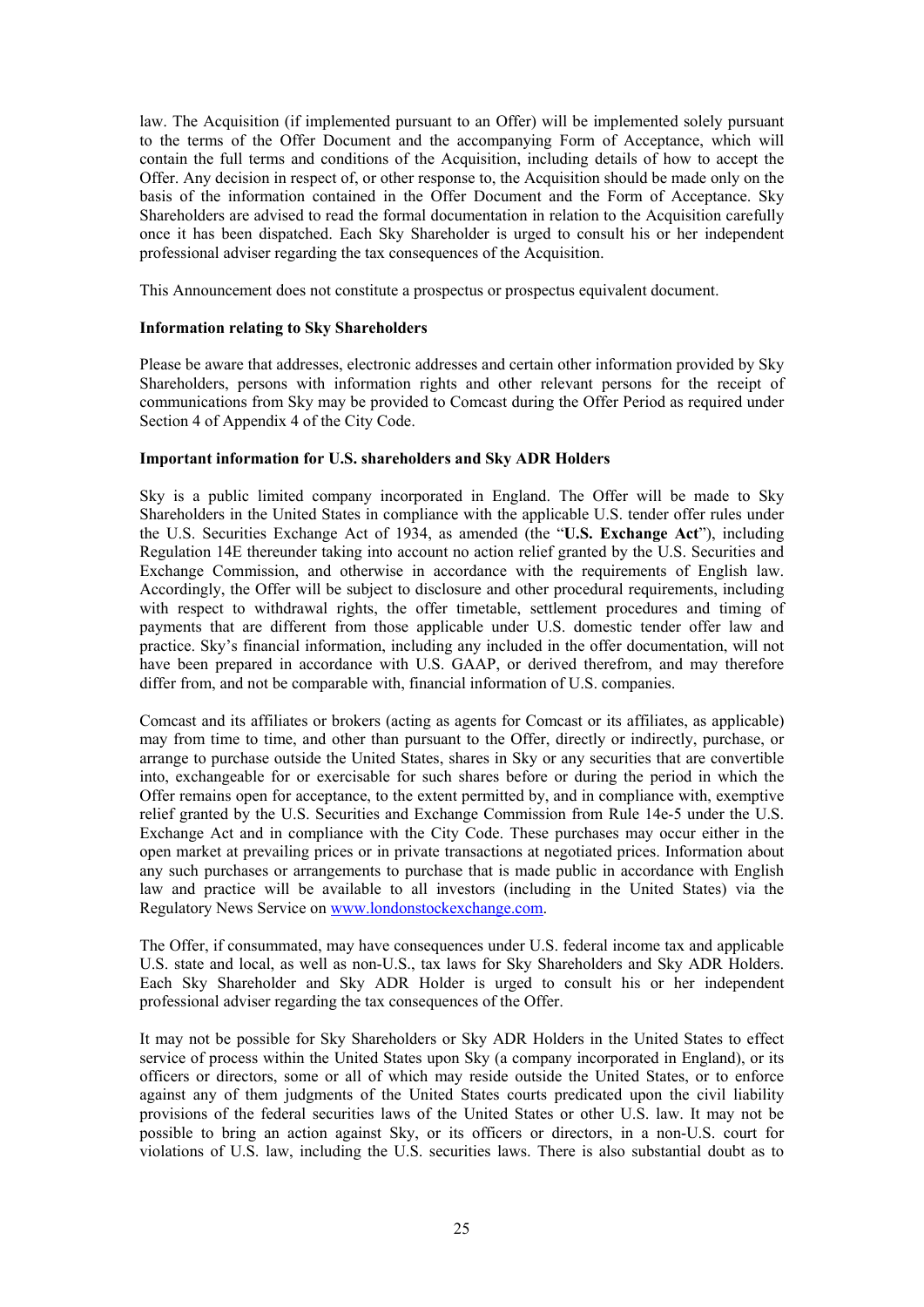enforceability in the United Kingdom in original actions, or in actions for the enforcement of judgments of U.S. courts, based on civil liability provisions of U.S. federal securities laws.

## **Overseas jurisdictions**

The release, publication or distribution of this Announcement in jurisdictions other than the United Kingdom may be restricted by law and therefore any persons who are subject to the laws of any jurisdiction other than the United Kingdom should inform themselves about, and observe, any applicable requirements. In particular, the ability of persons who are not resident in the United Kingdom to accept the Offer, or to execute and deliver the Form of Acceptance, may be affected by the laws of the relevant jurisdictions in which they are located. Sky Shareholders who are in any doubt regarding such matters should consult an appropriate independent adviser in the relevant jurisdiction without delay. Any failure to comply with such restrictions may constitute a violation of the securities laws of any such jurisdiction.

This Announcement has been prepared for the purpose of complying with English law and the City Code and the information disclosed may not be the same as that which would have been disclosed if this Announcement had been prepared in accordance with the laws of jurisdictions outside of England.

Unless otherwise determined by Comcast or required by the City Code, and permitted by applicable law and regulation, the Offer will not be made available, directly or indirectly, in, into or from a Restricted Jurisdiction where to do so would violate the laws of that jurisdiction and no person may accept the Offer by any use, means, instrumentality (including, but not limited to, facsimile, e-mail or other electronic transmission, telex or telephone) of interstate or foreign commerce of, or of any facility of a national, state or other securities exchange of any Restricted Jurisdiction or any other jurisdiction where to do so would constitute a violation of the laws of that jurisdiction and the Offer may not be capable of acceptance by any such use, means, instrumentality or facilities. Accordingly, copies of this Announcement and any formal documentation relating to the Acquisition are not being, and must not be, directly or indirectly, mailed or otherwise forwarded, distributed or sent in or into or from any Restricted Jurisdiction or any other jurisdiction where to do so would constitute a violation of the laws of that jurisdiction and persons receiving such documents (including custodians, nominees and trustees) must not mail or otherwise forward, distribute or send them in or into or from any Restricted Jurisdiction or any other jurisdiction where to do so would constitute a violation of the laws of that jurisdiction.

Further details in relation to Sky Shareholders in overseas jurisdictions will be contained in the Offer Document.

# **Cautionary note regarding forward-looking statements**

This Announcement (including information incorporated by reference in this Announcement), oral statements made regarding the Acquisition, and other information published by Comcast contain statements which are, or may be deemed to be, "forward-looking statements". Forward-looking statements are prospective in nature and are not based on historical facts, but rather on current expectations and projections of the management of Comcast about future events, and are therefore subject to risks and uncertainties which could cause actual results to differ materially from the future results expressed or implied by the forward-looking statements. The forward-looking statements contained in this Announcement include statements relating to the expected effects or synergies of the Acquisition on Comcast and Sky, the expected timing and scope of the Acquisition and other statements other than historical facts. Often, but not always, forwardlooking statements can be identified by the use of forward-looking words such as "plans", "expects" or "does not expect", "is expected", "is subject to", "budget", "scheduled", "estimates", "forecasts", "intends", "anticipates" or "does not anticipate", or "believes", or variations of such words and phrases or statements that certain actions, events or results "may", "could", "should", "would", "might" or "will" be taken, occur or be achieved. Although Comcast believes that the expectations reflected in such forward-looking statements are reasonable, Comcast can give no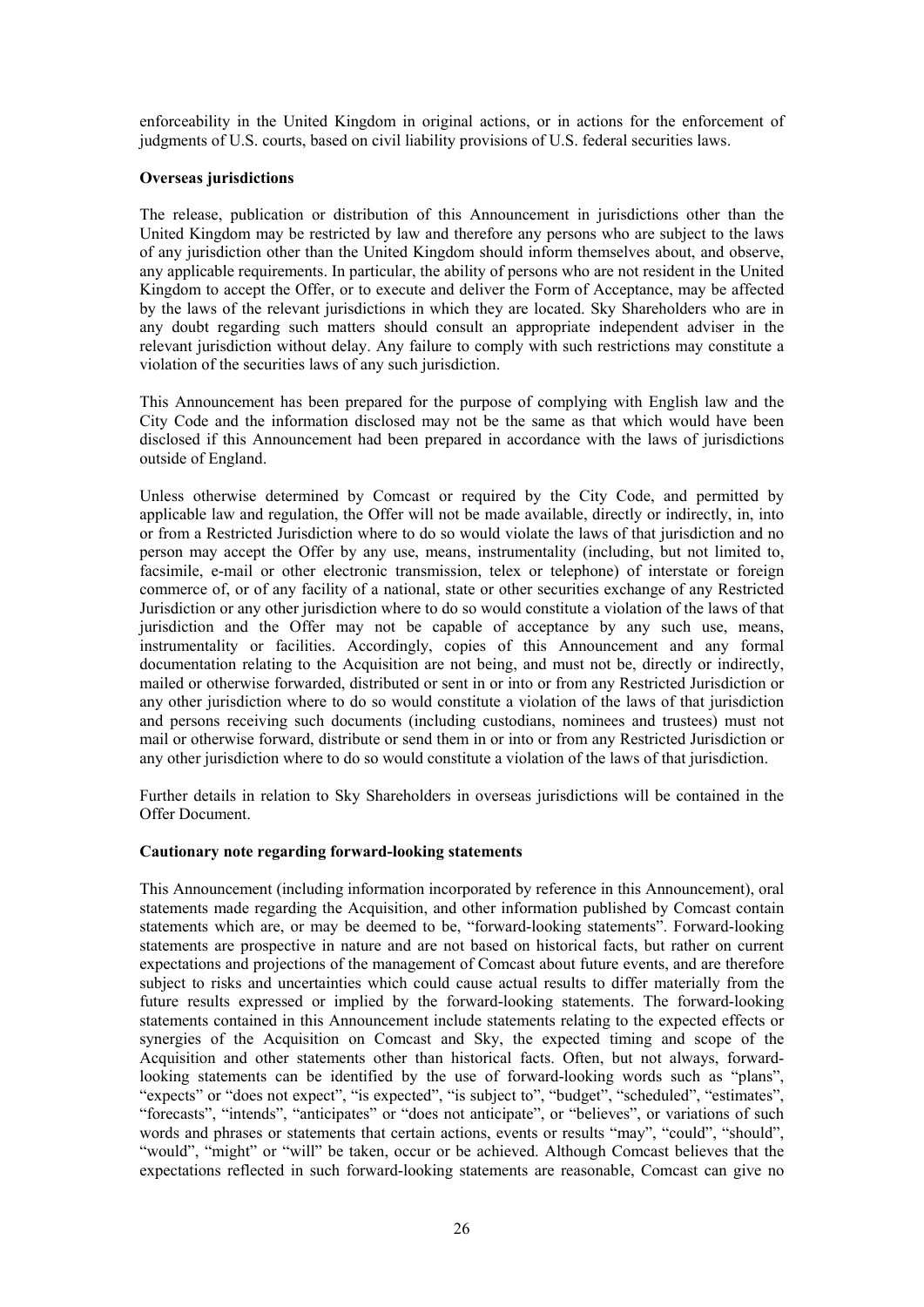assurance that such expectations will prove to be correct. By their nature, forward-looking statements involve risk and uncertainty because they relate to events and depend on circumstances that will occur in the future. There are a number of factors that could cause actual results and developments to differ materially from those expressed or implied by such forward-looking statements. In addition to the information regarding these risks, uncertainties, assumptions and other factors set forth in the public filings made by Sky and the public filings with the U.S. Securities and Exchange Commission made by Comcast, important risk factors that may cause such a difference include, but are not limited to, (i) the completion of the Acquisition on anticipated terms and timing, (ii) the ability of Sky and Comcast to integrate the businesses successfully and to achieve anticipated synergies or benefits, (iii) the risk that disruptions from the Acquisition will harm Sky's or Comcast's businesses, (iv) legislative, regulatory and economic developments and (v) unpredictability and severity of catastrophic events, including, but not limited to, acts of terrorism or outbreak of war or hostilities. While the list of factors presented here is considered representative, no such list should be considered to be a complete statement of all potential risks and uncertainties. Unlisted factors may present significant additional obstacles to the realisation of forward-looking statements. Such forward-looking statements should therefore be construed in the light of such factors.

Neither Comcast nor any of its associates or directors, officers or advisers, provides any representation, assurance or guarantee that the occurrence of the events expressed or implied in any forward-looking statements in this Announcement will actually occur. You are cautioned not to place undue reliance on these forward-looking statements. Other than in accordance with its legal or regulatory obligations, Comcast is under no obligation, and Comcast expressly disclaims any intention or obligation to update or revise any forward-looking statements, whether as a result of new information, future events or otherwise.

## **No profit forecast or estimates**

No statement in this Announcement is intended as a profit forecast or profit estimate for any period. No statement in this Announcement should be interpreted to mean that cash flow from operations, free cash flow, earnings or earnings per share for Comcast or Sky, as appropriate, for the current or future financial years would necessarily match or exceed the historical published cash flow from operations, free cash flow, earnings or earnings per share for Comcast or Sky, as appropriate.

## **Dealing and Opening Position Disclosure Requirements of the City Code**

Under Rule 8.3(a) of the City Code, any person who is interested in one per cent. or more of any class of relevant securities of an offeree company or of any securities exchange offeror (being any offeror other than an offeror in respect of which it has been announced that its offer is, or is likely to be, solely in cash) must make an Opening Position Disclosure following the commencement of the Offer Period and, if later, following the announcement in which any securities exchange offeror is first identified.

An Opening Position Disclosure must contain details of the person's interests and short positions in, and rights to subscribe for, any relevant securities of each of (i) the offeree company and (ii) any securities exchange offeror(s). An Opening Position Disclosure by a person to whom Rule 8.3(a) applies must be made by no later than 3.30 p.m. (London time) on the 10th business day following the commencement of the Offer Period and, if appropriate, by no later than 3.30 p.m. (London time) on the 10th business day following the announcement in which any securities exchange offeror is first identified. Relevant persons who deal in the relevant securities of the offeree company or of a securities exchange offeror prior to midnight on the day before the deadline for making an Opening Position Disclosure must instead make a dealing disclosure.

Under Rule 8.3(b) of the City Code, any person who is, or becomes, interested in one per cent. or more of any class of relevant securities of the offeree company or of any securities exchange offeror must make a dealing disclosure if the person deals in any relevant securities of the offeree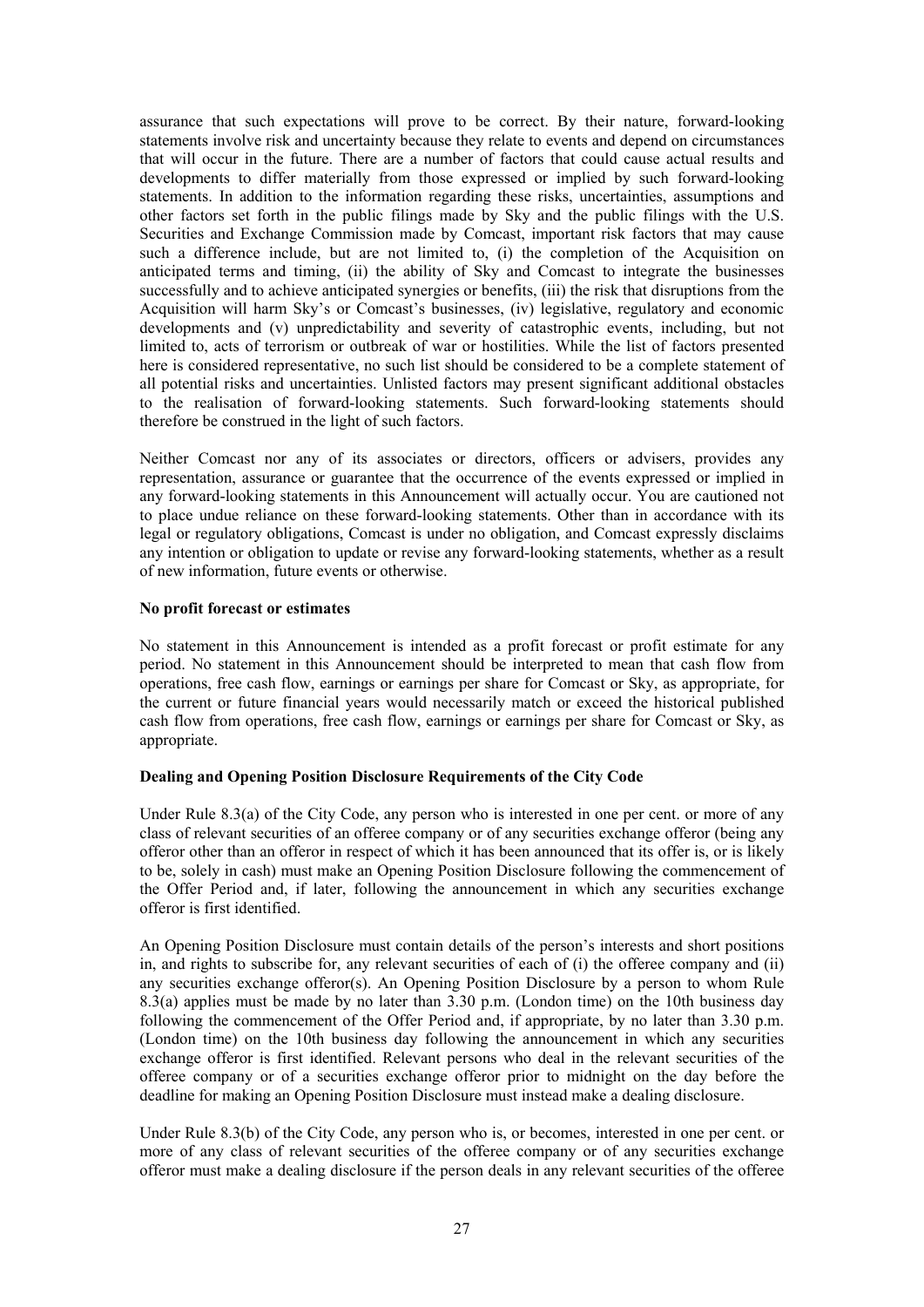company or of any securities exchange offeror. A dealing disclosure must contain details of the dealing concerned and of the person's interests and short positions in, and rights to subscribe for, any relevant securities of each of (i) the offeree company and (ii) any securities exchange offeror, save to the extent that these details have previously been disclosed under Rule 8. A dealing disclosure by a person to whom Rule  $8.3(b)$  applies must be made by no later than 3.30 p.m. (London time) on the business day following the date of the relevant dealing.

If two or more persons act together pursuant to an agreement or understanding, whether formal or informal, to acquire or control an interest in relevant securities of an offeree company or a securities exchange offeror, they will be deemed to be a single person for the purpose of Rule 8.3.

Opening Position Disclosures must also be made by the offeree company and by any offeror and dealing disclosures must also be made by the offeree company, by any offeror and by any persons acting in concert with any of them (see Rules 8.1, 8.2 and 8.4).

Details of the offeree and offeror companies in respect of whose relevant securities Opening Position Disclosures and dealing disclosures must be made can be found in the Disclosure Table on the Panel's website at www.thetakeoverpanel.org.uk, including details of the number of relevant securities in issue, when the Offer Period commenced and when any offeror was first identified. If you are in any doubt as to whether you are required to make an Opening Position Disclosure or a dealing disclosure, you should contact the Panel's Market Surveillance Unit on +44 (0) 20 7638 0129.

For the purposes of this section (*Disclosure requirements of the City Code*) and the following section (*Publication on Website*) of this Announcement, "business day" means a day on which the London Stock Exchange is open for the transaction of business.

## **Publication on Website**

This Announcement and the documents required to be published pursuant to Rule 26 of the City Code will be available free of charge, subject to certain restrictions in relation to persons resident in Restricted Jurisdictions, on Comcast's website at www.cmcsa.com/proposal-for-sky by no later than 12.00 noon (London time) on the business day following this Announcement. Neither the content of any website referred to in this Announcement nor the content of any website accessible from hyperlinks is incorporated into, or forms part of, this Announcement.

Sky Shareholders may request a hard copy of this Announcement by contacting Equiniti Limited on 0371 384 2091. Sky Shareholders may also request that all future documents, announcements and information to be sent to them in relation to the Acquisition should be in hard copy form. A hard copy of such documents, announcements (including this Announcement) and information will not be sent unless so requested.

## **Rounding**

Certain figures included in this Announcement have been subjected to rounding adjustments. Accordingly, figures shown for the same category presented in different tables may vary slightly and figures shown as totals in certain tables may not be an arithmetic aggregation of the figures that precede them.

## **Time**

All times shown in this Announcement are London times, unless otherwise stated.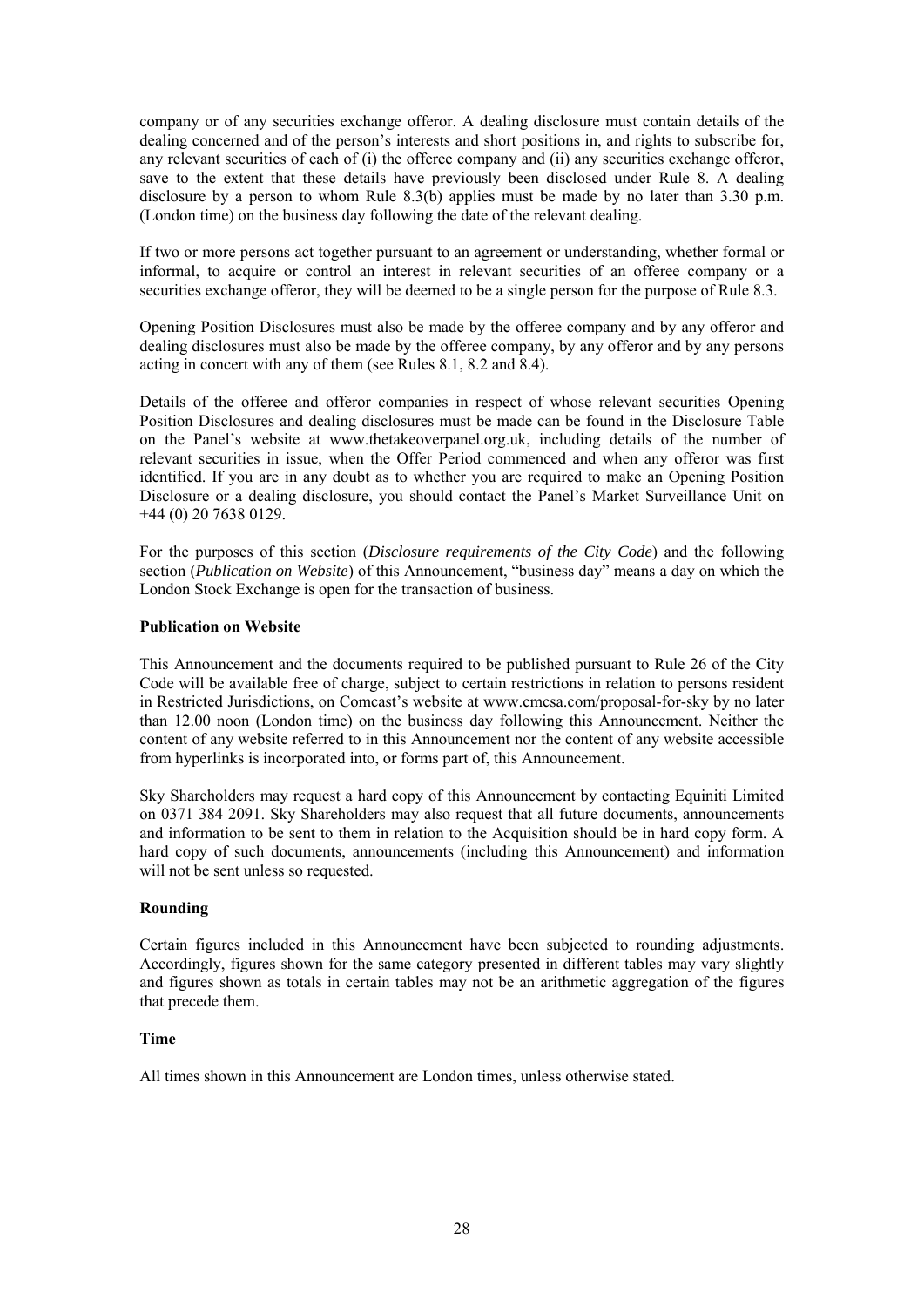#### **APPENDIX I**

# **PRE-CONDITIONS TO THE ACQUISITION**

The posting of the Offer Document or making of an Offer will take place following the satisfaction or waiver of the Pre-Conditions below, and Comcast shall be entitled to waive each of the following Pre-Conditions in whole or in part:

- 1. the European Commission deciding, in terms satisfactory to Comcast, that the Acquisition or any matter arising from or relating to the Acquisition or the Comcast Group's involvement in the Acquisition does not fall within the scope of application of EU merger control pursuant to Article 6(1)(a) of the EU Merger Regulation or is compatible with the internal market pursuant to Article  $6(1)(b)$ ,  $6(2)$  or  $8(1)$  or  $8(2)$  of the EU Merger Regulation or having been deemed to have done so under Article 10(6) of the EU Merger Regulation;
- 2. if the Secretary of State issues a European intervention notice under Section 67 of the Enterprise Act 2002:
	- (a) it being established in terms satisfactory to Comcast that the Secretary of State does not intend to make a Phase 2 CMA Reference in relation to the Acquisition and either:
		- (i) the expiry of the time limit within which an application may be made to the CAT for the setting aside of a decision by the Secretary of State not to make a Phase 2 CMA Reference in relation to the Acquisition without such an application having been made; or
		- (ii) if any such application or applications has or have been made, the dismissal of such application or applications by the CAT and it being established in terms satisfactory to Comcast that no further appeal has been or will be made against any relevant ruling of the CAT; or
	- (b) if the Secretary of State decides to make a Phase 2 CMA Reference in relation to the Acquisition:
		- (i) either:
			- (A) the Secretary of State deciding in terms satisfactory to Comcast that the Acquisition will not result in the creation of a European relevant merger situation that may be expected to operate against the public interest; or
			- (B) the Secretary of State allowing the Acquisition to proceed on terms satisfactory to Comcast; and
		- (ii) the expiry of the time limit within which an application may be made to the CAT for the setting aside of any such decision without such an application having been made; or, if any such application or applications has or have been made, the dismissal of such application or applications by the CAT and it being established in terms satisfactory to Comcast that no further appeal has been or will be made against any relevant ruling of the CAT;
- 3. if a request under Article 9(2) of the EU Merger Regulation has been made by the United Kingdom and the European Commission has referred the Acquisition, in whole or in part, to the CMA: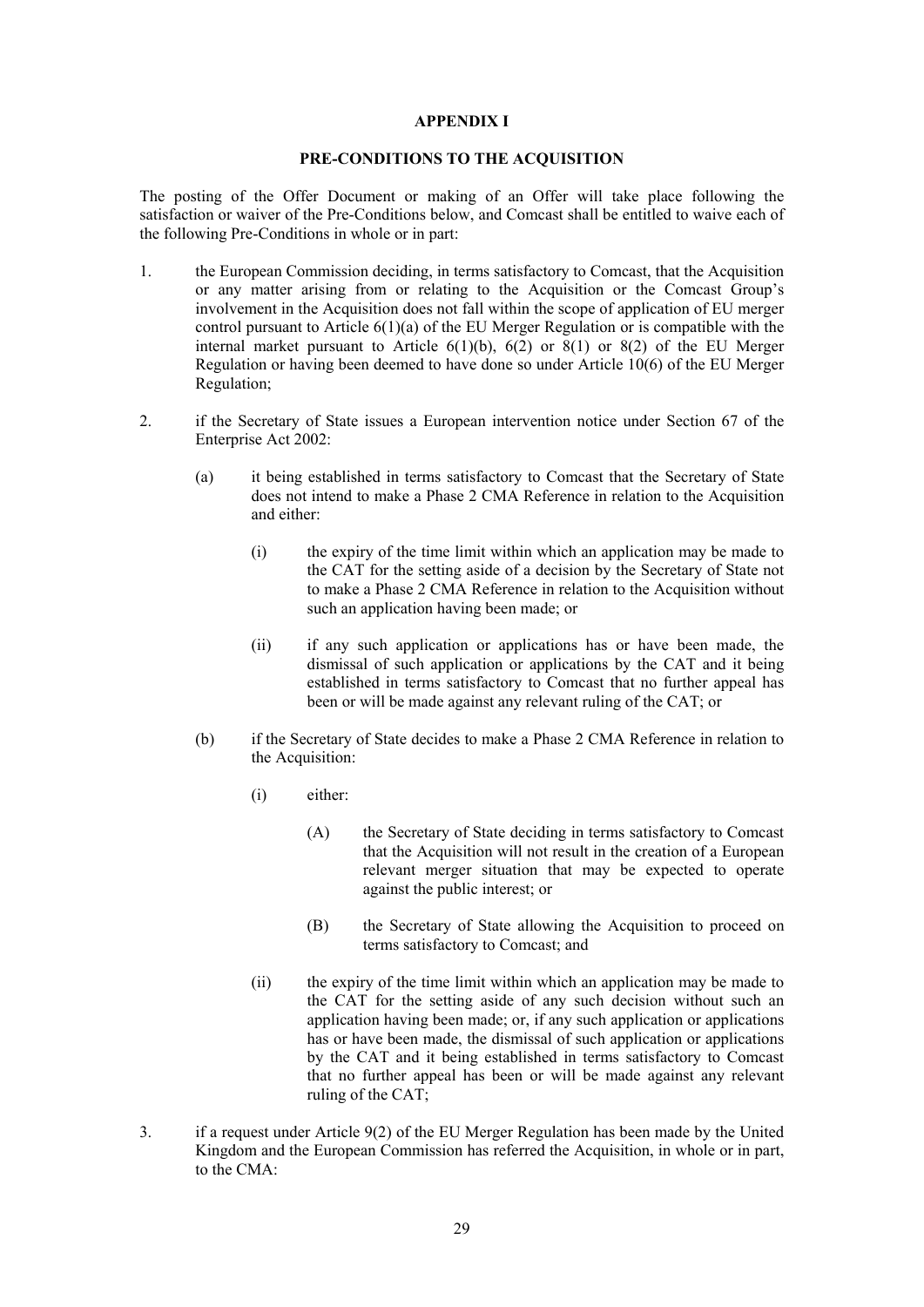- (a) to the extent that the European Commission retains jurisdiction over any part of the Acquisition, the European Commission deciding, in terms satisfactory to Comcast, that the Acquisition or any matter arising from or relating to the Acquisition or the Comcast Group's involvement in the Acquisition is compatible with the internal market pursuant to Article  $6(1)(b)$ ,  $6(2)$  or  $8(1)$  or 8(2) of the EU Merger Regulation or having been deemed to have done so under Article 10(6) of the EU Merger Regulation;
- (b) it being established in terms satisfactory to Comcast that the CMA does not intend to make a Phase 2 CMA Reference in relation to the Acquisition and either:
	- (i) the expiry of the time limit within which an application may be made to the CAT for the setting aside of such a decision without such an application having been made; or
	- (ii) if any such application or applications has or have been made, the dismissal of such application or applications by the CAT and it being established in terms satisfactory to Comcast that no further appeal has been or will be made against any relevant ruling of the CAT; or
- (c) if the CMA decides to make a Phase 2 CMA Reference in relation to the Acquisition:
	- (i) either:
		- (A) the CMA concluding that the Acquisition will not result in the creation of a relevant merger situation that may be expected to result in a substantial lessening of competition within any market or markets in the United Kingdom for goods or services; or
		- (B) the CMA allowing the Acquisition to proceed on terms satisfactory to Comcast; and
	- (ii) the expiry of the time limit within which an application may be made to the CAT for the setting aside of such a decision without such an application having been made or, if any such application or applications has or have been made, the dismissal of such application or applications by the CAT and it being established in terms satisfactory to Comcast that no further appeal has been or will be made against any relevant ruling of the CAT; and
- 4. if the Secretary of State issues an intervention notice under Section 42 of the Enterprise Act 2002:
	- (a) it being established in terms satisfactory to Comcast that the Secretary of State does not intend to make a Phase 2 CMA Reference in relation to the Acquisition; and either:
		- (i) the expiry of the time limit within which an application may be made to the CAT for the setting aside of such a decision without such an application having been made; or
		- (ii) if any such application or applications has or have been made, the dismissal of such application or applications by the CAT and it being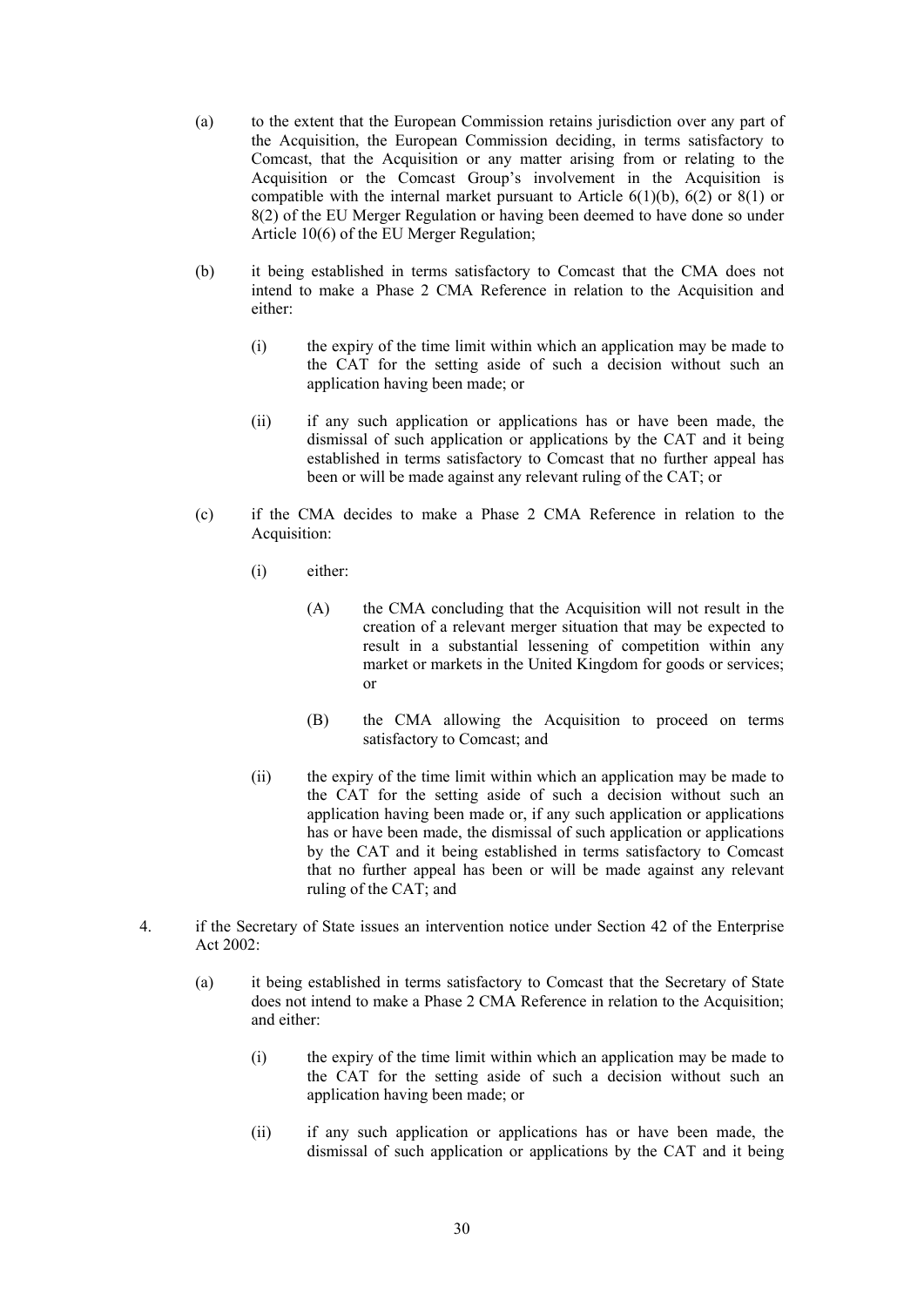established in terms satisfactory to Comcast that no further appeal has been or will be made against any relevant ruling of the CAT; or

- (b) if the Secretary of State decides to make a Phase 2 CMA Reference in relation to the Acquisition:
	- (i) either:
		- (A) the Secretary of State deciding in terms satisfactory to Comcast that the Acquisition will not result in the creation of a relevant merger situation that may be expected to operate against the public interest;
		- (B) the Secretary of State allowing the Acquisition to proceed on terms satisfactory to Comcast; or
		- (C) in the event the Secretary of State decides to make no finding at all in relation to the Acquisition (pursuant to Section 54(2) of the Enterprise Act 2002), the CMA allowing the Acquisition to proceed on terms satisfactory to Comcast; and
	- (ii) the expiry of the time limit within which an application may be made to the CAT for the setting aside of such a decision without such an application having been made; or, if any such application or applications has or have been made, the dismissal of such application or applications by the CAT and it being established in terms satisfactory to Comcast that no further appeal has been or will be made against any relevant ruling of the CAT.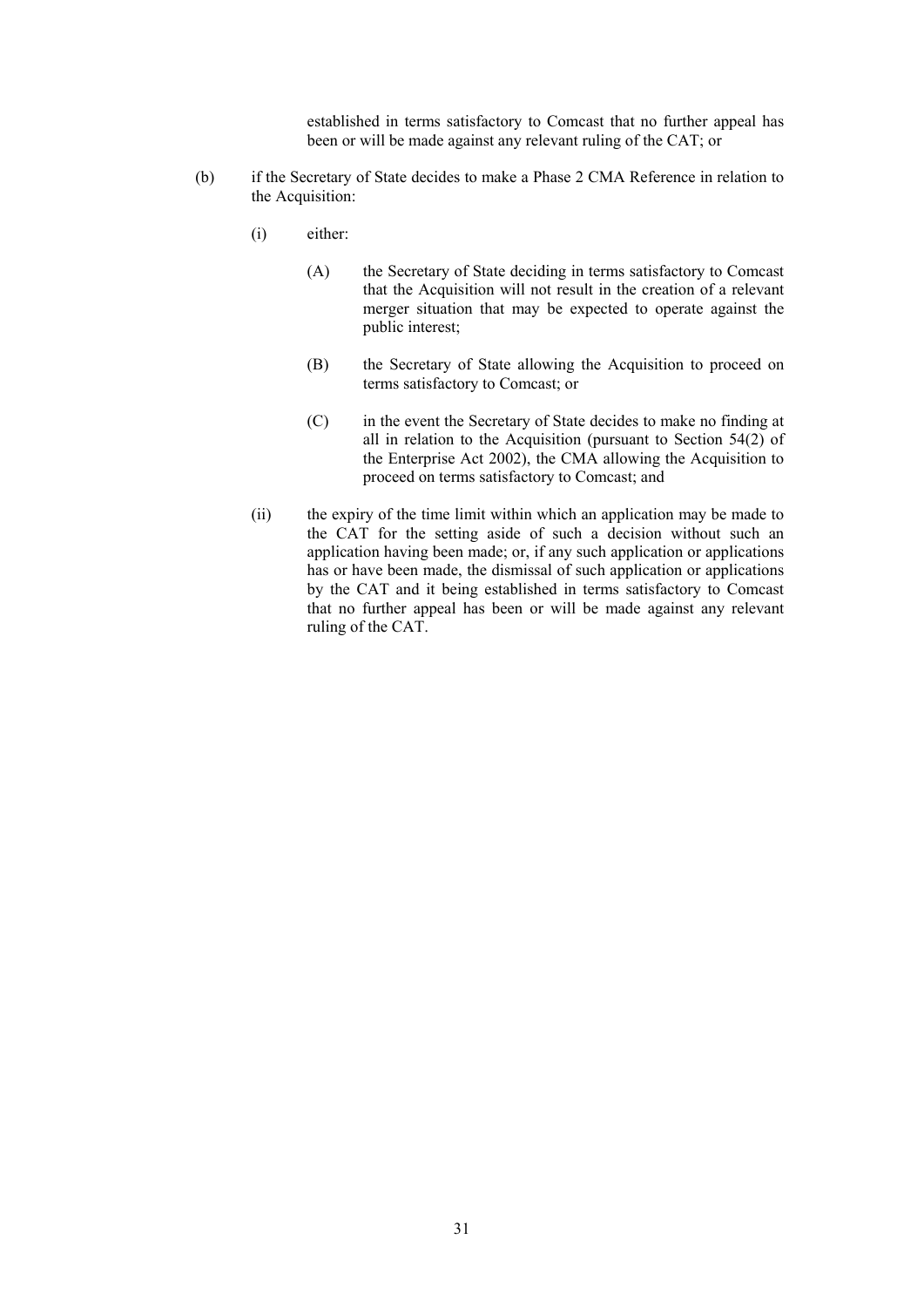## **APPENDIX II**

## **CONDITIONS TO AND CERTAIN FURTHER TERMS OF THE ACQUISITION**

## **Part 1 Conditions to the Acquisition**

The Acquisition will be conditional upon:

#### **Acceptance Condition**

1. valid acceptances of the Offer having been received (and not, where permitted, withdrawn) by no later than 1.00 p.m. on the first closing date of the Offer as specified in the Offer Document (or such later times and/or dates as Comcast may, subject to the rules of the City Code or with the consent of the Panel, decide) in respect of Sky Shares which, taken together with all other Sky Shares which Comcast (and/or its nominee(s)) has acquired or agreed to acquire (whether pursuant to the Offer or otherwise), carry in aggregate more than 50 per cent. of the voting rights then normally exercisable at a general meeting of Sky;

For the purposes of this Condition 1:

- (a) Sky Shares which have been unconditionally allotted but not issued before the Offer becomes or is declared unconditional as to acceptances, whether pursuant to the exercise of any outstanding subscription or conversion rights or otherwise, shall be deemed to carry the voting rights they will carry upon issue;
- (b) valid acceptances shall be deemed to have been received in respect of Sky Shares which are treated for the purposes of Part 28 of the Companies Act as having been acquired or contracted to be acquired by Comcast, whether by virtue of acceptance of the Offer or otherwise; and
- (c) all percentages of voting rights and share capital are to be calculated by reference to the percentage held and in issue outside treasury;

In addition, the Acquisition will be conditional upon the following Conditions and, accordingly, the Offer will not become or be declared wholly unconditional unless the following Conditions (as amended if appropriate) have been satisfied or, where relevant, waived:

## **Regulatory Approvals**

- 2. the European Commission deciding, in terms satisfactory to Comcast, that the Acquisition or any matter arising from or relating to the Acquisition or the Comcast Group's involvement in the Acquisition does not fall within the scope of application of EU merger control pursuant to Article 6(1)(a) of the EU Merger Regulation or is compatible with the internal market pursuant to Article  $6(1)(b)$ ,  $6(2)$  or  $8(1)$  or  $8(2)$  of the EU Merger Regulation or having been deemed to have done so under Article 10(6) of the EU Merger Regulation;
- 3. in the event that the European Commission has issued a decision (or is deemed to have done so) that the whole or part of the Acquisition is to be referred to a competent authority of one or more Member States under Article 9 of the EU Merger Regulation:
	- (a) to the extent that the European Commission retains jurisdiction over any part of the Acquisition or any matter arising from or relating to the Acquisition or the Comcast Group's involvement in the Acquisition, the European Commission deciding, in terms satisfactory to Comcast, that the Acquisition or any matter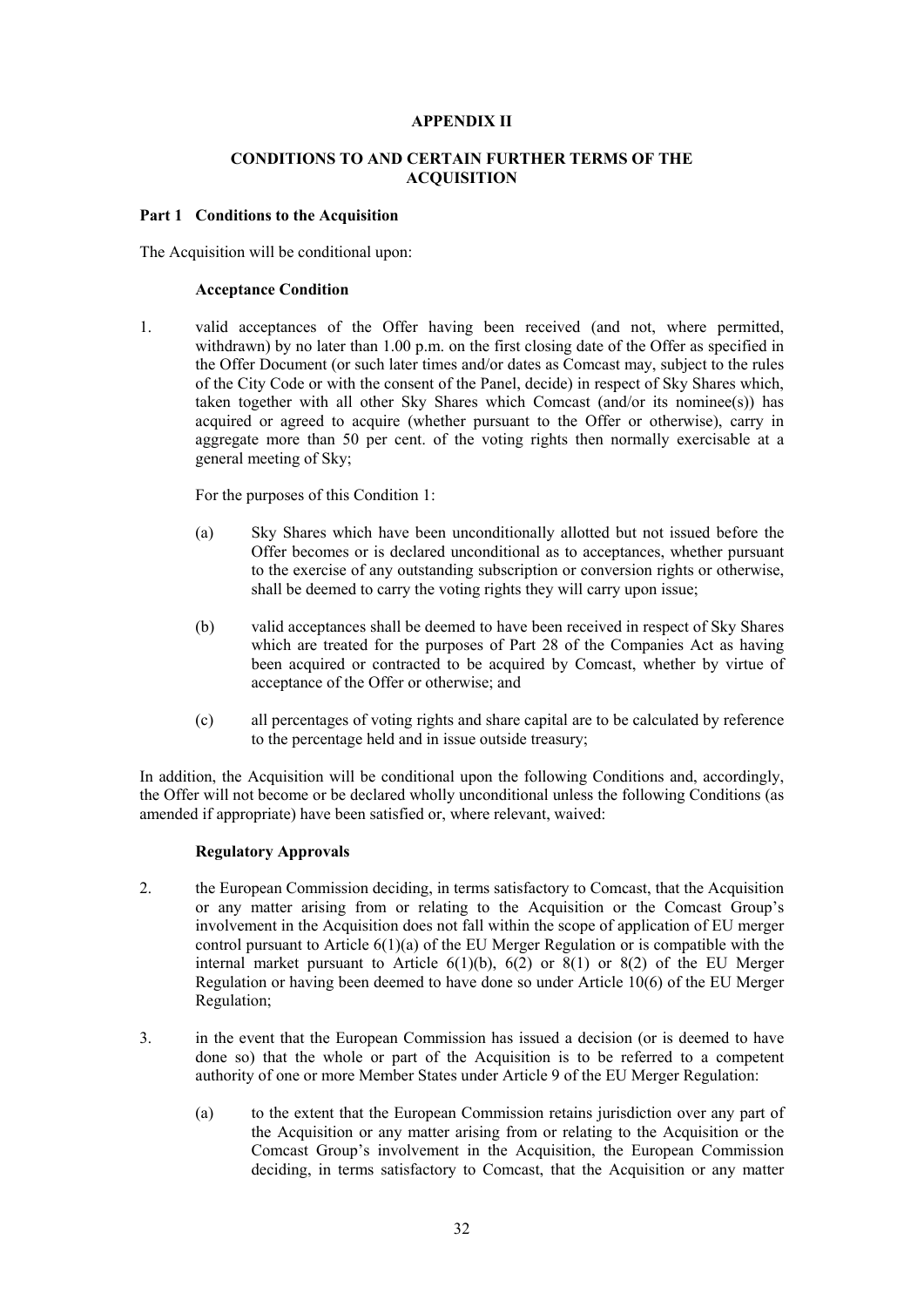arising from or relating to the Acquisition or the Comcast Group's involvement in the Acquisition is compatible with the internal market pursuant to Article  $6(1)(b)$ ,  $6(2)$  or  $8(1)$  or  $8(2)$  of the EU Merger Regulation or having been deemed to have done so under Article 10(6) of the EU Merger Regulation;

- (b) to the extent that the whole or part of the Acquisition is referred under Article 9 of the EU Merger Regulation to the CMA:
	- (i) it being established in terms satisfactory to Comcast that the CMA does not intend to make a Phase 2 CMA Reference in relation to the Acquisition and either:
		- (A) the expiry of the time limit within which an application may be made to the CAT for the setting aside of such a decision without such an application having been made; or
		- (B) if any such application or applications has or have been made, the dismissal of such application or applications by the CAT and it being established in terms satisfactory to Comcast that no further appeal has been or will be made against any relevant ruling of the CAT; or
	- (ii) if the CMA decides to make a Phase 2 CMA Reference in relation to the Acquisition:
		- (A) either:
			- I. the CMA concluding that the Acquisition will not result in the creation of a relevant merger situation that may be expected to result in a substantial lessening of competition within any market or markets in the United Kingdom for goods or services; or
			- II. the CMA allowing the Acquisition to proceed on terms satisfactory to Comcast; and
		- (B) the expiry of the time limit within which an application may be made to the CAT for the setting aside of such a decision without such an application having been made or, if any such application or applications has or have been made, the dismissal of such application or applications by the CAT and it being established in terms satisfactory to Comcast that no further appeal has been or will be made against any relevant ruling of the CAT;
- (c) to the extent that the whole or part of the Acquisition is referred under Article 9 of the EU Merger Regulation to the Italian Competition Authority:
	- (i) the Italian Competition Authority serving, according to Section 16(4) of Law No. 287/1990, a written notice to Comcast that it does not intend to commence a formal investigation in relation to the Acquisition or the 30 days period provided by Article 16(4) of Law No. 287/1990 is expired without the commencement of a formal investigation; or
	- (ii) in the event that a formal investigation is commenced by the Italian Competition Authority, it serving according to Article 6(2) or Article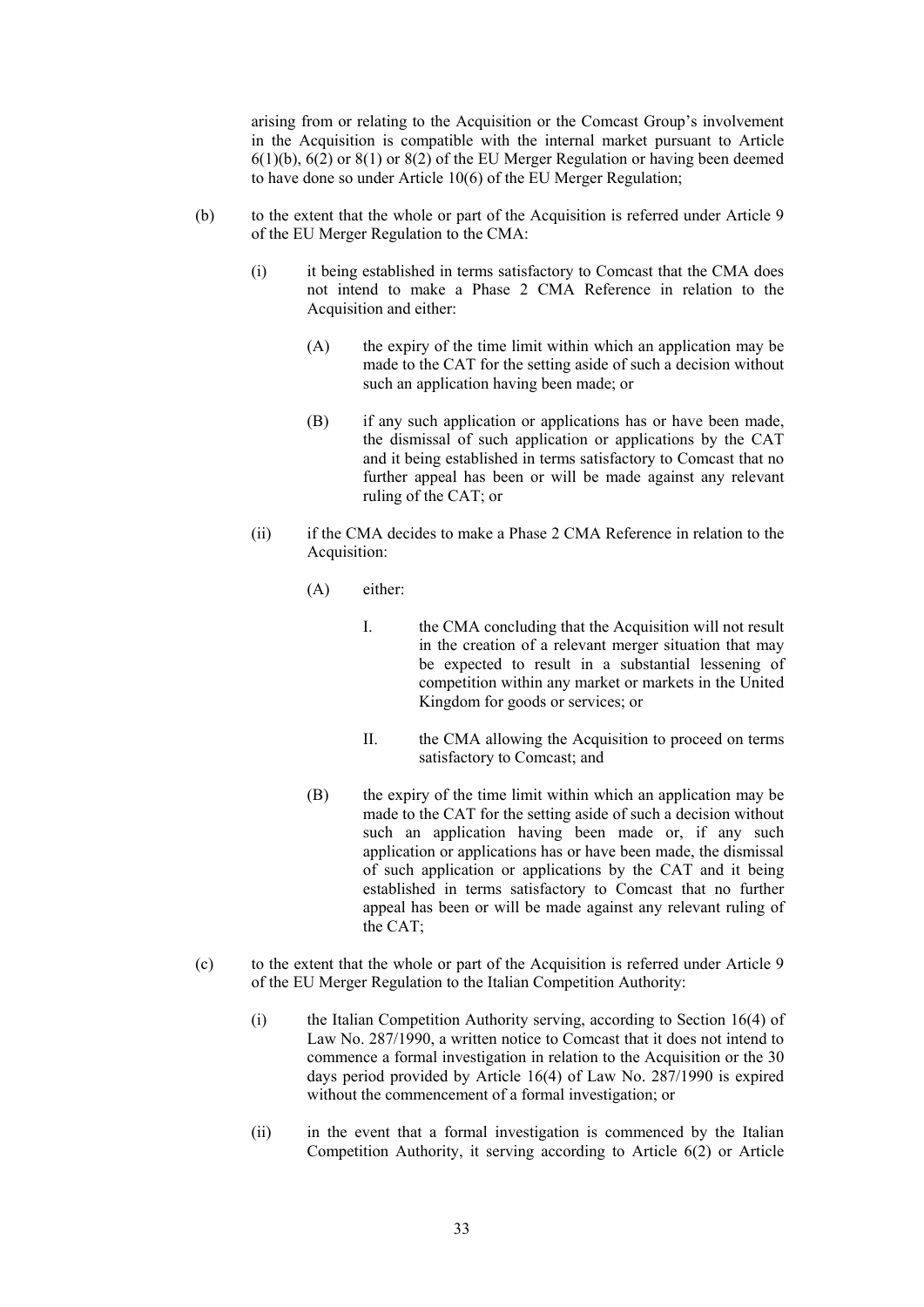18(2) of Law No. 287/1990 a decision to Comcast clearing the Acquisition in terms satisfactory to Comcast; and

- (iii) the time allowed for an application for review of any decision referred to in (i) and (ii) above having expired without any such application for review having been made to the Tribunale Amministrativo Regionale del Lazio (the "**Italian First Instance Administrative Court**") or to the President of the Italian Republic (through a *Ricorso Straordinario al Capo dello Stato*);
- (d) to the extent that the whole or part of the Acquisition is referred under Article 9 of the EU Merger Regulation to the German Competition Authority (*Bundeskartellamt*):
	- (i) it either being established in terms satisfactory to Comcast:
		- (A) that the German Competition Authority has decided not to open second phase proceedings (*Hauptprüfverfahren*) pursuant to Section 40 (1) of the German Act against Restraints of Competition (*Gesetz gegen Wettbewerbsbeschränkungen*); or
		- (B) that the statutory time period for opening second phase proceedings pursuant to Section 40 (1) of the German Act against Restraints of Competition has expired without the German Competition Authority having timely informed the notifying undertakings that it has opened second phase proceedings;
	- (ii) or in the event the German Competition Authority having made a decision to open second phase proceedings pursuant to Section 40 (1) of the German Act against Restraints of Competition, the German Competition Authority has:
		- (A) either
			- I. issued a clearance decision without conditions and/or obligations under Section 40 (2) of the German Act against Restraints of Competition, or is deemed to have done so after the expiry of the statutory time period pursuant to Section 40 (2) of the German Act against Restraints of Competition; or
			- II. issued a clearance decision subject to conditions and/or obligations pursuant to Section 40 (2)(3) of the German Act against Restraints of Competition on terms satisfactory to Comcast; and
		- (B) the limitation period for an appeal of such clearance decision pursuant to Section 66 (1) of the German Act against Restraints of Competition has expired without an appeal having been filed;
- (e) to the extent that the whole or part of the Acquisition is referred under Article 9 of the EU Merger Regulation to the Irish Competition and Consumer Protection Commission (the "**CCPC**"):
	- (i) the CCPC having informed the notifying parties pursuant to Section 21(2)(a) of the Irish Competition Act 2002 (as amended) (the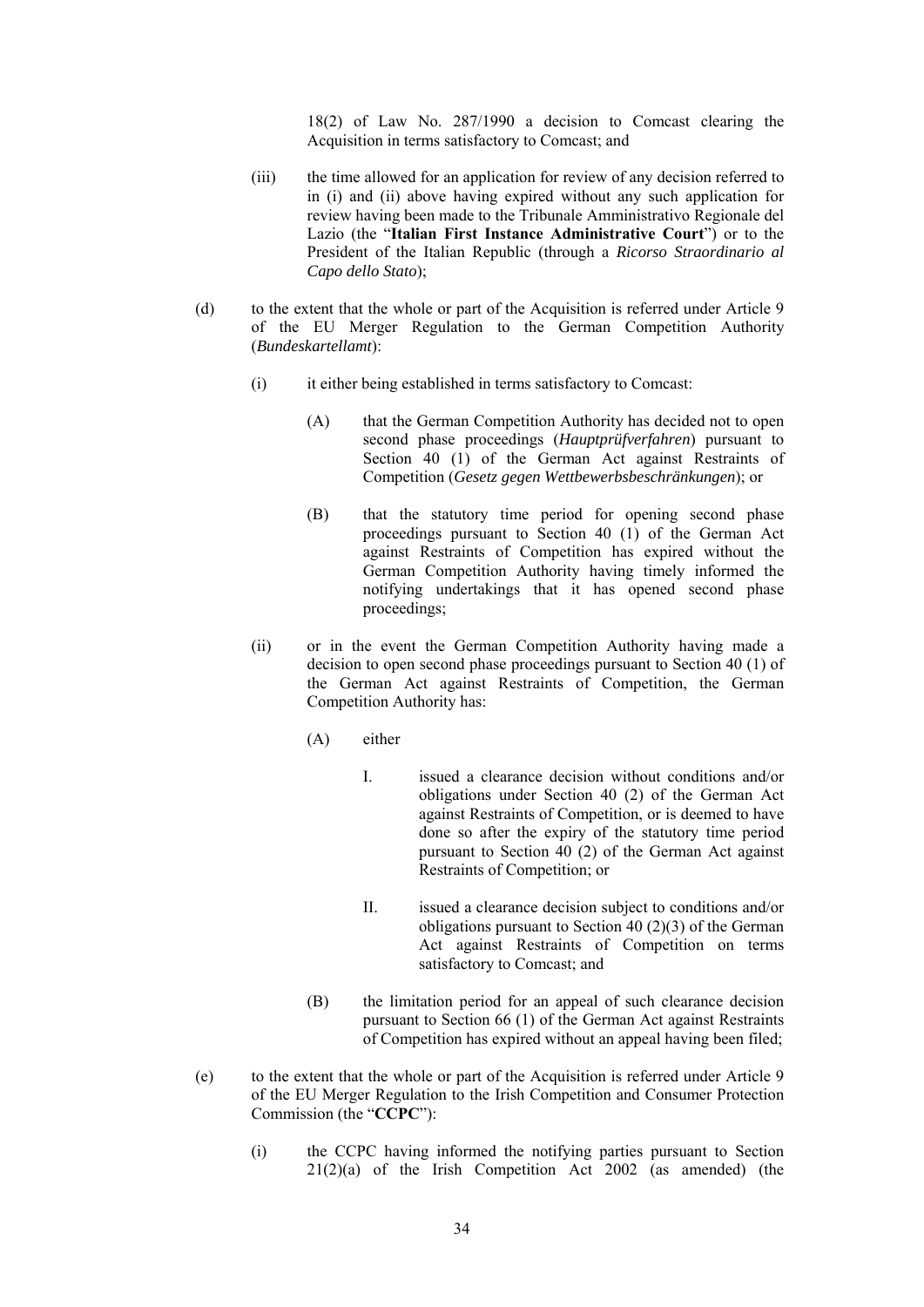"**Competition Act**") that it has made a determination that the Acquisition may be put into effect or put into effect subject to commitments that are satisfactory to Comcast; or

- (ii) the period specified in Section 21(2) of the Competition Act having elapsed without the CCPC having informed the notifying parties of the determination (if any) which it has made under Section 21(2) of the Competition Act; or
- (iii) the CCPC informing the notifying parties that it has determined under Section 22(3) of the Competition Act that the Acquisition may be put into effect or put into effect subject to commitments that are satisfactory to Comcast; or
- (iv) 120 working days after the "appropriate date" (as defined in Section 19(6) of the Competition Act) having elapsed, or, where a requirement is made under Section 20(2) of the Competition Act, 120 working days and any period of suspension that applied pursuant to Section 22(4A) after the "appropriate date" having elapsed, without the CCPC having made a determination under Section 22(3) of the Competition Act; or
- (v) 40 working days having passed from the date the notifying parties are informed of the CCPC's determination pursuant to Section 22(3) and no appeal having been made to the Irish High Court under Section 24 of the Competition Act; and
- (vi) 3 months having passed from the date of the CCPC's determination under Sections 21(2) or 22(3) and judicial review proceedings have not been filed with the Irish High Court in accordance with Order 84 of the Rules of the Superior Courts.
- (f) to the extent that the whole or part of the Acquisition is referred under Article 9 of the EU Merger Regulation to the Austrian antitrust authorities (*Amtsparteien*):
	- (i) both of the competent Austrian antitrust authorities (*Amtsparteien*) having waived their right to file for an application for examination (*Verzicht auf Stellung eines Prüfantrags*) of the Acquisition pursuant to Section 11 (4) of the Austrian Cartel Act; or the standstill period (*Antragsfrist*) of 4 weeks (or 6 weeks upon request of the notifying party) provided for in Section 11 (1) or (1a) of the Austrian Cartel Act having lapsed and no application for examination having been made (*keine Stellung eines Prüfungsantrags*) by any of the Austrian antitrust authorities; or
	- (ii) in the event that one or both of the competent Austrian antitrust authorities has made a request for an application for examination of the Acquisition pursuant to Section 11 (1) of the Austrian Cartel Act:
		- $(A)$  the respective competent Austrian antitrust authorit(y/ies) (*Amtspartei(en)*) having withdrawn their respective application(s) for examination;
		- (B) the Austrian Cartel Court (*Kartellgericht*) or Austrian Supreme Cartel Court (*Kartellobergericht*) having issued a binding clearance decision (*rechtskräftige Freigabeentscheidung*);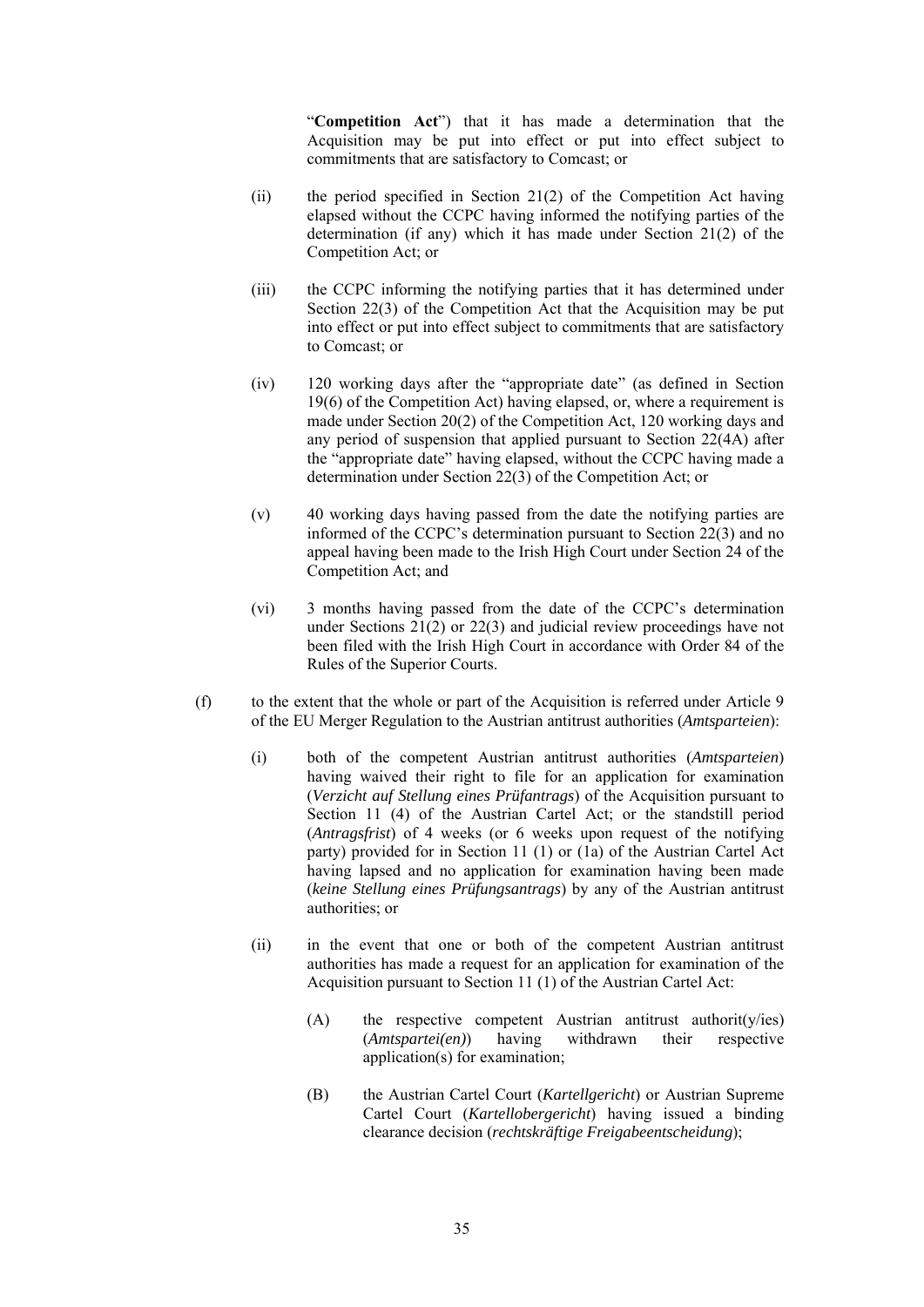- (C) the Austrian Cartel Court or Austrian Supreme Cartel Court having issued a binding decision (rechtskräftige *Entscheidung*) that no notifiable event (*kein anmeldepflichtiger Zusammenschluss*) arises from the Acquisition;
- (D) the Austrian Cartel Court or Austrian Supreme Cartel Court having issued a binding decision providing for the termination of the proceedings based on the expiry of the waiting period of 5 months (or 6 months upon request of the notifying party) set out in Section 14 (1) of the Austrian Cartel Act; or
- (E) the Austrian Supreme Cartel Court having issued a binding decision providing for the termination of the proceedings based on the expiry of the waiting period of 2 months set out in Section 14 (2) of the Austrian Cartel Act;
- (g) to the extent the whole or part of the Acquisition is referred under Article 9 of the EU Merger Regulation to a competent authority of one or more other Member States, clearance having been obtained from the relevant competent authority;
- 4. the Jersey Competition Regulatory Authority having issued its decision in writing in terms satisfactory to Comcast, to approve the Acquisition on completion of its first detailed review (as that term is used in the guidance issued by the Channel Islands Competition and Regulatory Authorities) under Article 22 of the Competition (Jersey) Law 2005; or, in the event of the Jersey Competition Regulatory Authority having notified Comcast and Sky in writing of its having made a decision to commence a second detailed review (as that term is used in the guidance issued by the Channel Islands Competition and Regulatory Authorities), the Jersey Competition Regulatory Authority having issued its decision in writing to approve the Acquisition on completion of its second detailed review in terms satisfactory to Comcast under Article 22 of the Competition (Jersey) Law 2005;
- 5. if the Secretary of State issues a European intervention notice under Section 67 of the Enterprise Act 2002:
	- (a) it being established in terms satisfactory to Comcast that the Secretary of State does not intend to make a Phase 2 CMA Reference in relation to the Acquisition and either:
		- (i) the expiry of the time limit within which an application may be made to the CAT for the setting aside of a decision by the Secretary of State not to make a Phase 2 CMA Reference in relation to the Acquisition without such an application having been made; or
		- (ii) if any such application or applications has or have been made, the dismissal of such application or applications by the CAT and it being established in terms satisfactory to Comcast that no further appeal has been or will be made against any relevant ruling of the CAT; or
	- (b) if the Secretary of State decides to make a Phase 2 CMA Reference in relation to the Acquisition:
		- (i) either:
			- (A) the Secretary of State deciding in terms satisfactory to Comcast that the Acquisition will not result in the creation of a European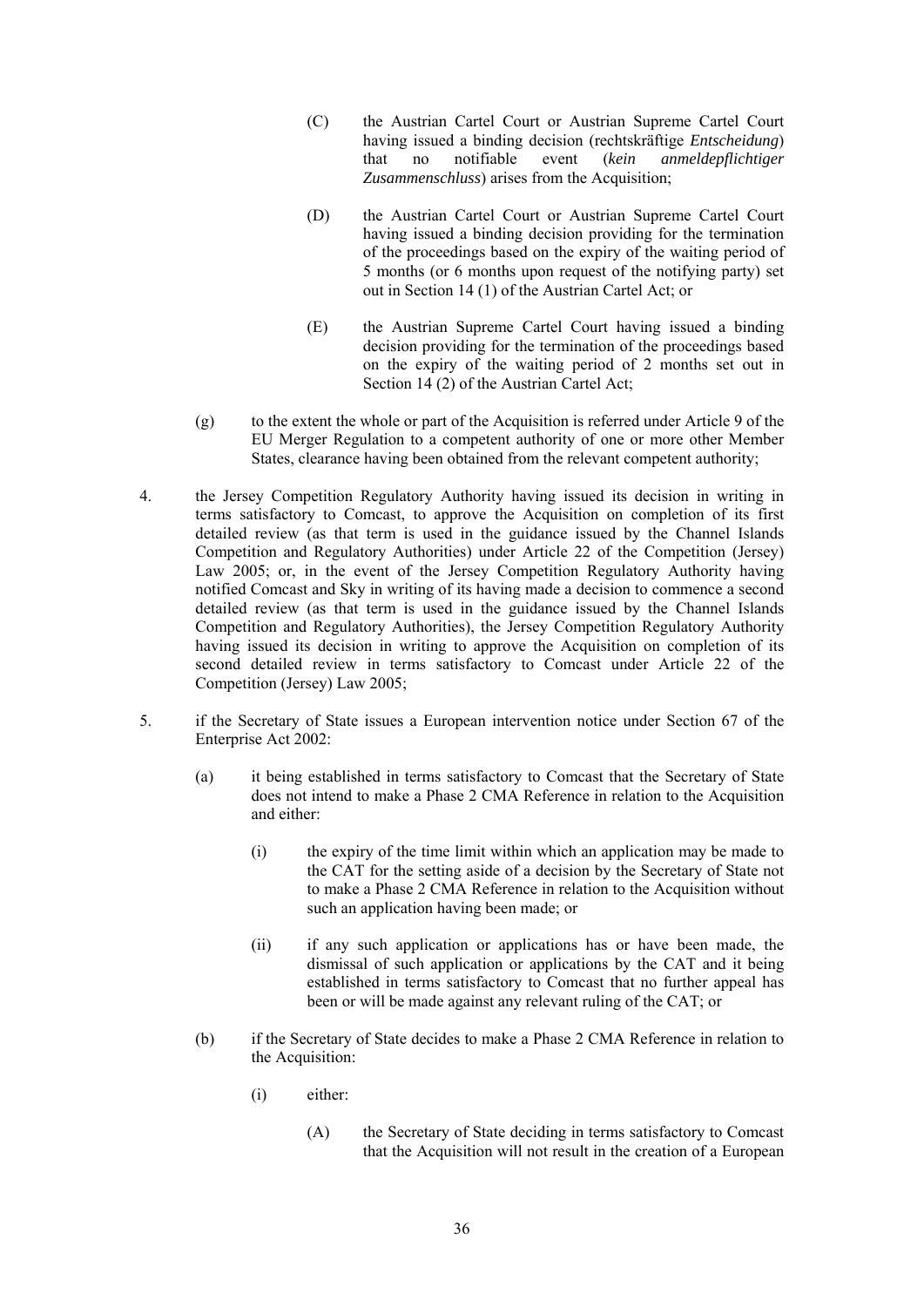relevant merger situation that may be expected to operate against the public interest; or

- (B) the Secretary of State allowing the Acquisition to proceed on terms satisfactory to Comcast; and
- (ii) the expiry of the time limit within which an application may be made to the CAT for the setting aside of any such decision without such an application having been made; or, if any such application or applications has or have been made, the dismissal of such application or applications by the CAT and it being established in terms satisfactory to Comcast that no further appeal has been or will be made against any relevant ruling of the CAT;
- 6. if the Secretary of State issues an intervention notice under Section 42 of the Enterprise Act 2002:
	- (a) it being established in terms satisfactory to Comcast that the Secretary of State does not intend to make a Phase 2 CMA Reference in relation to the Acquisition; and either:
		- (i) the expiry of the time limit within which an application may be made to the CAT for the setting aside of such a decision without such an application having been made; or
		- (ii) if any such application or applications has or have been made, the dismissal of such application or applications by the CAT and it being established in terms satisfactory to Comcast that no further appeal has been or will be made against any relevant ruling of the CAT; or
	- (b) if the Secretary of State decides to make a Phase 2 CMA Reference in relation to the Acquisition:
		- (i) either:
			- (A) the Secretary of State deciding in terms satisfactory to Comcast that the Acquisition will not result in the creation of a relevant merger situation that may be expected to operate against the public interest;
			- (B) the Secretary of State allowing the Acquisition to proceed on terms satisfactory to Comcast; or
			- (C) in the event the Secretary of State decides to make no finding at all in relation to the Acquisition (pursuant to Section 54(2) of the Enterprise Act 2002), the CMA allowing the Acquisition to proceed on terms satisfactory to Comcast; and
		- (ii) the expiry of the time limit within which an application may be made to the CAT for the setting aside of such a decision without such an application having been made; or, if any such application or applications has or have been made, the dismissal of such application or applications by the CAT and it being established in terms satisfactory to Comcast that no further appeal has been or will be made against any relevant ruling of the CAT;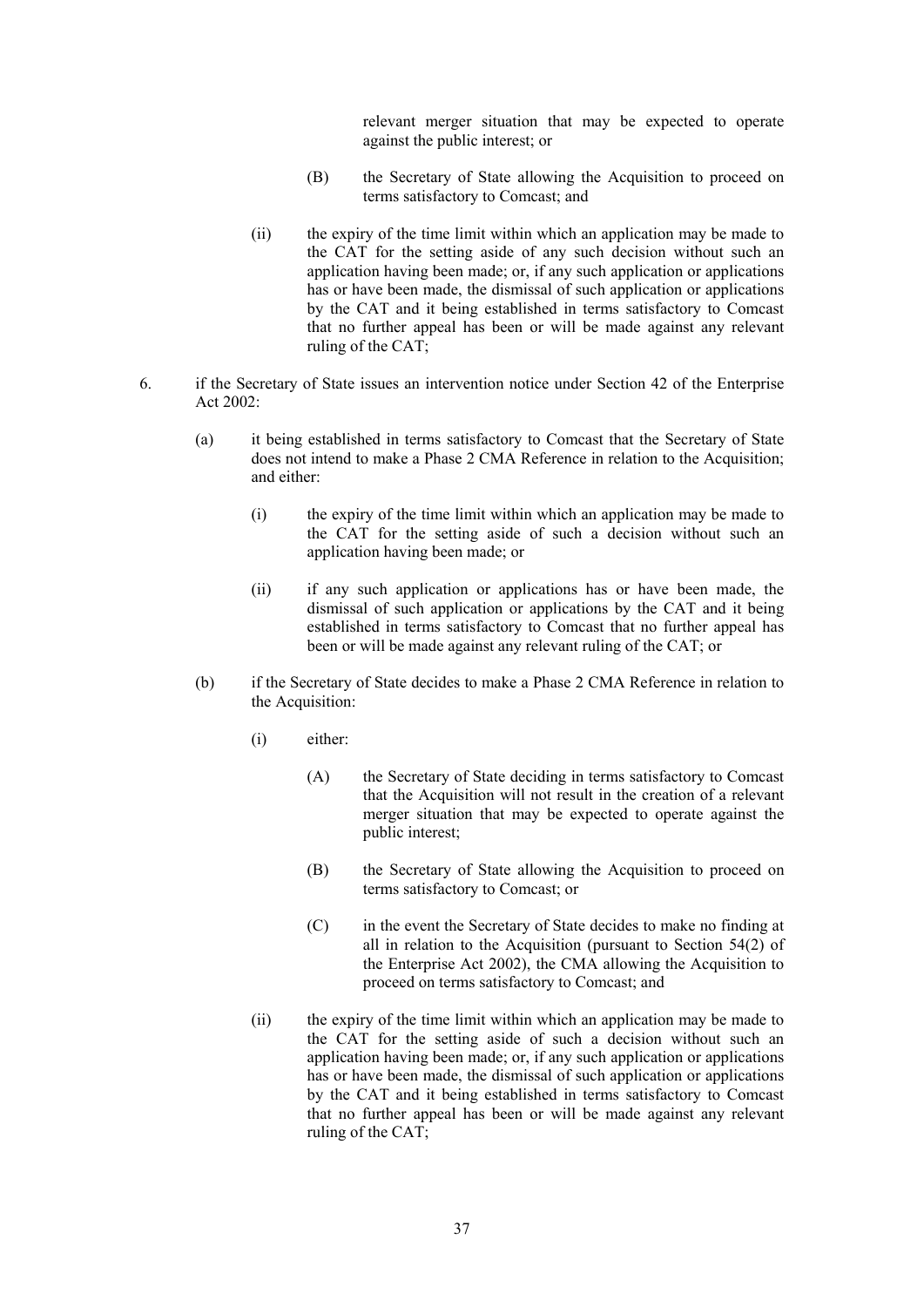- 7. the Italian Communications Authority having granted on terms satisfactory to Comcast the authorisation concerning the acquisition of a company operating in the Radio/TV sector, pursuant to Article 1(6), lett. C), no. 13 of Law no. 249/1997 and Article 3, Annex A of Agcom resolution 368/14/CONS; and
	- (a) the Italian Communications Authority having granted (or being deemed to have done so) the authorisation concerning the potential acquisition of a dominant position in the media and telecommunication sectors and the control of pluralism, pursuant to Article 43 of Legislative Decree no. 177/2005, through a decision in terms satisfactory to Comcast not to open an investigation under Article 4(8), Annex A of Agcom resolution 368/14/CONS; or
	- (b) (i) the Italian Communications Authority having made a decision (or being deemed to have made) to initiate an investigation under Article 16, Annex A of the Agcom resolution 368/14/CONS; and (ii) the Italian Communications Authority having issued a decision under Article 24, Annex A of the Agcom resolution 368/14/CONS in terms satisfactory to Comcast pursuant to Article 43 of Legislative Decree no. 177/2005 (or being deemed to have done so); and
	- (c) the time allowed for an application for review of any decision referred to in Conditions 7, 7(a) and 7(b), having expired without any such application for review having been made to the Italian First Instance Administrative Court or to the President of the Italian Republic (through a *Ricorso Straordinario al Capo dello Stato*);
- 8. the state media authorities in Bavaria (*Bayerische Landeszentrale für neue Medien* (BLM)), and in Hamburg and Schleswig-Holstein (*Medienanstalt Hamburg / Schleswig-Holstein* (MA HSH)) having, issued statements of non-objection in relation to the Acquisition;
- 9. the Acquisition having been notified to the Irish Minister for Communications, Climate Action and Environment (the "**Minister**") pursuant to Section 28B(1) of the Competition Act and:
	- (a) the Minister having informed the notifying parties pursuant to Section  $28D(1)(a)$ of the Competition Act that he has made a determination that the Acquisition will not be contrary to the public interest in protecting plurality of media in Ireland and may be put into effect; or
	- (b) the Minister having informed the notifying parties pursuant to Section 28D(1)(b) of the Competition Act that, in light of proposed commitments offered by the parties and satisfactory to Comcast, he has made a determination that the Acquisition will not be contrary to the public interest in protecting plurality of media in Ireland and may be put into effect subject to those commitments; or
	- (c) the Minister having informed the notifying parties pursuant to Section  $28G(1)(a)$ of the Competition Act that he has determined that the Acquisition will not be contrary to the public interest in protecting plurality of media in Ireland and may be put into effect; or
	- (d) the Minister having informed the notifying parties pursuant to Section  $28G(1)(c)$ of the Competition Act that, in light of proposed commitments offered by the parties and satisfactory to Comcast, he has made a determination that the Acquisition will not be contrary to the public interest in protecting plurality of media in Ireland and may be put into effect subject to those commitments; and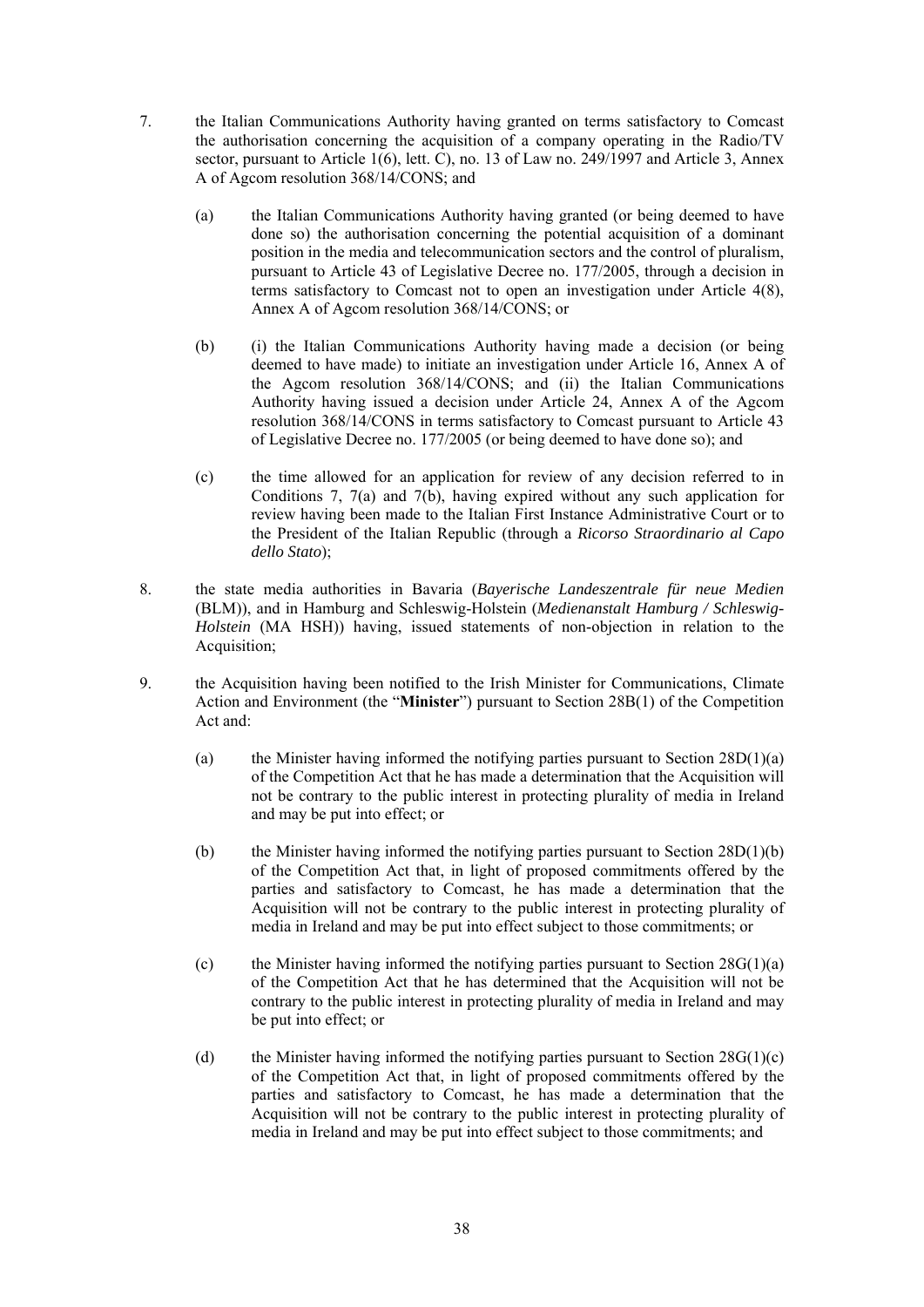- (e) 40 working days having passed from the date the notifying parties are informed of the Minister's decision under either of paragraphs (a), (b), (c) or (d) above and no appeal having been made to the High Court under Section 24 of the Competition Act;
- 10. under the Austrian media merger control regime of the Austrian Cartel Act (*Kartellgesetz*):
	- (a) both of the competent Austrian antitrust authorities (*Amtsparteien*) having waived their right to file for an application for examination (*Verzicht auf Stellung eines Prüfantrags*) of the Acquisition pursuant to Section 11 (4) of the Austrian Cartel Act; or the standstill period (*Antragsfrist*) of 4 weeks (or 6 weeks upon request of the notifying party) provided for in Section 11 (1) or (1a) of the Austrian Cartel Act having lapsed and no application for examination having been made (*keine Stellung eines Prüfungsantrags*) by any of the Austrian antitrust authorities; or
	- (b) in the event that one or both of the competent Austrian antitrust authorities has made a request for an application for examination of the Acquisition pursuant to Section 11 (1) of the Austrian Cartel Act:
		- (i) the respective competent Austrian antitrust authorit(y/ies) (*Amtspartei(en)*) having withdrawn their respective application(s) for examination;
		- (ii) the Austrian Cartel Court (*Kartellgericht*) or Austrian Supreme Cartel Court (*Kartellobergericht*) having issued a binding clearance decision (*rechtskräftige Freigabeentscheidung*);
		- (iii) the Austrian Cartel Court or Austrian Supreme Cartel Court having issued a binding decision (*rechtskräftige Entscheidung*) that no notifiable event (*kein anmeldepflichtiger Zusammenschluss*) arises from the Acquisition;
		- (iv) the Austrian Cartel Court or Austrian Supreme Cartel Court having issued a binding decision providing for the termination of the proceedings based on the expiry of the waiting period of 5 months (or 6 months upon request of the notifying party) set out in Section 14 (1) of the Austrian Cartel Act; or
		- (v) the Austrian Supreme Cartel Court having issued a binding decision providing for the termination of the proceedings based on the expiry of the waiting period of 2 months set out in Section 14 (2) of the Austrian Cartel Act;
- 11. in respect of the acquisition by Comcast of, or increase in control by Comcast with respect to, Sky UK Limited, the FCA:
	- (a) having given notice for the purposes of Section 189(4)(a) of FSMA that it has determined to approve such acquisition or increase in control on terms reasonably satisfactory to Comcast; or
	- (b) being treated, by virtue of Section 189(6) of FSMA, as having approved such acquisition of or increase in control, where references to FSMA are read, where applicable, with the Financial Services and Markets Act 2000 (Controllers) (Exemptions) Order 2009;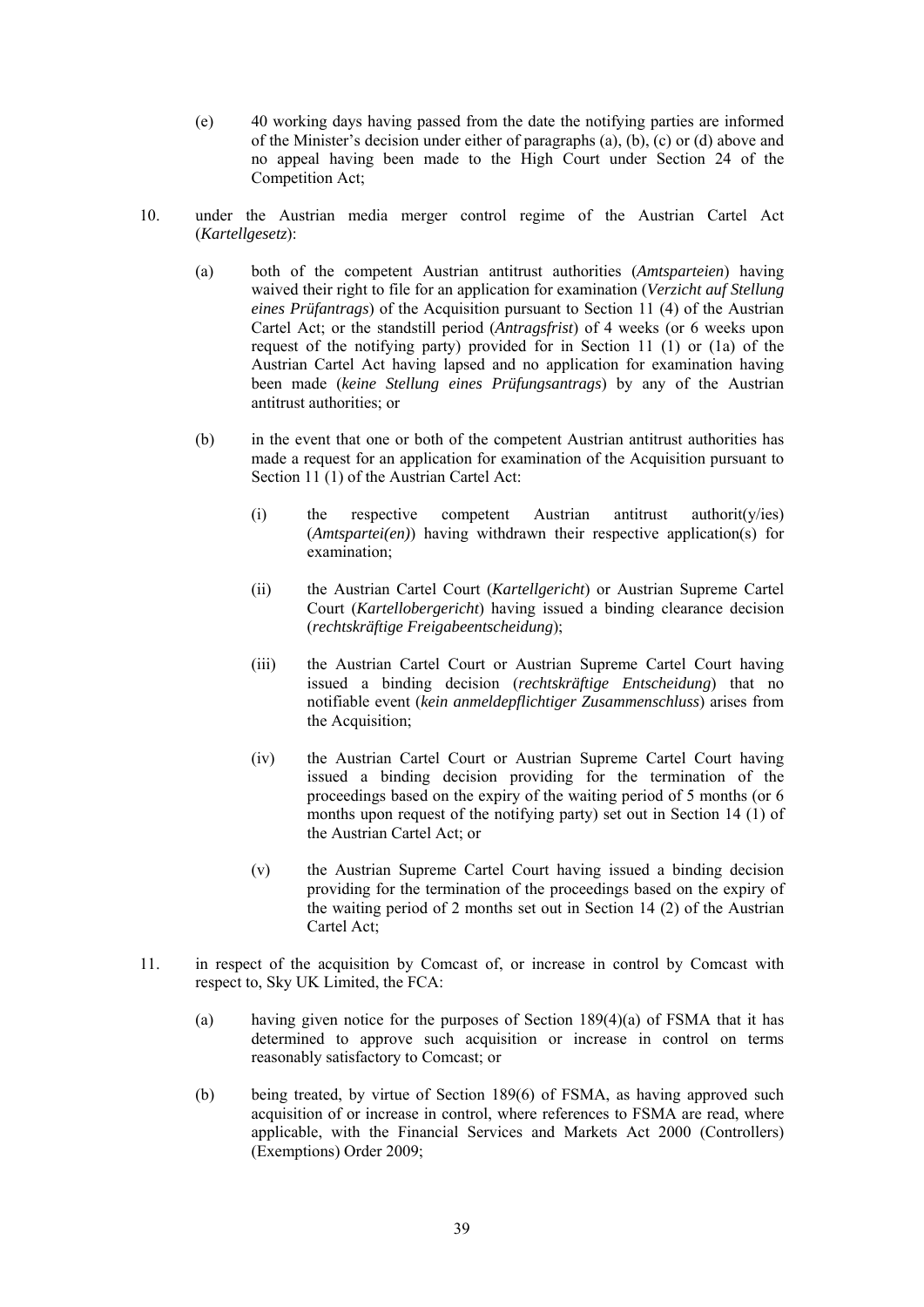- 12. if approval from a Relevant Authority is required for, or a Relevant Authority decides to review, the Acquisition or any matter arising from or related to the Acquisition other than as specifically addressed by paragraphs 2 to 11 above:
	- (a) it being established in terms satisfactory to Comcast that such Relevant Authority approves or will permit the Acquisition to proceed on terms satisfactory to Comcast; and
	- (b) all relevant time periods for appeals or applications for review of such decision by the Relevant Authority having expired or, if any such appeals or applications are made, the dismissal of the appeals or applications in terms satisfactory to Comcast and it being established in terms satisfactory to Comcast that no further appeal has been or will be made against any relevant ruling.

## **General Third Party Clearances**

- 13. The waiver (or non-exercise within any applicable time limits) by any relevant government or governmental, quasi-governmental, supranational, statutory, regulatory, environmental or investigative body, court, trade agency, association, institution, any entity owned or controlled by any relevant government or state, or any other body or person whatsoever in any jurisdiction (each a "**Third Party**") of any termination right, right of pre-emption, first refusal or similar right (which is material in the context of the Wider Sky Group taken as a whole) arising as a result of or in connection with the Acquisition including, without limitation, its implementation and financing or the proposed direct or indirect acquisition of any shares or other securities in, or control of, Sky by Comcast or any member of the Comcast Group.
- 14. Other than in relation to the competition law and regulatory approvals referred to in paragraphs 2 to 12 above, no Third Party having decided to take, institute, implement or threaten any action, proceeding, suit, investigation, enquiry or reference, or enacted, made or proposed any statute, regulation, decision or order, or having taken any other steps which would or might reasonably be expected to:
	- (a) require, prevent or delay the divestiture, or alter the terms envisaged for any proposed divestiture by any member of the Wider Comcast Group or any member of the Wider Sky Group of all or any portion of their respective businesses, assets or property or impose any limitation on the ability of any of them to conduct their respective businesses (or any of them) or to own any of their respective assets or properties or any part thereof which in any such case would be material in the context of the Wider Sky Group taken as a whole;
	- (b) require, prevent or delay the divestiture by any member of the Wider Comcast Group of any shares or other securities in Sky;
	- (c) impose any limitation on, or result in a delay in, the ability of any member of the Wider Comcast Group directly or indirectly to acquire or to hold or to exercise effectively any rights of ownership in respect of shares or loans or securities convertible into shares or any other securities (or the equivalent) in any member of the Wider Sky Group or the Wider Comcast Group or to exercise management control over any such member, in each case, to an extent which is material;
	- (d) otherwise adversely affect the business, assets, profits or prospects of any member of the Wider Comcast Group or of any member of the Wider Sky Group;
	- (e) make the Acquisition or its implementation or the acquisition or proposed acquisition by Comcast or any member of the Wider Comcast Group of any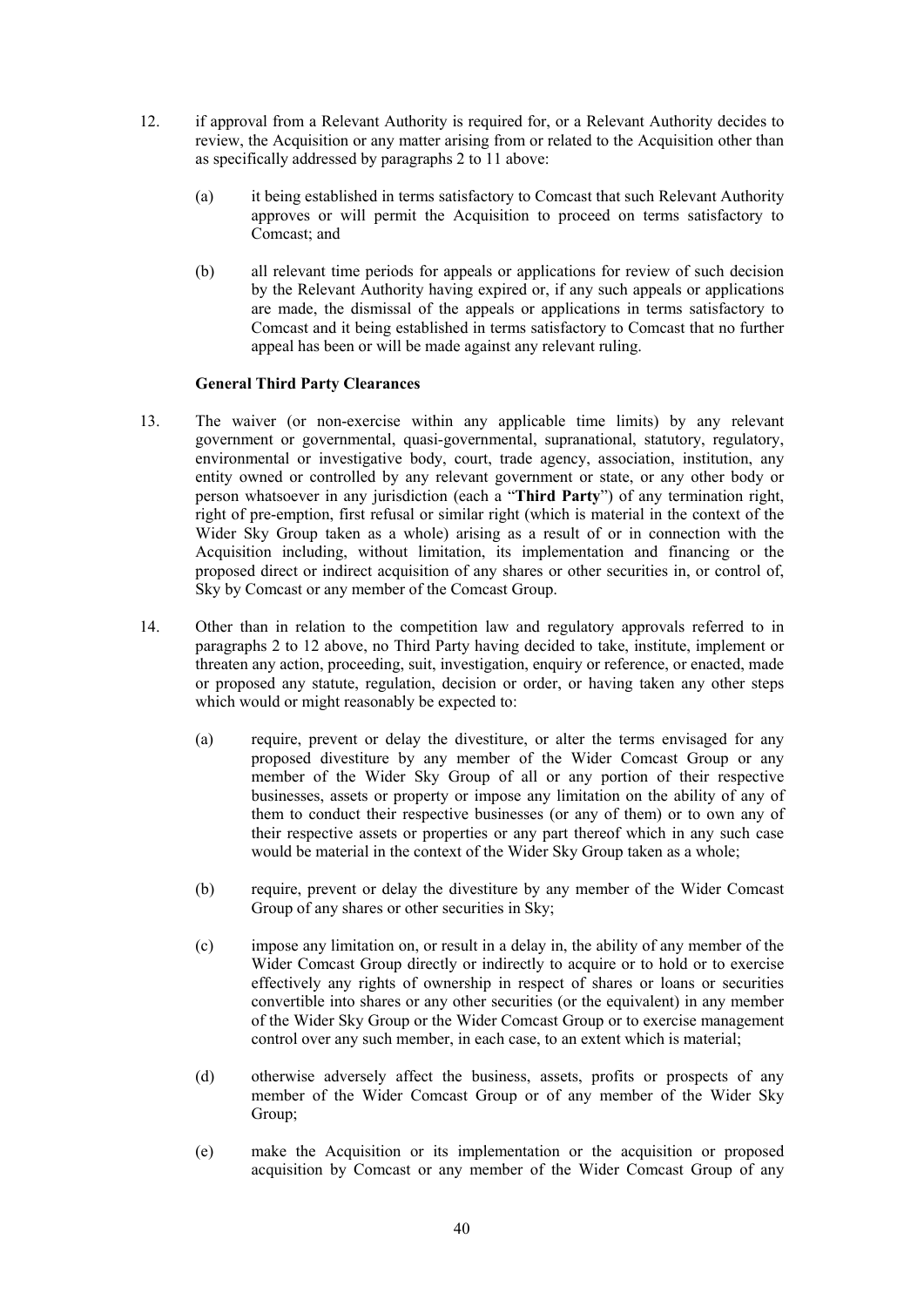shares or other securities in, or control of Sky void, illegal, and/or unenforceable under the laws of any jurisdiction, or otherwise, directly or indirectly, restrain, restrict, prohibit, delay or otherwise interfere with the same, or impose material additional conditions or obligations with respect thereto, or otherwise challenge or interfere therewith;

- (f) require any member of the Wider Comcast Group or the Wider Sky Group to offer to acquire any shares or other securities (or the equivalent) or interest in any member of the Wider Sky Group or the Wider Comcast Group owned by any third party where such acquisition would be material in the context of the Wider Sky Group taken as a whole or, as the case may be, the Wider Comcast Group taken as a whole;
- (g) impose any limitation on the ability of any member of the Wider Sky Group to co-ordinate its business, or any part of it, with the businesses of any other members; or
- (h) result in any member of the Wider Sky Group ceasing to be able to carry on business under any name under which it presently does so,

and all applicable waiting and other time periods during which any such Third Party could institute, implement or threaten any action, proceeding, suit, investigation, enquiry or reference or any other step under the laws of any jurisdiction in respect of the Acquisition or the acquisition or proposed acquisition of any Sky Shares having expired, lapsed or been terminated.

15. In addition to the competition law and regulatory approvals referred to in paragraphs 2 to 12 above, all necessary filings or applications having been made in connection with the Acquisition and all statutory or regulatory obligations in any jurisdiction having been complied with in connection with the Acquisition or the acquisition by any member of the Wider Comcast Group of any shares or other securities in, or control of, Sky and all authorisations, orders, recognitions, grants, consents, licences, confirmations, clearances, permissions and approvals for the proposed acquisition of any shares or other securities in, or control of, Sky by any member of the Wider Comcast Group having been obtained in terms and in a form satisfactory to Comcast from all appropriate Third Parties or persons with whom any member of the Wider Sky Group has entered into contractual arrangements and all such authorisations, orders, recognitions, grants, consents, licences, confirmations, clearances, permissions and approvals together with all authorisations orders, recognitions, grants, licences, confirmations, clearances, permissions and approvals necessary or appropriate to carry on the business of any member of the Wider Sky Group remaining in full force and effect and all filings necessary for such purpose have been made and there being no notice or intimation of any intention to revoke or not to renew any of the same at the time at which the Acquisition becomes otherwise unconditional and all necessary statutory or regulatory obligations in any jurisdiction having been complied with.

## **Certain matters arising as a result of any arrangement, agreement etc.**

16. Except as Disclosed, there being no provision of any agreement, arrangement, licence, permit or other instrument to which any member of the Wider Sky Group is a party or by or to which any such member or any of its assets may be bound, entitled or subject, which in consequence of the Acquisition or the proposed acquisition of any shares or other securities in Sky or because of a change in the control or management of Sky or otherwise, could or might reasonably be expected to result in to an extent which is material in the context of the Wider Sky Group as a whole, or in the context of the Acquisition: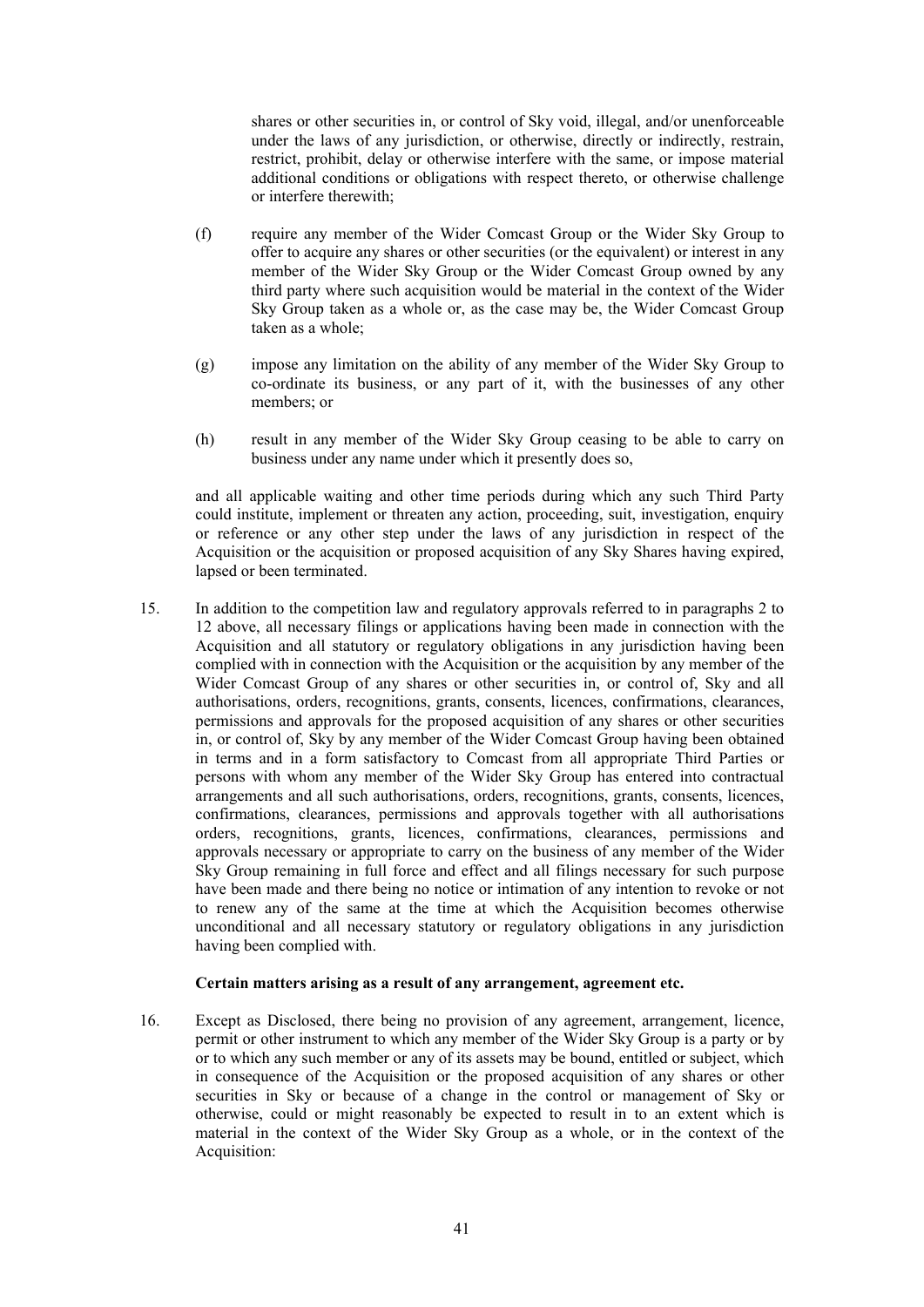- (a) any moneys borrowed by or any other indebtedness (actual or contingent) of, or grant available to any such member, being or becoming repayable or capable of being declared repayable immediately or earlier than their or its stated maturity date or repayment date or the ability of any such member to borrow moneys or incur any indebtedness being withdrawn or inhibited or being capable of becoming or being withdrawn or inhibited;
- (b) any such agreement, arrangement, licence, permit or instrument or the rights, liabilities, obligations or interests of any such member thereunder being terminated or modified or affected or any obligation or liability arising or any action being taken or arising thereunder;
- (c) any assets or interests of any such member being or falling to be disposed of or charged or any right arising under which any such asset or interest could be required to be disposed of or charged other than in the ordinary course of business;
- (d) the creation or enforcement of any mortgage, charge or other security interest over the whole or any part of the business, property or assets of any such member;
- (e) the rights, liabilities, obligations or interests of any such member in, or the business of any such member with, any person, firm or body (or any arrangement or arrangements relating to any such interest or business) being terminated, adversely modified or affected;
- (f) the value of any such member or its financial or trading position or prospects being prejudiced or adversely affected;
- (g) any such member ceasing to be able to carry on business under any name under which it presently does so; or
- (h) the creation of any liability, actual or contingent, by any such member,

and no event having occurred which, under any provision of any agreement, arrangement, licence, permit or other instrument to which any member of the Wider Sky Group is a party or by or to which any such member or any of its assets may be bound, entitled or subject, would or might reasonably be expected to result in any of the events or circumstances as are referred to in sub-paragraphs (a) to (h) of this condition.

## **No material transactions, claims or changes in the conduct of the business of the Sky Group**

- 17. Except as Disclosed, no member of the Wider Sky Group having, since 30 June 2017:
	- (a) save as between Sky and wholly-owned subsidiaries of Sky or for Sky Shares issued pursuant to the exercise of options or vesting of awards granted under the Sky Share Plans, issued, authorised or proposed the issue of additional shares of any class;
	- (b) save as between Sky and wholly-owned subsidiaries of Sky or for the grant of options and awards under the Sky Share Plans, issued or agreed to issue, authorised or proposed the issue of securities convertible into shares of any class or rights, warrants or options to subscribe for, or acquire, any such shares or convertible securities;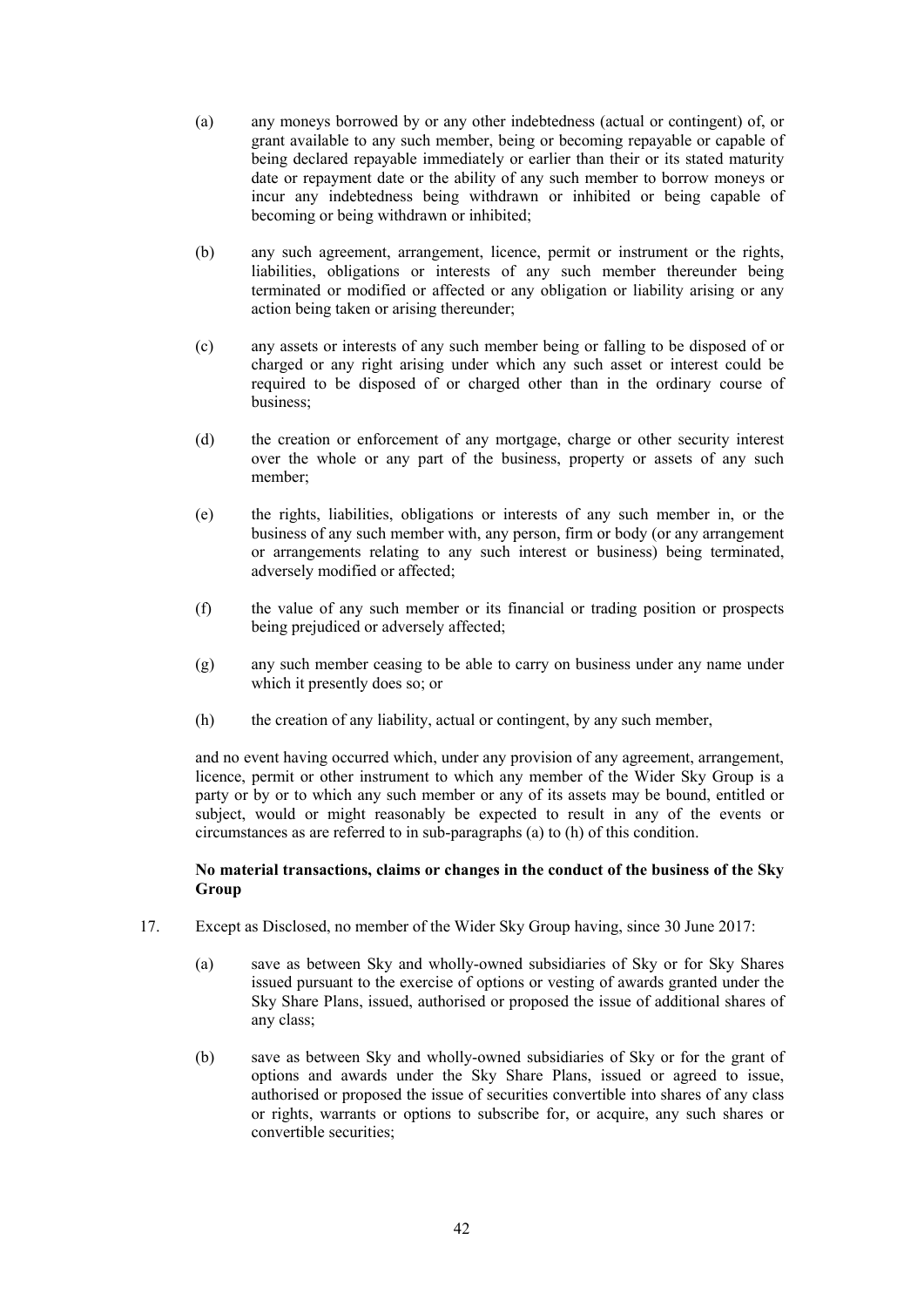- (c) other than to another member of the Sky Group, recommended, declared, paid or made or proposed to recommend, declare, pay or make any bonus, dividend or other distribution whether payable in cash or otherwise;
- (d) save for intra-Sky Group transactions, merged or demerged with any body corporate or acquired or disposed of or transferred, mortgaged or charged or created any security interest over any assets or any right, title or interest in any asset (including shares and trade investments) or authorised or proposed or announced any intention to propose any merger, demerger, acquisition or disposal, transfer, mortgage, charge or security interest, in each case, other than in the ordinary course of business;
- (e) save for intra-Sky Group transactions, made or authorised or proposed or announced an intention to propose any material change in its loan capital;
- (f) issued, authorised or proposed the issue of any debentures or (save for intra-Sky Group transactions), save in the ordinary course of business, incurred or increased any indebtedness or become subject to any contingent liability;
- (g) purchased, redeemed or repaid or announced any proposal to purchase, redeem or repay any of its own shares or other securities or reduced or, save in respect to the matters mentioned in sub-paragraph (a) above, made any other change to any part of its share capital;
- (h) implemented, or authorised, proposed or announced its intention to implement, any reconstruction, amalgamation, scheme, commitment or other transaction or arrangement otherwise than in the ordinary course of business or entered into or changed the terms of any contract with any director or senior executive;
- (i) entered into or varied or authorised, proposed or announced its intention to enter into or vary any contract, transaction or commitment (whether in respect of capital expenditure or otherwise) which is of a long term, onerous or unusual nature or magnitude or which is or could be restrictive on the businesses of any member of the Wider Sky Group or the Wider Comcast Group or which involves or could involve an obligation of such a nature or magnitude or which is other than in the ordinary course of business and which, in any such case, is material in the context of the Wider Sky Group taken as a whole;
- (j) (other than in respect of a member which is dormant and was solvent at the relevant time) taken any corporate action or had any legal proceedings started or threatened against it for its winding-up, dissolution or reorganisation or for the appointment of a receiver, administrative receiver, administrator, trustee or similar officer of all or any of its assets or revenues or any analogous proceedings in any jurisdiction or had any such person appointed;
- (k) entered into any contract, transaction or arrangement which would be restrictive on the business of any member of the Wider Sky Group or the Wider Comcast Group other than to a nature and extent which is normal in the context of the business concerned;
- (l) waived or compromised any claim otherwise than in the ordinary course of business and which is material in the context of the Wider Sky Group taken as a whole;
- (m) entered into any contract, commitment, arrangement or agreement otherwise than in the ordinary course of business or passed any resolution or made any offer (which remains open for acceptance) with respect to or announced any intention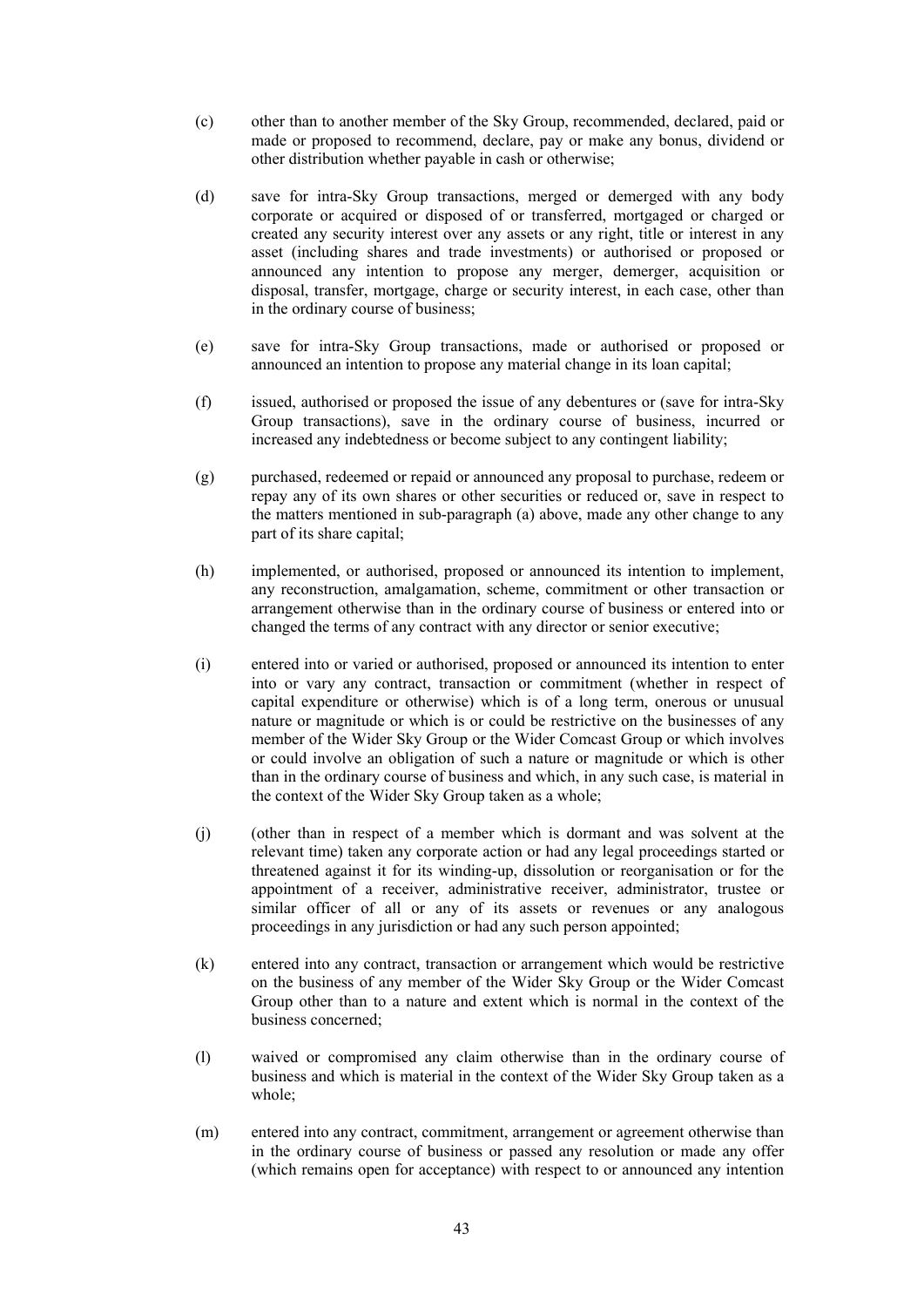to, or to propose to, effect any of the transactions, matters or events referred to in this condition and which is material in the context of the Wider Sky Group;

- (n) having made or agreed or consented to any change to:
	- (i) the terms of the trust deeds constituting the pension scheme(s) established by any member of the Wider Sky Group for its directors, employees or their dependents;
	- (ii) the contributions payable to any such scheme(s) or to the benefits which accrue or to the pensions which are payable thereunder;
	- (iii) the basis on which qualification for, or accrual or entitlement to, such benefits or pensions are calculated or determined; or
	- (iv) the basis upon which the liabilities (including pensions) of such pension schemes are funded, valued or made;
- (o) proposed, agreed to provide or modified the terms of any share option scheme, incentive scheme or other benefit plans relating to the employment or termination of employment of any person employed by the Wider Sky Group and in each case which is material in the context of the Wider Sky Group taken as a whole; or
- (p) having taken (or agreed or proposed to take) any action which requires, or would require, the consent of the Panel or the approval of Sky Shareholders in a general meeting in accordance with, or as contemplated by, Rule 21.1 of the City Code,

and, for the purposes of paragraphs  $(c)$ ,  $(d)$ ,  $(e)$  and  $(f)$  of this condition, the term Sky Group shall mean Sky and its wholly-owned subsidiaries.

#### **No adverse change, litigation or regulatory enquiry**

- 18. Except as Disclosed, since 30 June 2017:
	- (a) no adverse change or deterioration having occurred in the business, assets, financial or trading position or profits or prospects of any member of the Wider Sky Group which is material in the context of the Wider Sky Group taken as a whole;
	- (b) no litigation, arbitration proceedings, prosecution or other legal proceedings to which any member of the Wider Sky Group is or may become a party (whether as a plaintiff, defendant or otherwise) and no investigation by any Third Party against or in respect of any member of the Wider Sky Group having been instituted announced or threatened by or against or remaining outstanding in respect of any member of the Wider Sky Group which is material in the context of the Wider Sky Group taken as a whole;
	- (c) no contingent or other liability having arisen or become apparent to Comcast which would be likely to materially and adversely affect any member of the Wider Sky Group, taken as a whole; and
	- (d) no steps having been taken which are likely to result in the withdrawal, cancellation, termination or modification of any licence held by any member of the Wider Sky Group which is necessary for the proper carrying on of its business.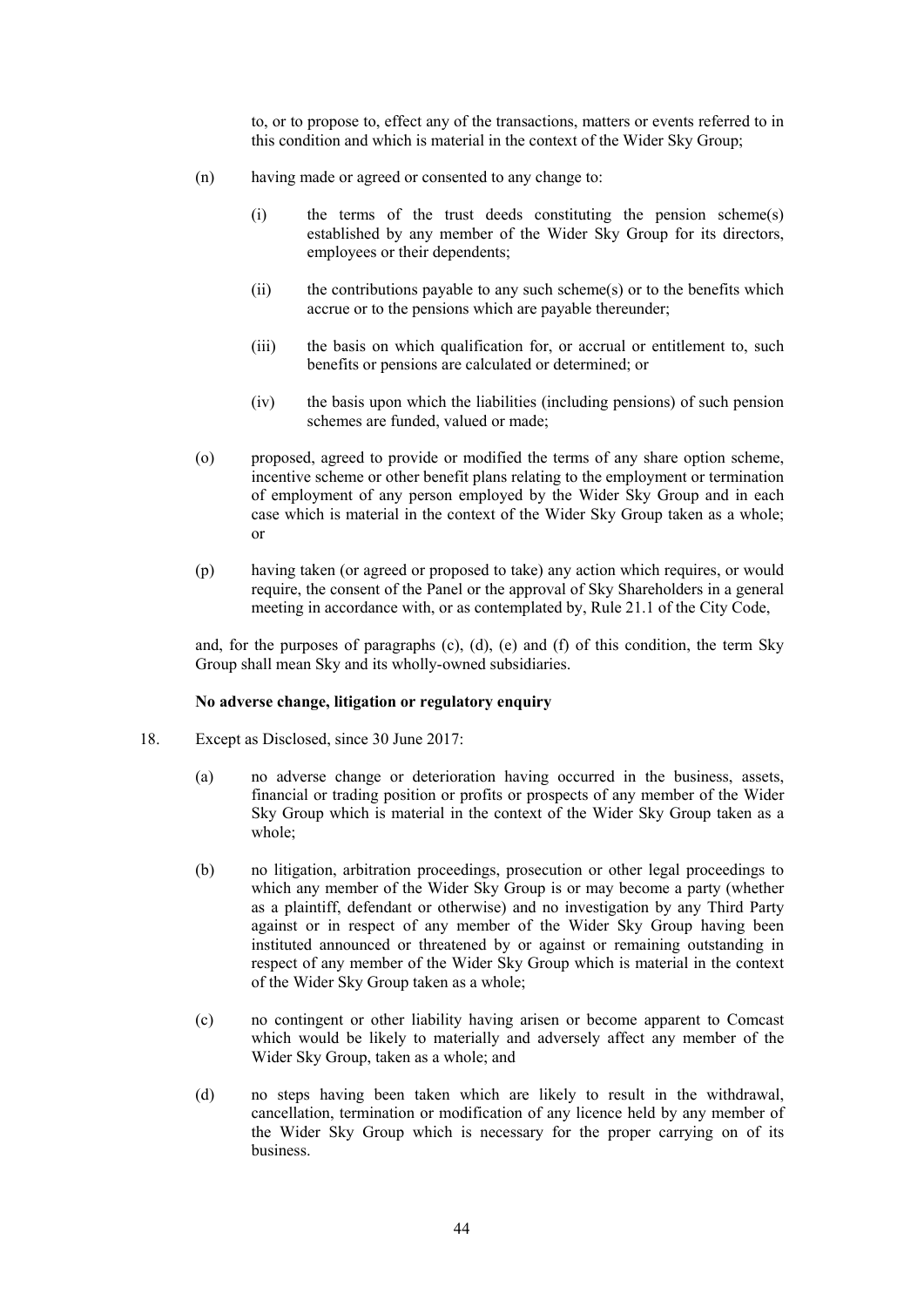#### **No discovery of certain matters**

- 19. Save as Disclosed, Comcast not having discovered:
	- (a) that any financial, business or other information concerning the Wider Sky Group as contained in the information publicly disclosed at any time by or on behalf of any member of the Wider Sky Group is materially misleading, contains a material misrepresentation of fact or omits to state a fact necessary to make that information not materially misleading;
	- (b) that any member of the Wider Sky Group partnership, company or other entity in which any member of the Wider Sky Group has a significant economic interest and which is not a subsidiary undertaking of Sky is subject to any liability (contingent or otherwise) which is not disclosed in the annual report and accounts of Sky for the year ended 30 June 2017; or
	- (c) any information which affects the import of any information disclosed at any time by or on behalf of any member of the Wider Sky Group and which is material in the context of the Wider Sky Group.
- 20. Comcast not having discovered that:
	- (a) any past or present member of the Wider Sky Group has failed to comply with any and/or all applicable legislation or regulation, of any jurisdiction with regard to the storage, carriage, disposal, spillage, release, discharge, leak or emission of any waste or hazardous substance or any substance likely to impair the environment or harm human health or animal health or otherwise relating to environmental matters or the health and safety of humans, or that there has otherwise been any such storage, carriage, disposal, spillage, release, discharge, leak or emission (whether or not the same constituted a non-compliance by any person with any such legislation or regulations, and wherever the same may have taken place) any of which storage, carriage, disposal, spillage, release, discharge, leak or emission would be likely to give rise to any liability (actual or contingent) on the part of any member of the Wider Sky Group;
	- (b) there is, or is likely to be, for that or any other reason whatsoever, any liability (actual or contingent) of any past or present member of the Wider Sky Group to make good, repair, reinstate or clean up any property now or previously owned, occupied, operated or made use of or controlled by any such past or present member of the Wider Sky Group, under any environmental legislation, regulation, notice, circular or order of any government, governmental, quasigovernmental, state or local government, supranational, statutory or other regulatory body, agency, court, association or any other person or body in any jurisdiction.

## **Anti-corruption, sanctions and criminal property**

- 21. Save as Disclosed, Comcast not having discovered that:
	- (a) (i) any past or present member, director, officer or employee of the Wider Sky Group is or has at any time engaged in any activity, practice or conduct which would constitute an offence under the Bribery Act 2010, the U.S. Foreign Corrupt Practices Act of 1977 or any other applicable anti-corruption legislation or (ii) any person that performs or has performed services for or on behalf of the Wider Sky Group is or has at any time engaged in any activity, practice or conduct in connection with the performance of such services which would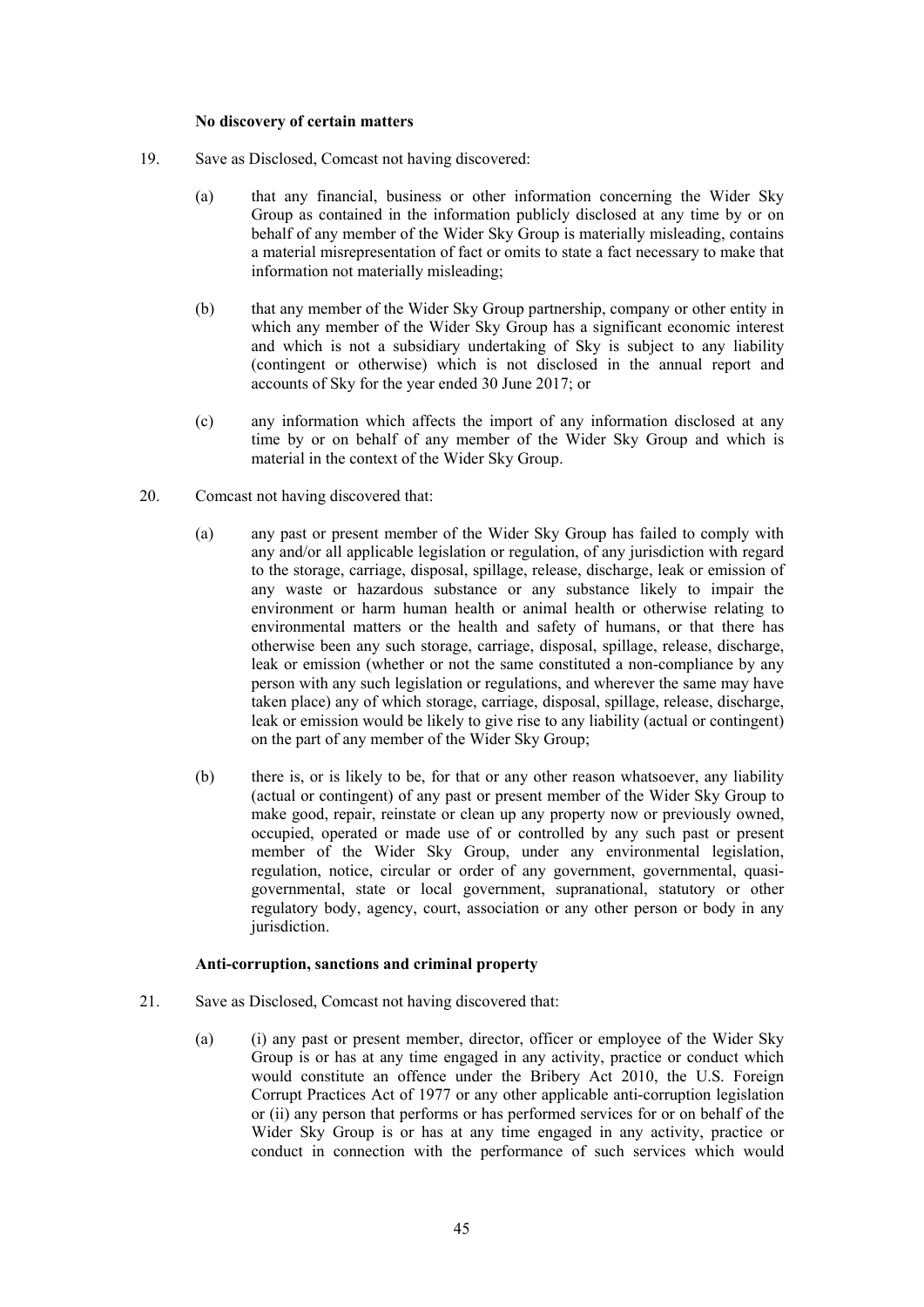constitute an offence under the Bribery Act 2010, the U.S. Foreign Corrupt Practices Act of 1977 or any other applicable anti-corruption legislation; or

- (b) any asset of any member of the Wider Sky Group constitutes criminal property as defined by Section 340(3) of the Proceeds of Crime Act 2002 (but disregarding paragraph (b) of that definition); or
- (c) any past or present member, director, officer or employee of the Sky Group, or any other person for whom any such person may be liable or responsible, has engaged in any business with, made any investments in, made any funds or assets available to or received any funds or assets from: (i) any government, entity or individual in respect of which U.S. or European Union persons, or persons operating in those territories, are prohibited from engaging in activities or doing business, or from receiving or making available funds or economic resources, by U.S. or European Union laws or regulations, including the economic sanctions administered by the United States Office of Foreign Assets Control, or HM Treasury in the UK; or (ii) any government, entity or individual targeted by any of the economic sanctions of the United Nations, the United States, the European Union or any of its member states; or
- (d) any member of the Sky Group is or has been engaged in any transaction which would cause Comcast to be in breach of any law or regulation upon Comcast's acquisition of Sky, including the economic sanctions of the United States Office of Foreign Assets Control, or HM Treasury in the UK, or any government, entity or individual targeted by any of the economic sanctions of the United Nations, the United States, the European Union or any of its member states.

## **Part 2 Waiver and Invocation of the Pre-Conditions and Conditions**

Comcast reserves the right to waive, in whole or in part, all or any of the Pre-Conditions in Appendix I of this Announcement or the Conditions in Part 1 above, except for Condition 1 (*Acceptance Condition*) and Condition 11 (*FCA Regulatory Condition*) which cannot be waived. Once the Pre-Conditions have been satisfied (or waived, as applicable), the Acquisition will be subject to the satisfaction (or waiver, if permitted) of the Conditions in Part 1 above, and to certain further terms set out in Part 3 below, and to the full terms and conditions which will be set out in the Offer Document and the Form of Acceptance. In the event that any or all of the Pre-Conditions are waived (rather than satisfied), they will remain as Conditions to the Acquisition, such Conditions being substantially in the form set out in paragraphs 2, 3, 5 and 6 (inclusive) of Part 1 of Appendix II to this Announcement.

The Acquisition shall lapse unless all of the Conditions have been fulfilled or, where permitted, waived or, where appropriate, have been determined by Comcast to be or remain satisfied, by midnight (London time) on the 21st day after the later of (i) the first closing date of the Offer; and (ii) the date on which the Offer becomes or is declared unconditional as to acceptances (or, in each case, such later date as Comcast may determine, with the consent of the Panel).

Comcast shall be under no obligation to waive or treat as satisfied any of the Pre-Conditions or Conditions which are capable of waiver by a date earlier than the latest date specified above for the fulfilment or waiver thereof, notwithstanding that the other Pre-Conditions or Conditions to the Acquisition may at such earlier date have been waived or fulfilled and that there are at such earlier date no circumstances indicating that any of such Pre-Conditions or Conditions may not be capable of fulfilment.

If the Pre-Condition set out in:

1. paragraph 1 or 3 (*European Commission or CMA clearance*) is waived, the Offer will lapse if: (i) after the point at which the Pre-Condition is waived, the European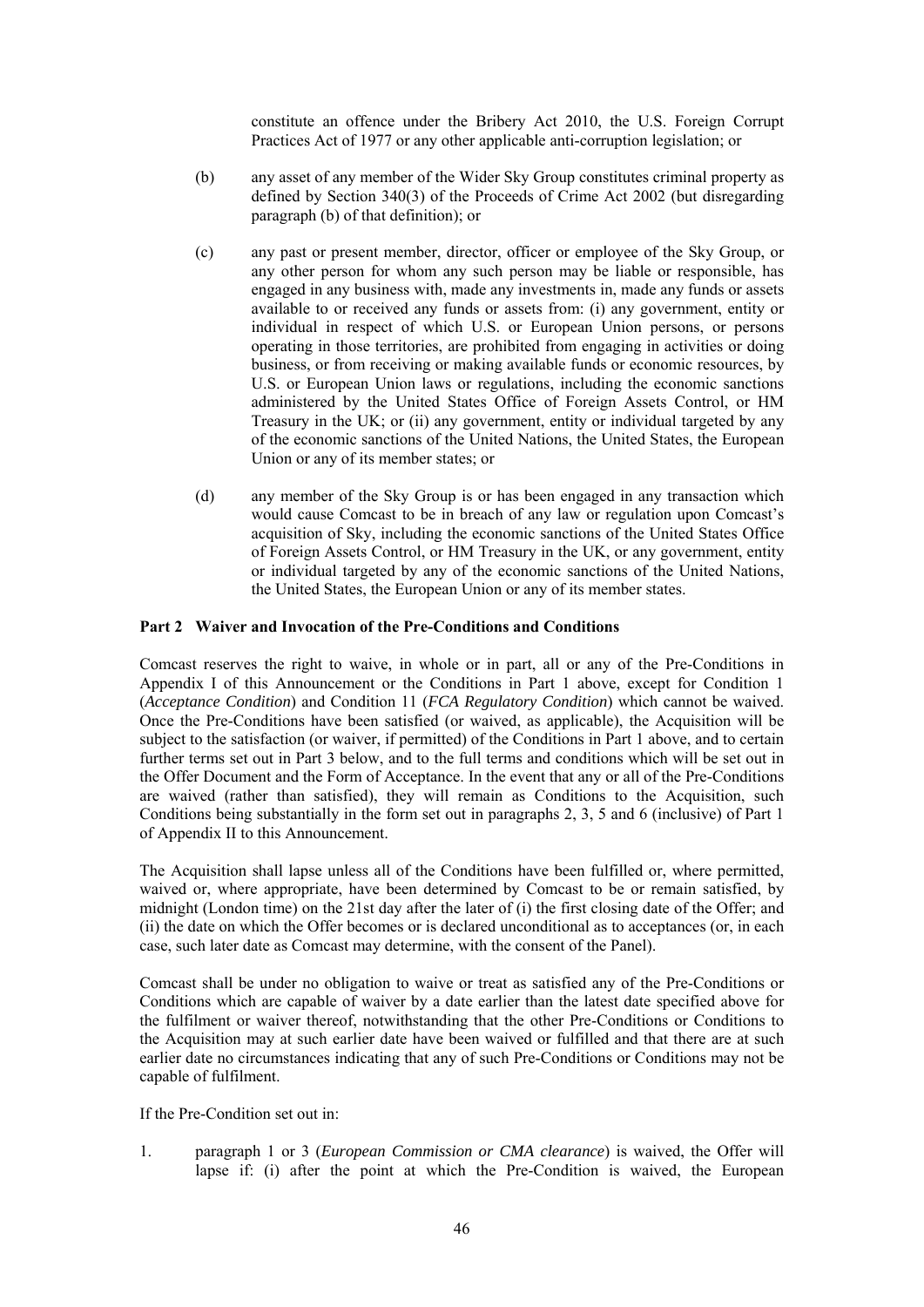Commission either initiates Phase 2 proceedings in respect of the Acquisition; or (ii) the European Commission makes a referral to a competent authority of the United Kingdom under Article 9(1) of the Regulation and, after the point at which the Pre-Condition is waived, the CMA then initiates a Phase 2 CMA Reference in respect of the Acquisition; and

2. paragraphs 2 or 4 (*Secretary of State clearance*) is waived, the Offer will lapse if, after the point at which the Pre-Condition is waived, a Phase 2 CMA Reference is initiated in respect of the Acquisition,

in each case before the later of 1.00pm on the first closing date of the Offer as specified in the Offer Document or the date when the Offer becomes or is declared unconditional as to acceptances.

If Comcast is required by the Panel to make an offer for Sky Shares under the provisions of Rule 9 of the City Code, Comcast may make such alterations to the Pre-Conditions and Conditions as are necessary to comply with the provisions of that Rule.

# **Part 3 Certain further terms of the Acquisition**

The availability of the Acquisition to persons not resident in the UK may be affected by the laws of the relevant jurisdictions. Persons who are not resident in the UK should inform themselves about, and observe, any applicable requirements. Sky Shareholders who are in any doubt about such matters should consult an appropriate independent professional adviser in the relevant jurisdiction without delay.

This Acquisition will be governed by English law and be subject to the jurisdiction of the English courts and to the Pre-Conditions, Conditions and terms set out in this Announcement and in due course in the formal Offer Document and the Form of Acceptance. The Acquisition will comply with the applicable rules and regulations of the Financial Conduct Authority and the London Stock Exchange and the City Code.

Each of the Pre-Conditions and Conditions shall be regarded as a separate Pre-Condition or Condition, as applicable, and shall not be limited by reference to any other Pre-Condition or Condition.

If the Acquisition lapses for any reason, the Acquisition will cease to be capable of further acceptance, and Comcast and accepting Sky Shareholders will cease to be bound by acceptances of the Acquisition delivered on or before the time when the Acquisition lapses.

Sky Shares which will be acquired under the Acquisition will be acquired fully paid and free from all liens, equities, charges, encumbrances, options, rights of pre-emption and any other third party rights and interests of any nature and together with all rights now or hereafter attaching or accruing to them, including voting rights and the right to receive and retain in full all dividends and other distributions (if any) declared, made or paid on or after the Effective Date.

If any dividend, and/or other distribution and/or other return of capital is announced, declared, paid or becomes payable in respect of the Sky Shares on or after the date of this Announcement and prior to the date on which Comcast (or its nominee) is entered into the register of members of Sky following the Effective Date, other than the Final Dividend (as defined below), Comcast reserves the right to reduce the Cash Consideration by some or all of the amount of any such dividend (or other distribution or return of capital), provided that, for the avoidance of doubt, to the extent that any Final Dividend exceeds 21.8p per Sky Share, Comcast shall have the right to reduce the amount of the Cash Consideration by some or all of the amount of such excess (and not by the full amount of such final dividend), and in which case the relevant eligible Sky Shareholder will be entitled to receive and retain such dividend and/or distribution and/or return of capital. In such case, any reference in this Announcement or the Offer Document to the Cash Consideration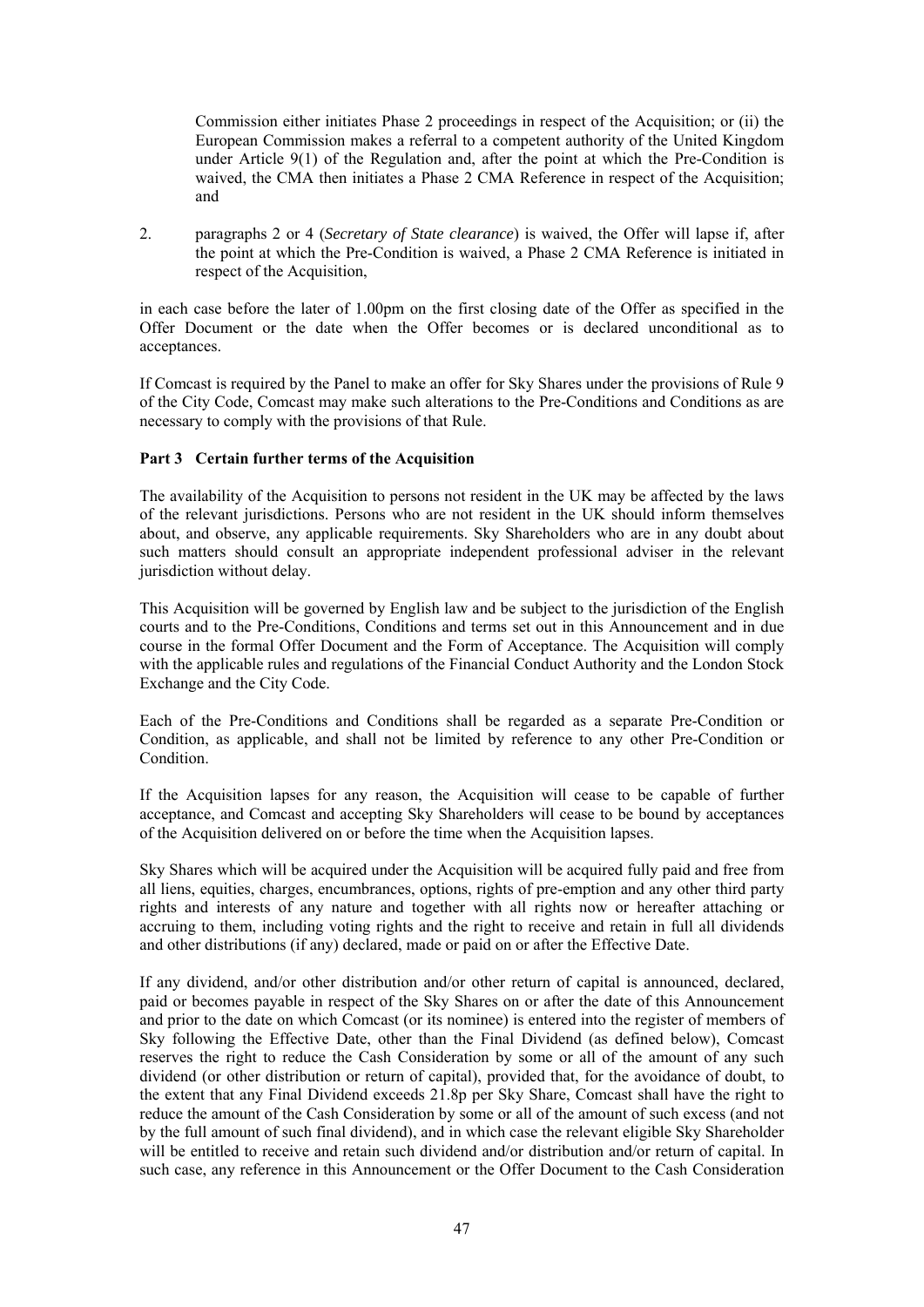for the Sky Shares will be deemed to be a reference to the Cash Consideration as so reduced. To the extent that such a dividend and/or distribution and/or other return of capital is declared, made or paid and is or shall be: (i) transferred pursuant to the Acquisition on a basis which entitles Comcast to receive the dividend or distribution or return of capital and to retain it; or (ii) cancelled, the Cash Consideration payable shall not be subject to change in accordance with this paragraph. For these purposes, "**Final Dividend**" means any final dividend in respect of the financial year ended 30 June 2018 up to an amount of 21.8p per Sky Share which is declared and paid prior to the Effective Date.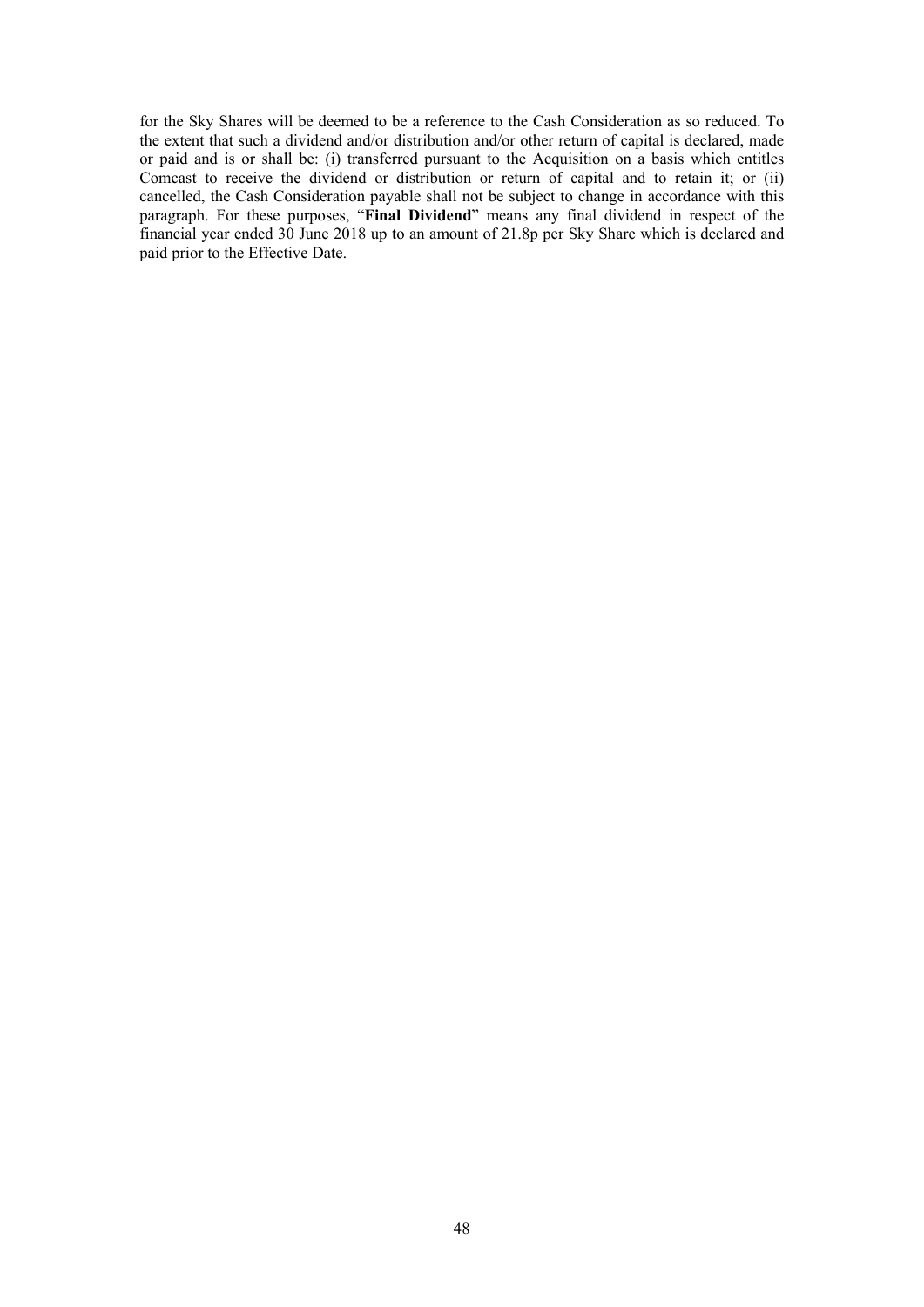# **APPENDIX III**

# **SKY SHARE PLANS**

# **1. Appropriate Proposals**

1.1 Subject to applicable confidentiality, legal and regulatory requirements, Comcast intends to request from Sky such details in relation to the Sky Share Plans as Comcast may reasonably require in order to make appropriate proposals to the participants in the Sky Share Plans, as provided for in Rule 15 of the City Code (the "**Proposals**"), including the proposals as set out in paragraphs 2.2 and 3 to 5 of this Appendix III below. Comcast intends that the Proposals will take the form of a joint proposal from Sky and Comcast to participants in the Sky Share Plans.

## **2. Treatment of Share Plans**

2.1 Comcast acknowledges that where any of the Sky Share Plans provides for the exercise of discretion (including in respect of performance measures), the exercise of any such discretion shall be a matter solely for the Sky Remuneration Committee. However, Comcast's intention is that the treatment of options under the Sky Share Plans shall be as set out in paragraphs 2.2 and 3 to 5 of this Appendix III below.

*Sky Long-Term Incentive Plans (including the Co-Investment Plans)* 

2.2 Comcast notes Sky's stated intention that, should the 21CF Offer complete before the end of any applicable performance period, it will satisfy options outstanding under the Sky 2008 Long-Term Incentive Plan and the Sky Management Long-Term Incentive Plan on a time pro-rated basis with no performance conditions attached and options granted following the announcement of the 21CF Offer will be cash-settled. Comcast accordingly intends the Proposals to provide that, to the extent possible and/or applicable, options under the Sky 2008 Long-Term Incentive Plan and the Sky Management Long-Term Incentive Plan will become exercisable immediately on the Effective Date and remain exercisable for three months from the Effective Date (or such other period as may be specified in the rules of the scheme), options which vest and are exercised as a result of the Offer and in accordance with the Proposals set out below, are satisfied on a cash-settled, time pro-rated basis with no performance conditions attached.

## **3. UK Sharesave Schemes**

3.1 The Proposals to participants in the Sky Sharesave Scheme and the Sky 2013 Sharesave Scheme will take the form of participants' options becoming exercisable immediately on the Effective Date, with such options remaining exercisable for six months from the Effective Date (or such other period as may be specified in the rules of the scheme), to the extent of the participants' accrued savings and interest (if any) under the linked savings arrangements.

## *Compensation payment*

3.2 Comcast agrees that Sky may make an additional payment to each participant in the Sky Sharesave Scheme and the Sky 2013 Sharesave Scheme (provided that such participants exercise their options as a result of the Offer to the fullest extent possible, with the result that the remainder of their options lapse) equal to (i) the difference between the Cash Consideration per Sky Share and the exercise price per share of the participant's option; multiplied by (ii) the number of Sky Shares under the proportion of the option which lapses. The payment will be made subject to deduction and withholding for income tax and social security (or similar) contributions arising in respect of such payment.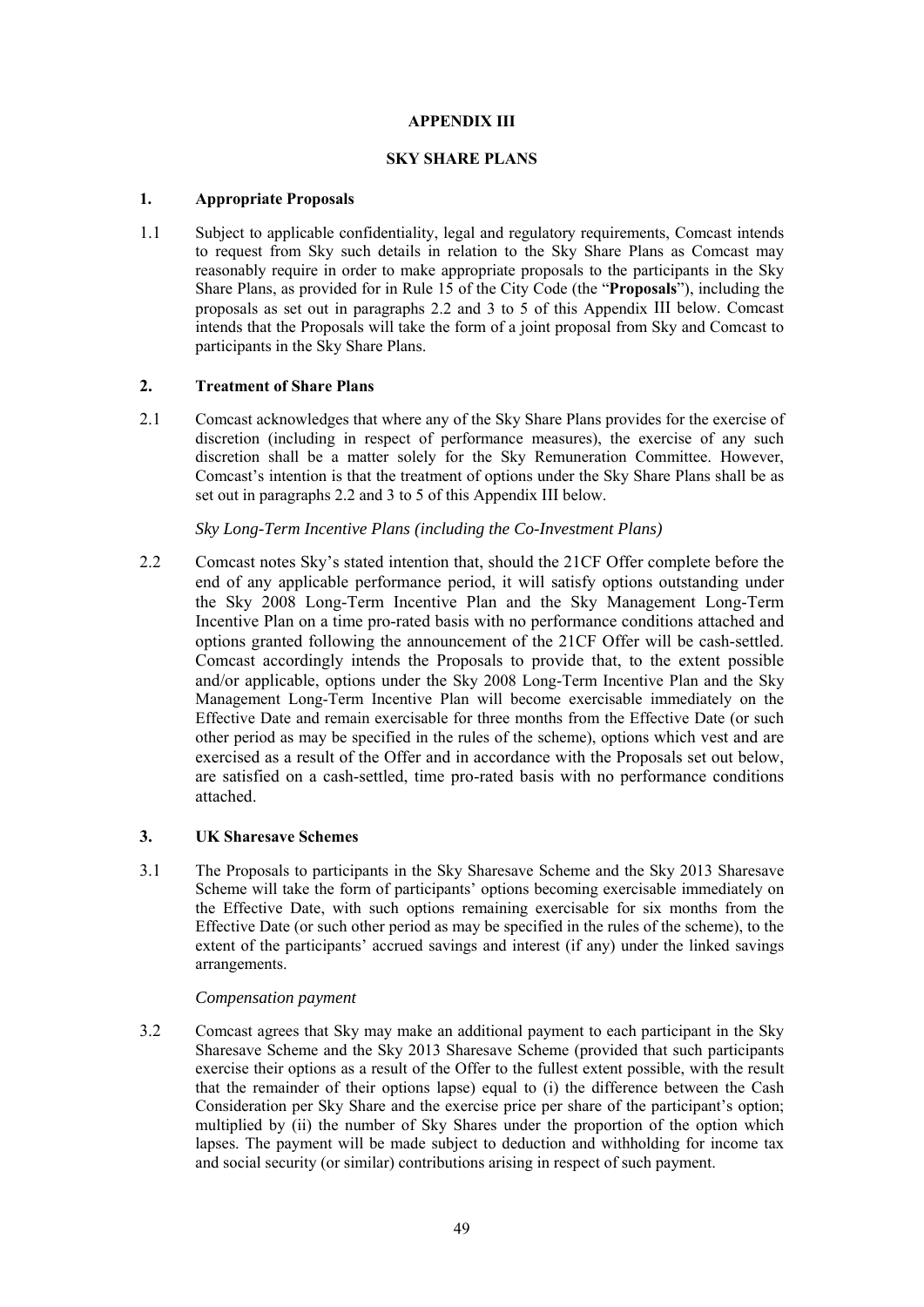# *Exchange of options*

3.3 Comcast agrees to work with Sky to determine the extent to which participants holding options under the Sky Sharesave Scheme and the Sky 2013 Sharesave Scheme shall be offered the ability, as of the Effective Date, to exchange such options for equivalent options over Comcast shares. The number of Comcast shares that would be obtainable under any such replacement option would have equivalent value to the Sky Shares obtainable under the existing option.

## **4. Irish Sharesave Schemes**

4.1 The Proposals to participants in the Sky 2005 Irish Sharesave Scheme and the Sky 2016 Irish Sharesave Scheme will take the form of participants' options becoming exercisable on the Effective Date, with such options remaining exercisable for six months from the Effective Date (or such other period as may be specified in the rules of the scheme), to the extent of the participants' accrued savings and interest (if any) under the linked savings arrangements.

## *Compensation payment*

4.2 Comcast agrees that Sky may make an additional payment to each participant in the Sky 2005 Irish Sharesave Scheme and the Sky 2016 Irish Sharesave Scheme (provided that such participants exercise their options as a result of the Offer to the fullest extent possible, with the result that the remainder of their options lapse) equal to (i) the difference between the Cash Consideration per Sky Share and the exercise price per share of the participant's option; multiplied by (ii) the number of Sky Shares under the proportion of the option which lapses. The payment will be made subject to deduction and withholding for income tax and social security (or similar) contributions arising in respect of such payment.

# *Exchange of options*

4.3 Comcast agrees to work with Sky to determine the extent to which participants holding options under the Sky 2005 Irish Sharesave Scheme and the Sky 2016 Irish Sharesave Scheme shall be offered the ability, as of the Effective Date, to exchange such options for equivalent options over Comcast shares. The number of Comcast shares that would be obtainable under any such replacement option would have equivalent value to the Sky Shares obtainable under the existing option.

## **5. International Sharesave Scheme**

5.1 The Proposals to participants in the Sky 2015 International Sharesave Scheme will take the form of participants' options becoming exercisable immediately upon the Effective Date, with such options remaining exercisable for six months from the Effective Date (or such other period as may be specified in the rules of the scheme), to the extent of the participants' accrued savings under the linked savings arrangements. Comcast proposes that options under the Sky 2015 International Sharesave Scheme which are exercised in connection with the Offer, to the extent possible, are cash-settled.

# *Compensation payment*

5.2 Comcast agrees that Sky may make an additional payment to each participant in the Sky 2015 International Sharesave Scheme (provided that such participants exercise their options as a result of the Offer to the fullest extent possible, with the result that the remainder of their options lapse) equal to (i) the difference between the Cash Consideration per Sky Share and the exercise price per share of the participant's option; multiplied by (ii) the number of Sky Shares under the proportion of the option which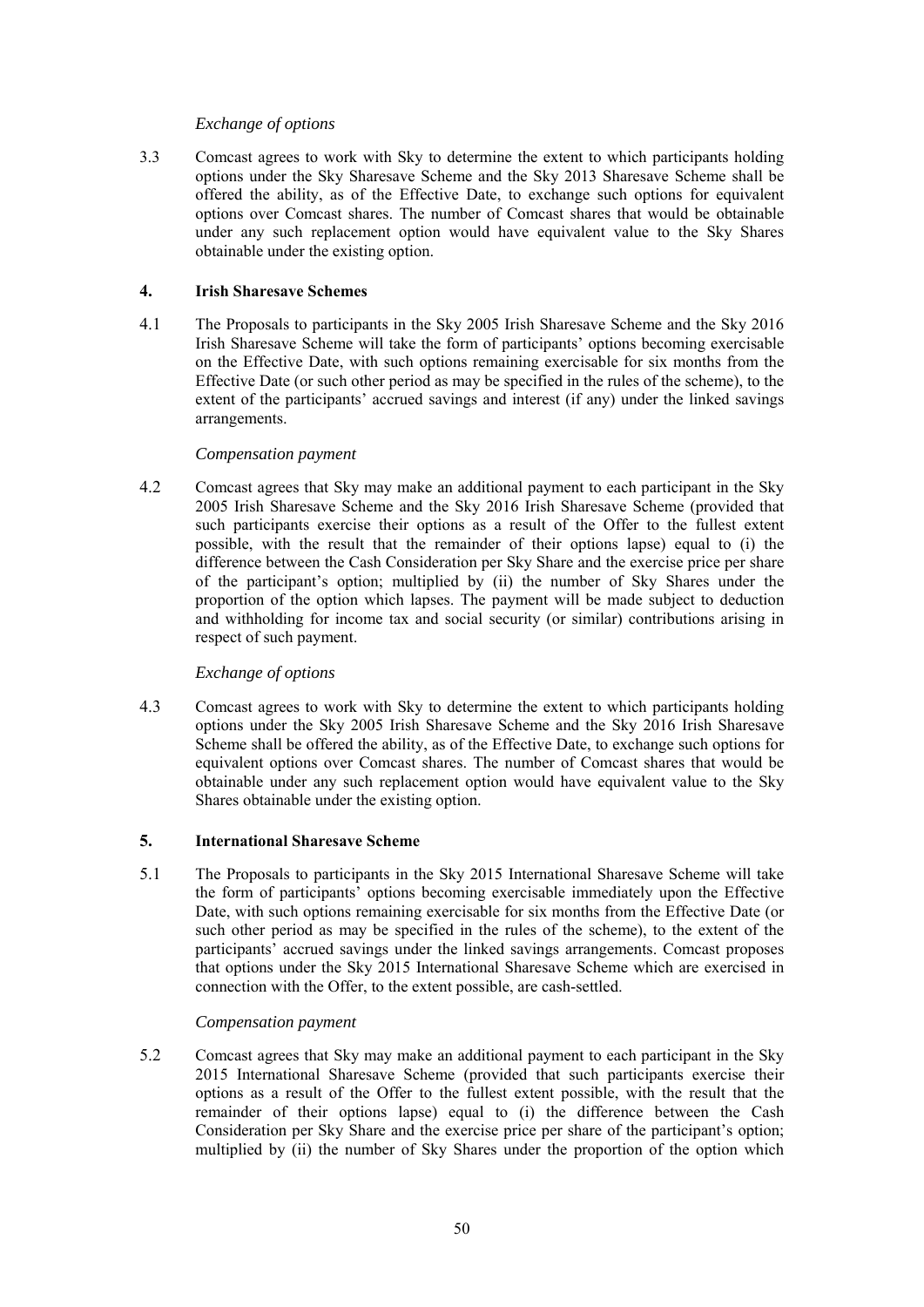lapses. The payment will be made subject to deduction and withholding for income tax and social security (or similar) contributions arising in respect of such payment.

# **6. Employee Trust**

- 6.1 Comcast agrees that Sky may recommend to the trustee of the Sky Employee Share Ownership Plan that the trustee will, in priority to the issue of Sky Shares by Sky, use the Sky Shares comprised in the trust fund to satisfy any exercise of options which occur following the date of this Announcement.
- 6.2 In light of Comcast's proposals in paragraphs 2.2 and 5.1 to cash settle options which are exercised in connection with the Offer to the extent possible, Sky has agreed that the trustee of the Sky Employee Share Ownership Plan will not be required to purchase any further Sky Shares.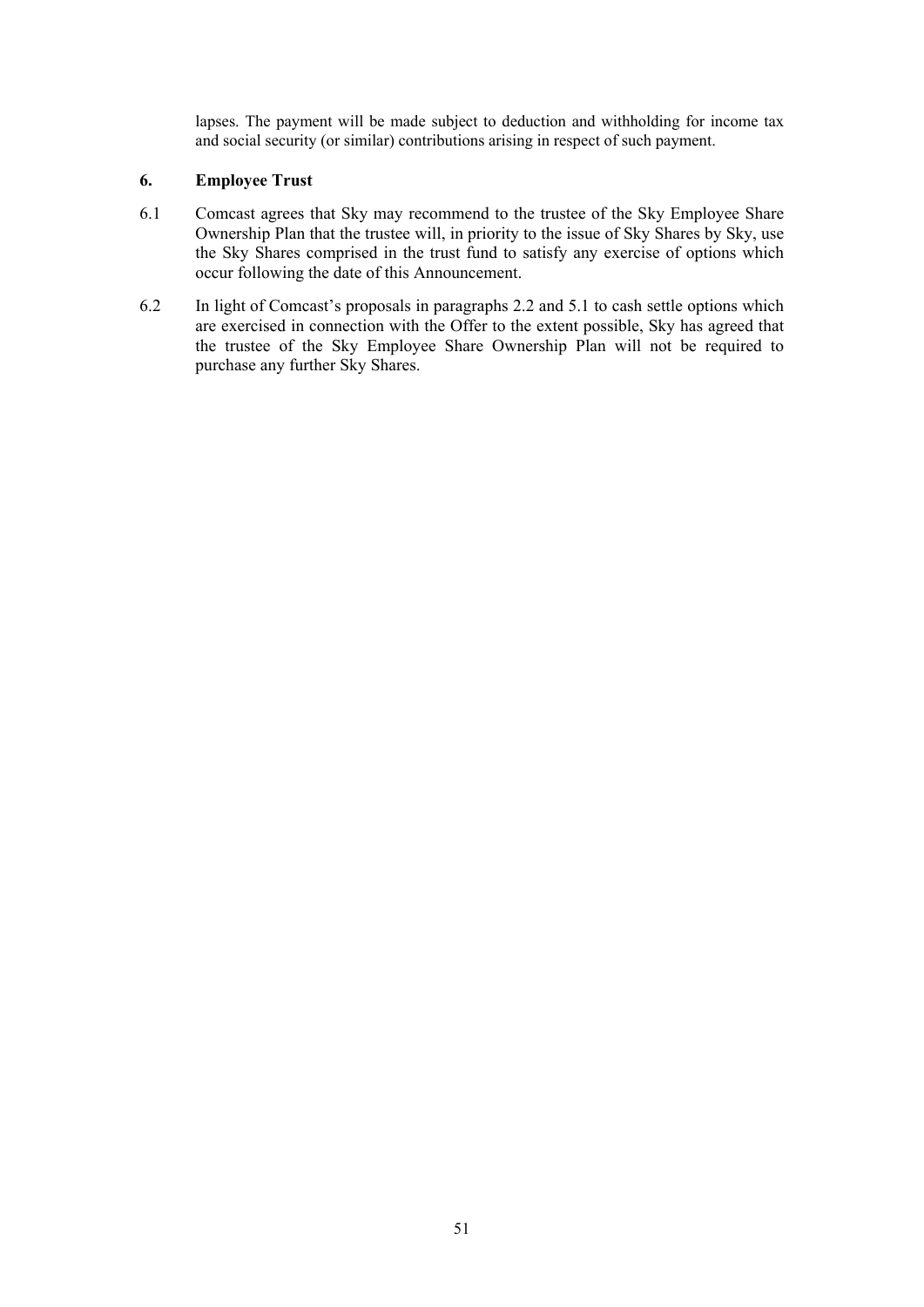## **APPENDIX IV**

## **SOURCES OF INFORMATION AND BASES OF CALCULATION**

In this Announcement, unless otherwise stated, or the context otherwise requires, the following bases and sources have been used:

- 1. The historical financial information relating to the Sky Group has been extracted or derived (without material adjustment) from the Annual Report for Sky for the financial year ended 30 June 2017, the interim results for the six months ended 31 December 2017 and the interim results for the six months ended 31 December 2016.
- 2. The historical financial information relating to the Comcast Group has been extracted or derived (without material adjustment) from the Annual Report for Comcast for the year ended 31 December 2017, and from Comcast's internal records.
- 3. The synergy estimates are unaudited and are based on analysis by Comcast's management and on Comcast's internal records.
- 4. Other information relating to the Sky Group and the Comcast Group has been extracted or derived (without material adjustment) from public sources (except for paragraphs 5 and 6 of this Appendix IV).
- 5. Information provided by Sky states that, as at the close of business on 24 April 2018 (being the last Business Day prior to the date of this Announcement), Sky had in issue 1,719,017,230 ordinary shares, of which 1,162,577 are held in ESOP.
- 6. Any reference to the fully diluted share capital of Sky is based on:
	- (a) the 1,719,017,230 Sky Shares referred to in paragraph 5 above; and
	- (b) 39,712,771 Sky Shares which may be issued on or after the date of this Announcement on the exercise of options or vesting of awards under the Sky Share Plans and net of the shares in ESOP.
- 7. Any reference to the value of the fully diluted share capital of Sky is based on the price of £12.50 per Sky Share.
- 8. Unless otherwise stated, all prices and Closing Prices for Sky Shares are closing middle market quotations derived from the London Stock Exchange Daily Official List (SEDOL).
- 9. Pro-forma financial metrics, including Comcast's synergy estimates, assume the acquisition of 100 per cent. of the Sky Shares.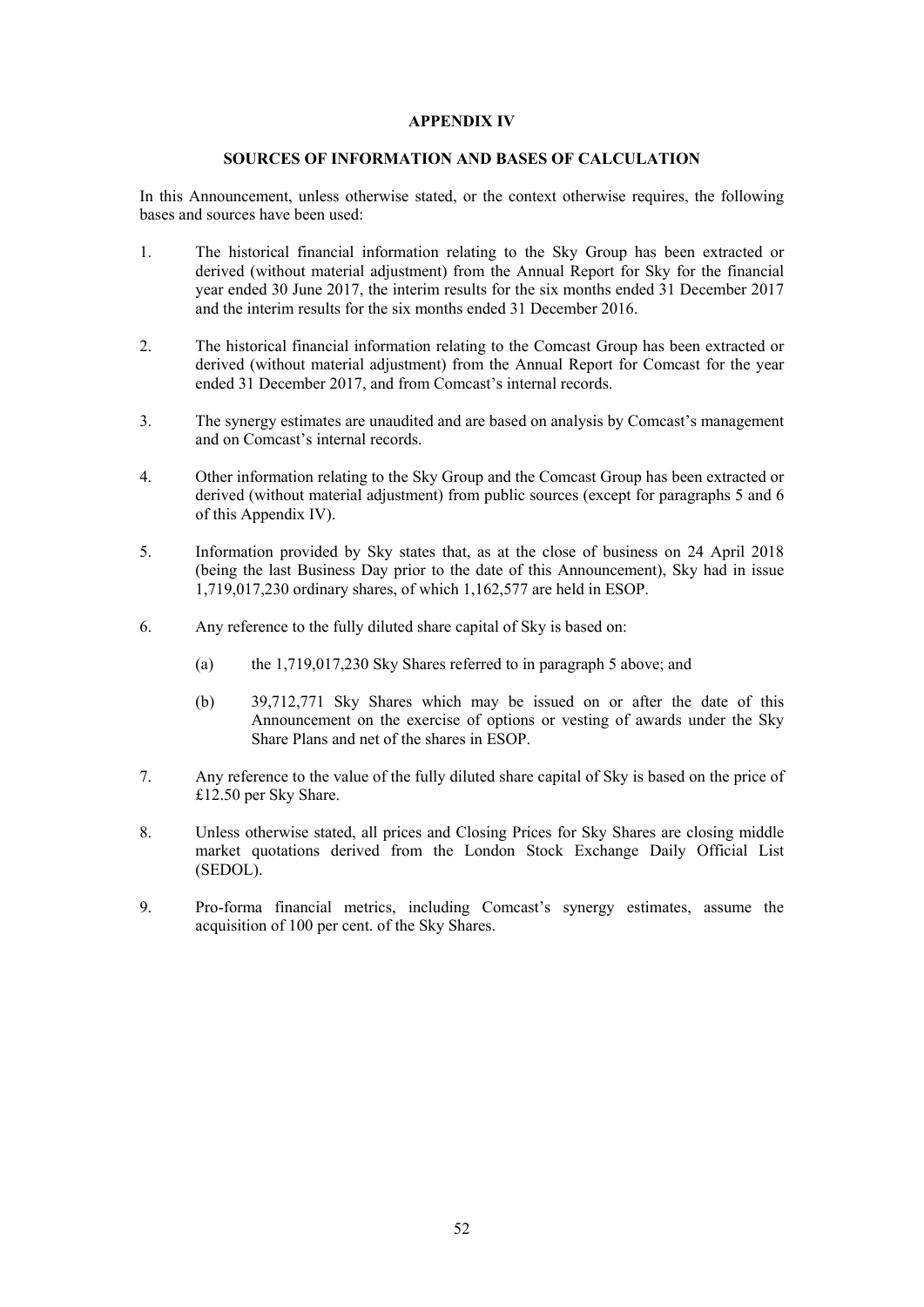# **APPENDIX V**

# **DEFINITIONS**

| "21CF Co-operation<br>Agreement" | means the agreement entered into on 15 December 2016<br>between 21st Century Fox and Sky and relating, amongst other<br>things, to the implementation of the 21CF Offer;                                                                                                                                                                                                                                                                                                                                                                                                                                                                                                                                                                              |
|----------------------------------|-------------------------------------------------------------------------------------------------------------------------------------------------------------------------------------------------------------------------------------------------------------------------------------------------------------------------------------------------------------------------------------------------------------------------------------------------------------------------------------------------------------------------------------------------------------------------------------------------------------------------------------------------------------------------------------------------------------------------------------------------------|
| "21CF Offer"                     | means the pre-conditional offer by 21st Century Fox for the<br>fully diluted share capital of Sky which 21st Century Fox and<br>its affiliates do not own at an offer price of £10.75 for each Sky<br>Share;                                                                                                                                                                                                                                                                                                                                                                                                                                                                                                                                          |
| "21st Century Fox"               | means Twenty-First Century Fox, Inc., a company incorporated<br>in Delaware with registered office in 1211 Avenue of the<br>Americas, New York, New York 10036;                                                                                                                                                                                                                                                                                                                                                                                                                                                                                                                                                                                       |
| "Acquisition"                    | means the proposed acquisition by Comcast (or its nominee(s),<br>a wholly owned subsidiary of Comcast) of the entire issued and<br>to be issued share capital of Sky, to be implemented by means<br>of the Offer as described in this Announcement and to be set<br>out in the Offer Document;                                                                                                                                                                                                                                                                                                                                                                                                                                                        |
| "Adjusted EBITDA"                | means the net income attributable to NBCU niversal before net<br>income attributable to non-controlling interests and redeemable<br>subsidiary preferred stock, income tax benefit (expense),<br>investment and other income (loss), net, interest expense,<br>depreciation and amortisation expense, and other operating<br>gains and losses (such as impairment charges related to fixed<br>and intangible assets and gains or losses on the sale of long-<br>lived assets), if any. From time to time, NBCUniversal may<br>exclude from Adjusted EBITDA the impact of certain events,<br>gains, losses or other charges (such as significant legal<br>settlements) that affect the period-to-period comparability of<br>our operating performance; |
| "ADR"                            | means an American Depositary Receipt created pursuant to the<br>deposit agreement between Sky and BNY dated 9 December<br>2002 and as amended and restated as of 28 May 2010 and<br>trading on the over-the-counter market in the U.S.;                                                                                                                                                                                                                                                                                                                                                                                                                                                                                                               |
| "affiliates"                     | means in relation to a party, any person that directly or<br>indirectly, through one or more intermediaries, controls, is<br>controlled by, or is under common control with, the party, and<br>for these purposes a party shall be deemed to control a person if<br>such party possesses, directly or indirectly, the power to direct<br>or cause the direction of the management and policies of the<br>person, whether through the ownership of over 50 per cent. of<br>the voting securities or the right to appoint over 50 per cent. of<br>the relevant board of directors by contract or otherwise;                                                                                                                                             |
| "Announcement"                   | means this announcement made pursuant to Rule 2.7 of the City<br>Code;                                                                                                                                                                                                                                                                                                                                                                                                                                                                                                                                                                                                                                                                                |
| "associated undertaking"         | has the meaning given by paragraph 19 of Schedule 6 to the<br>Large and Medium-sized Companies and Groups (Accounts and<br>Reports) Regulations 2008 other than paragraph $19(1)(b)$ of                                                                                                                                                                                                                                                                                                                                                                                                                                                                                                                                                               |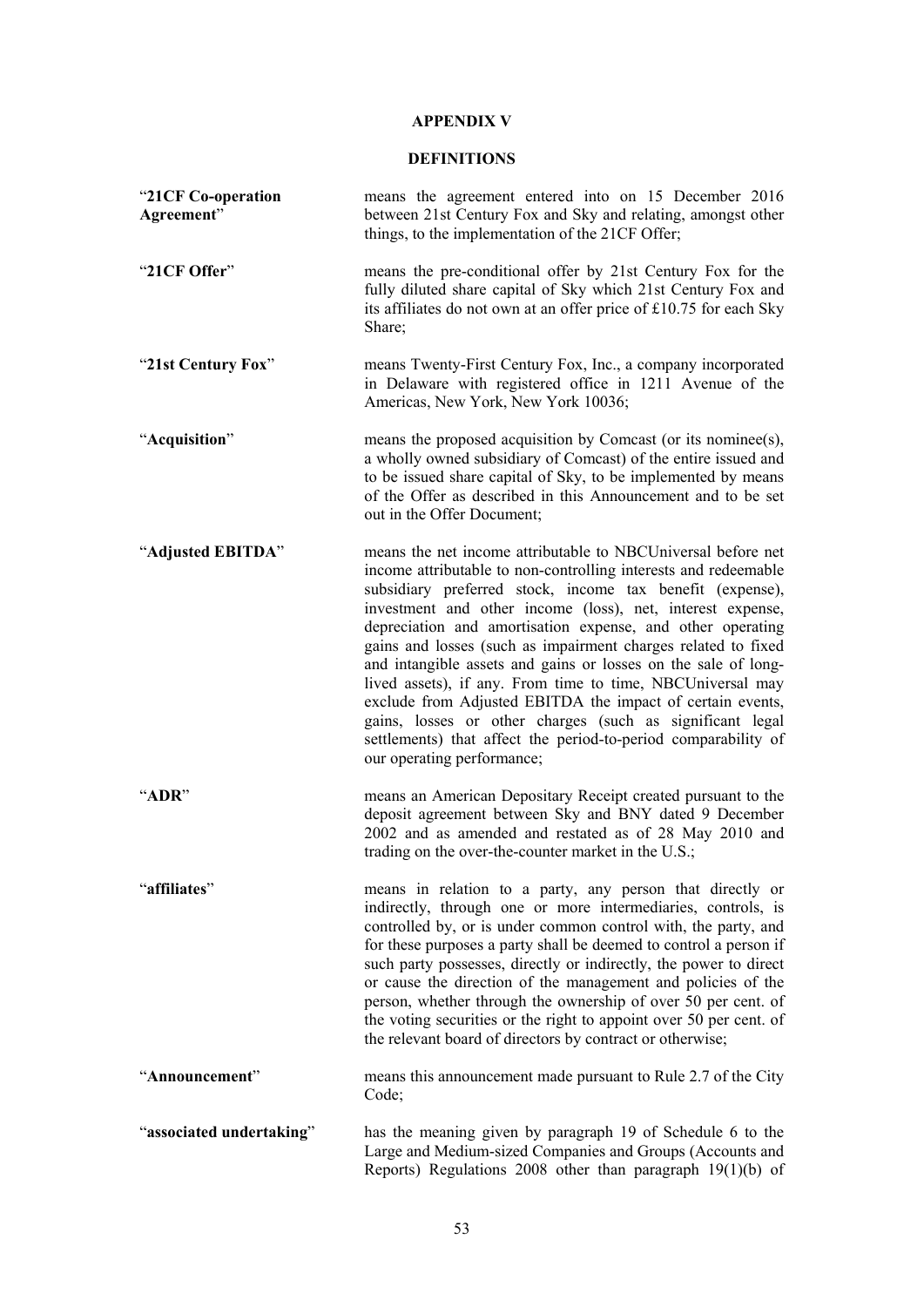|                             | Schedule 6 to those Regulations which shall be excluded for<br>this purpose;                                                                                                                                                                                                                                                                                                                                                                                                                              |
|-----------------------------|-----------------------------------------------------------------------------------------------------------------------------------------------------------------------------------------------------------------------------------------------------------------------------------------------------------------------------------------------------------------------------------------------------------------------------------------------------------------------------------------------------------|
| "BNY"                       | means the Bank of New York Mellon;                                                                                                                                                                                                                                                                                                                                                                                                                                                                        |
| "Business Day"              | means a day, (other than a Saturday, Sunday, public or bank<br>holiday) on which banks are generally open for business in<br>London and New York;                                                                                                                                                                                                                                                                                                                                                         |
| "Cash Consideration"        | means the cash amount of £12.50 payable by Comcast under the<br>Acquisition in respect of each Sky Share, as adjusted in<br>accordance with the terms of the Acquisition as set out in this<br>Announcement;                                                                                                                                                                                                                                                                                              |
| "CAT"                       | means the Competition Appeal Tribunal;                                                                                                                                                                                                                                                                                                                                                                                                                                                                    |
| "City Code"                 | means the City Code on Takeovers and Mergers;                                                                                                                                                                                                                                                                                                                                                                                                                                                             |
| "Closing Price"             | means the closing middle market quotation of a share derived<br>from the Daily Official List of the London Stock Exchange;                                                                                                                                                                                                                                                                                                                                                                                |
| "CMA"                       | means the Competition and Markets Authority;                                                                                                                                                                                                                                                                                                                                                                                                                                                              |
| "Comcast"                   | means Comcast Corporation, a company incorporated in<br>Pennsylvania with registered office in One Comcast Center,<br>Philadelphia, PA 19103;                                                                                                                                                                                                                                                                                                                                                             |
| "Comcast Group"             | means Comcast and its subsidiaries and subsidiary undertakings<br>from time to time;                                                                                                                                                                                                                                                                                                                                                                                                                      |
| "Companies Act"             | means the Companies Act 2006;                                                                                                                                                                                                                                                                                                                                                                                                                                                                             |
| "Conditions"                | means the conditions to the Acquisition set out in Part 1 of<br>Appendix II, to this Announcement;                                                                                                                                                                                                                                                                                                                                                                                                        |
| "Confidentiality Agreement" | means the confidentiality agreement entered into between Sky<br>and Comcast, effective 6 March 2018;                                                                                                                                                                                                                                                                                                                                                                                                      |
| "Disclosed"                 | means the information which has been fairly disclosed (i) in the<br>Annual Report and Accounts for Sky for the year ended 30 June<br>2017 or Sky's interim results for the six months ended 31<br>December 2017, (ii) in any public announcement by Sky prior<br>to the date of this Announcement by way of any Regulatory<br>Information Service (including information the availability of<br>which has been announced by way of any Regulatory<br>Information Service), or (iii) in this Announcement; |
| "Effective Date"            | means the date on which such Offer becomes or is declared<br>unconditional in all respects;                                                                                                                                                                                                                                                                                                                                                                                                               |
| "Enlarged Group"            | means enlarged group following completion of the Acquisition,<br>comprising the Comcast Group and the Sky Group;                                                                                                                                                                                                                                                                                                                                                                                          |
| "ESOP"                      | means the Sky Employee Share Ownership Plan, a trust which<br>was established to satisfy awards made to participants of Sky's<br>employee share plans;                                                                                                                                                                                                                                                                                                                                                    |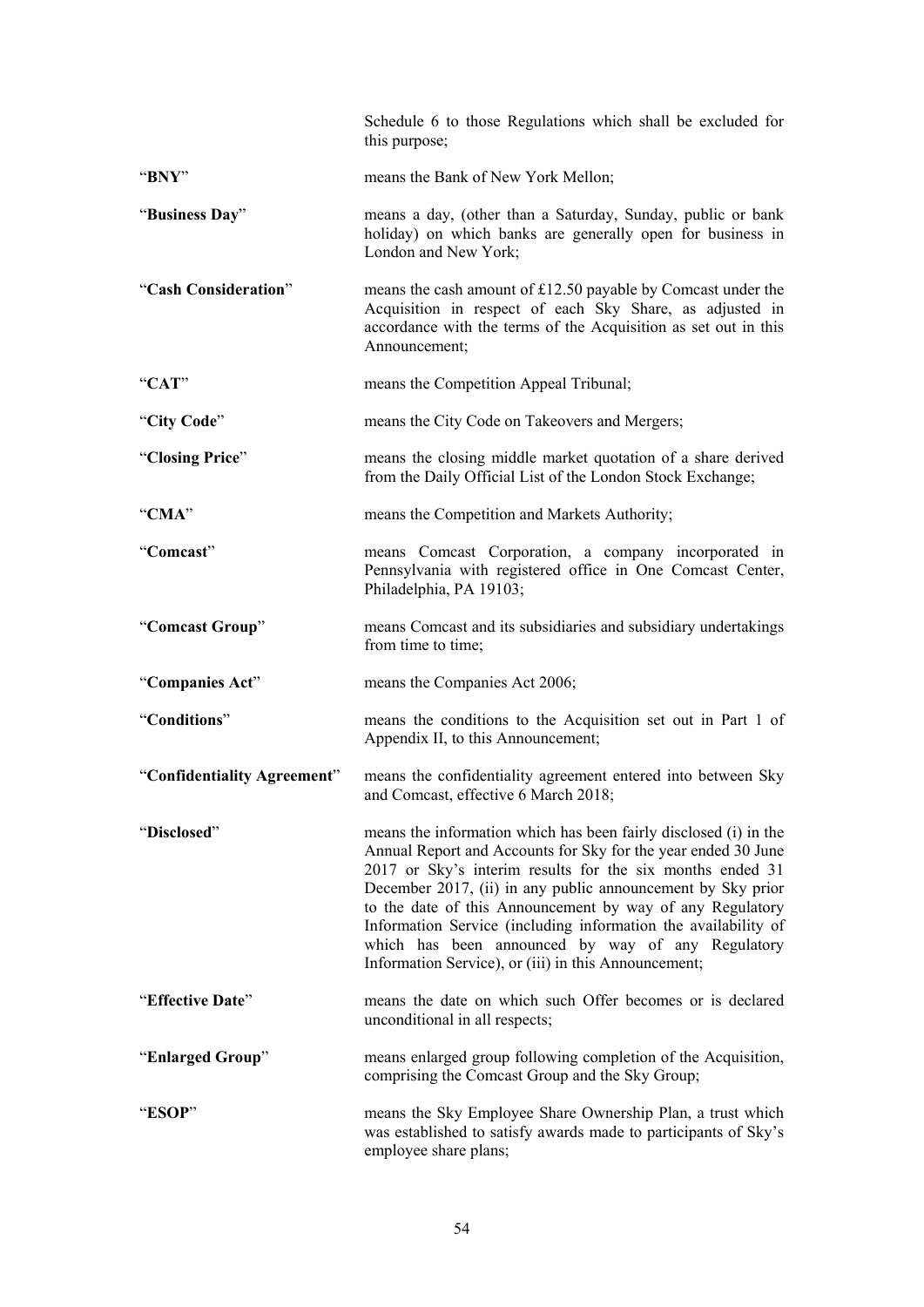| "EU Merger Regulation"           | means Council Regulation (EC) No 139/2004 of 20 January<br>2004 on the control of concentrations between undertakings;                                                                                                                                                                    |
|----------------------------------|-------------------------------------------------------------------------------------------------------------------------------------------------------------------------------------------------------------------------------------------------------------------------------------------|
| "FCA"                            | means the Financial Conduct Authority;                                                                                                                                                                                                                                                    |
| "Form of Acceptance"             | means the form of acceptance to accept the Offer;                                                                                                                                                                                                                                         |
| "FSMA"                           | means the Financial Services and Markets Act 2000;                                                                                                                                                                                                                                        |
| "London Stock Exchange"          | means London Stock Exchange plc;                                                                                                                                                                                                                                                          |
| "Ofcom"                          | means the UK Office of Communications;                                                                                                                                                                                                                                                    |
| "Offer"                          | means the offer to be made by or on behalf of Comcast, or an<br>affiliate thereof, to acquire the entire issued and to be issued<br>share capital of Sky including, where the context admits, any<br>subsequent revision, variation, extension or renewal of such<br>offer;               |
| "Offer Document"                 | means the document to be dispatched to Sky Shareholders<br>containing (among other things) the terms and conditions of the<br>Offer;                                                                                                                                                      |
| "Offer Period"                   | means the period commencing on 27 February 2018 and ending<br>on the earlier of the date on which the Offer becomes or has<br>been declared unconditional as to acceptances and/or the date<br>on which the Offer lapses or is withdrawn (or such other date as<br>the Panel may decide); |
| "Official List"                  | means the official list maintained by the UK Listing Authority<br>pursuant to Part 6 of FSMA;                                                                                                                                                                                             |
| "Opening Position<br>Disclosure" | means an announcement containing details of interests or short<br>positions in, or rights to subscribe for, any relevant securities of<br>a party to the offer if the person concerned has such a position,<br>as defined in Rule 8 of the City Code;                                     |
| "Overseas Shareholders"          | means Sky Shareholders who are resident in, ordinarily resident<br>in, or citizens of, jurisdictions outside the UK;                                                                                                                                                                      |
| "Panel"                          | means the UK Panel on Takeovers and Mergers;                                                                                                                                                                                                                                              |
| "Phase 2 CMA Reference"          | means a reference to the chair of the CMA for the constitution<br>of a group under Schedule 4 to the Enterprise and Regulatory<br>Reform Act 2013;                                                                                                                                        |
| "Post-Offer Undertaking"         | the post-offer undertakings intended to be given by Comcast<br>and Sky described in paragraph 5(A) of this Announcement;                                                                                                                                                                  |
| "Pre-Conditions"                 | means the pre-conditions to the Acquisition, as set out in<br>Appendix I;                                                                                                                                                                                                                 |
| "Regulation"                     | means the Council Regulation (EC) 139/2004 (as amended);                                                                                                                                                                                                                                  |
| "Relevant Authority"             | central<br>bank,<br>ministry,<br>governmental,<br>any<br>means<br>quasigovernmental, supranational (including the European<br>Union), statutory, regulatory or investigative body, authority or                                                                                           |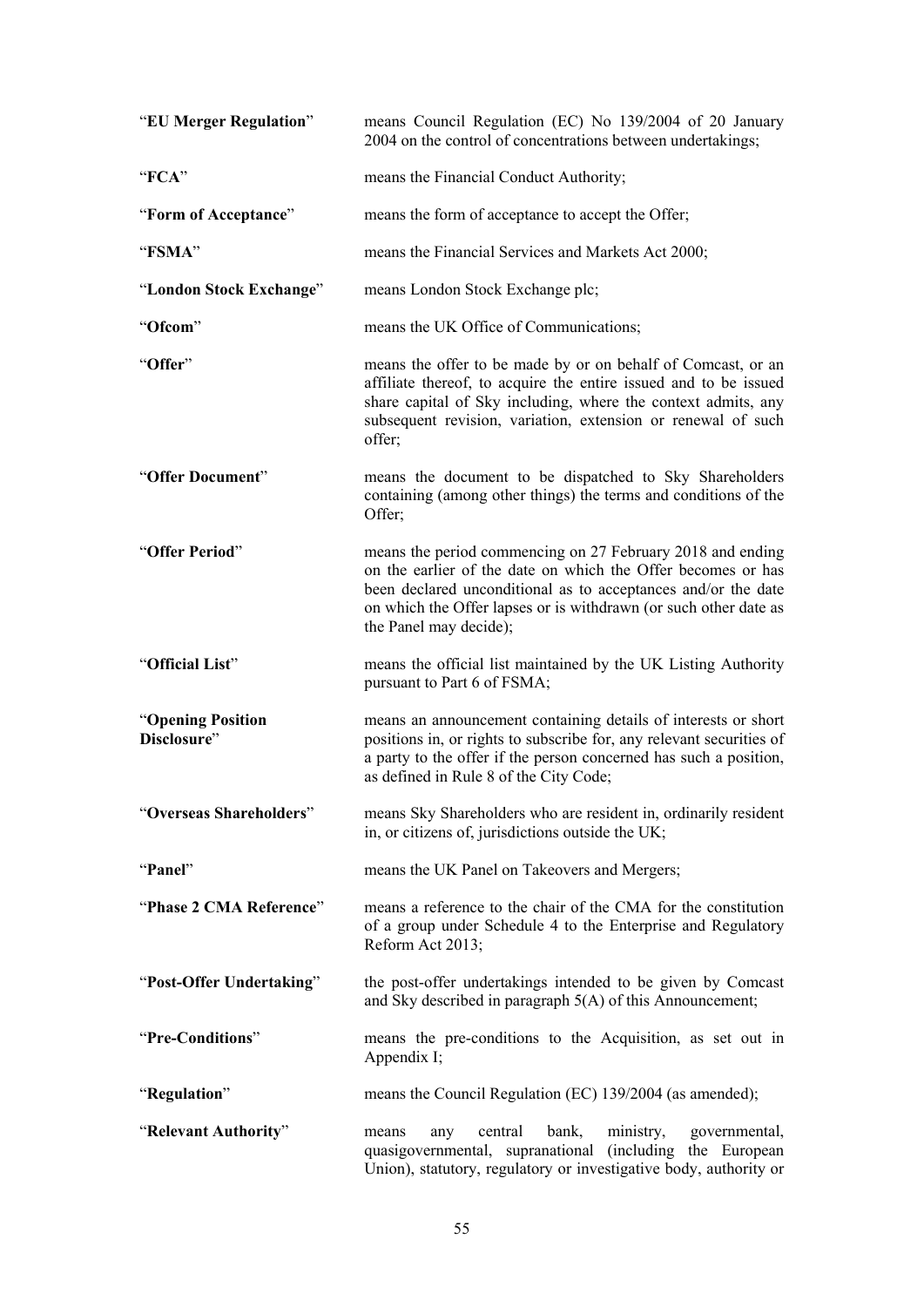|                                | tribunal (including any national or supranational antitrust,<br>competition or merger control authority, any sectoral ministry<br>or regulator and any foreign investment review body), national,<br>state, municipal or local government (including<br>any<br>subdivision, court, tribunal,<br>administrative<br>agency or<br>commission or other authority thereof), any entity owned or<br>controlled by them, any private body exercising any regulatory,<br>taxing, importing or other authority, trade agency, association,<br>institution or professional or environmental body in any<br>jurisdiction; |
|--------------------------------|----------------------------------------------------------------------------------------------------------------------------------------------------------------------------------------------------------------------------------------------------------------------------------------------------------------------------------------------------------------------------------------------------------------------------------------------------------------------------------------------------------------------------------------------------------------------------------------------------------------|
| "Restricted Jurisdiction"      | means any jurisdiction where local laws or regulations may<br>result in a significant risk of civil, regulatory or criminal<br>exposure if information concerning the Acquisition is sent or<br>made available to Sky Shareholders in that jurisdiction;                                                                                                                                                                                                                                                                                                                                                       |
| "Secretary of State"           | has the meaning given to it in the Enterprise Act 2002;                                                                                                                                                                                                                                                                                                                                                                                                                                                                                                                                                        |
| "significant interest"         | means a direct or indirect interest in ten per cent. or more of the<br>equity share capital (as defined in the Companies Act);                                                                                                                                                                                                                                                                                                                                                                                                                                                                                 |
| "Sky"                          | means Sky plc, incorporated in England and Wales with<br>registered number 02247735;                                                                                                                                                                                                                                                                                                                                                                                                                                                                                                                           |
| "Sky ADR Holders"              | means the holders of Sky ADRs;                                                                                                                                                                                                                                                                                                                                                                                                                                                                                                                                                                                 |
| "Sky ADRs"                     | means the ADRs each evidencing four Sky Shares in the capital<br>of Sky;                                                                                                                                                                                                                                                                                                                                                                                                                                                                                                                                       |
| "Sky Group"                    | means Sky and its subsidiaries and subsidiary undertakings<br>(unless otherwise stated);                                                                                                                                                                                                                                                                                                                                                                                                                                                                                                                       |
| "Sky Independent<br>Committee" | means the committee of independent directors of Sky formed in<br>connection with the 21CF Offer announced on 15 December<br>2016 and at the time of this Announcement comprising six<br>independent non-executive directors, Martin Gilbert (Deputy<br>Chairman), Andrew Sukawaty (Senior Independent Director),<br>Tracy Clark, Adine Grate, Matthieu Pigasse and Katrin Wehr-<br>Seiter, and two executive directors, Jeremy Darroch and<br>Andrew Griffith;                                                                                                                                                 |
| "Sky News Board"               | means the editorial board of Sky News to be established no later<br>than three months after the Effective Date, as described in<br>paragraph $5(A)(d)$ of this Announcement;                                                                                                                                                                                                                                                                                                                                                                                                                                   |
| "Sky Shareholders"             | means the holders of Sky Shares from time to time;                                                                                                                                                                                                                                                                                                                                                                                                                                                                                                                                                             |
| "Sky Share Plans"              | means the Sky 2008 Long-Term Incentive Plan (incorporating<br>the Co-Investment Plan), the Sky Management Long-Term<br>Incentive Plan (incorporating the Management Co-Investment<br>Plan) and the Sky Sharesave Schemes;                                                                                                                                                                                                                                                                                                                                                                                      |
| "Sky Shares"                   | means the ordinary shares of 50 pence each in the capital of<br>Sky;                                                                                                                                                                                                                                                                                                                                                                                                                                                                                                                                           |
| "Sky Sharesave Schemes"        | means the Sky Sharesave Scheme, the Sky 2013 Sharesave<br>Scheme, the Sky 2005 Irish Sharesave Scheme, the Sky 2016                                                                                                                                                                                                                                                                                                                                                                                                                                                                                            |